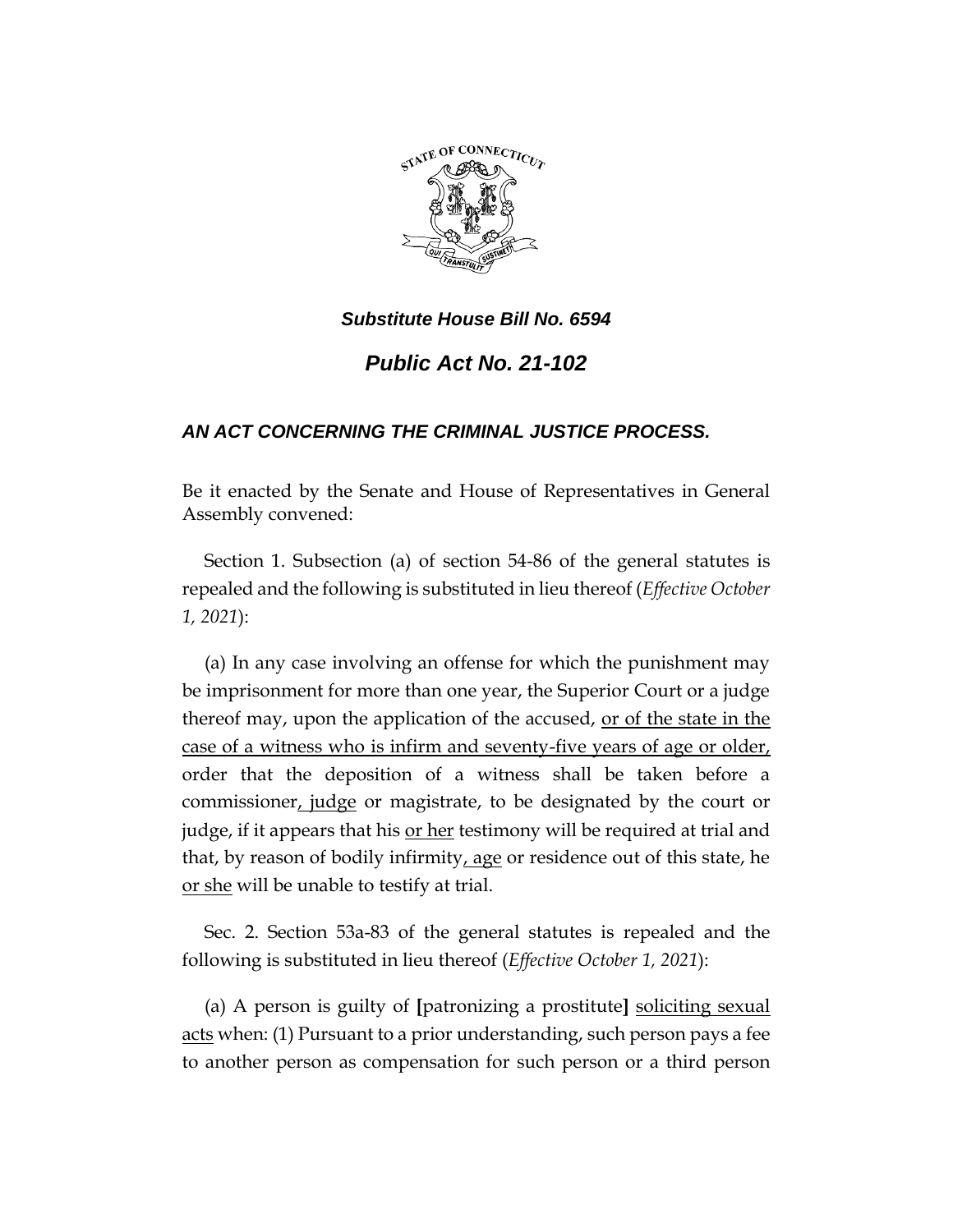having engaged in sexual conduct with such person; (2) such person pays or agrees to pay a fee to another person pursuant to an understanding that in return for such fee such other person or a third person will engage in sexual conduct with such person; or (3) such person solicits or requests another person to engage in sexual conduct with such person in return for a fee.

(b) **[**Patronizing a prostitute**]** Soliciting sexual acts is a class A misdemeanor and any person found guilty shall be fined two thousand dollars.

Sec. 3. Section 53a-84 of the general statutes is repealed and the following is substituted in lieu thereof (*Effective October 1, 2021*):

(a) In any prosecution for prostitution in violation of section 53a-82 or **[**patronizing a prostitute**]** soliciting sexual acts in violation of section 53a-83, as amended by this act, the sex of the two parties or prospective parties to the sexual conduct engaged in, contemplated or solicited is immaterial, and it shall be no defense that: (1) Such persons were of the same sex; or (2) the person who received, agreed to receive or solicited a fee was a male and the person who paid or agreed or offered to pay such fee was a female.

(b) In any prosecution for **[**patronizing a prostitute**]** soliciting sexual acts in violation of section 53a-83, as amended by this act, promoting prostitution in violation of section 53a-86, 53a-87 or 53a-88 or permitting prostitution in violation of section 53a-89, it shall be no defense that the person engaging or agreeing to engage in sexual conduct with another person in return for a fee could not be prosecuted for a violation of section 53a-82 on account of such person's age.

Sec. 4. Section 7-22 of the general statutes is repealed and the following is substituted in lieu thereof (*Effective October 1, 2021*):

*Public Act No. 21-102 2 of 44* Whenever complaint in writing is made to the **[**state's attorney for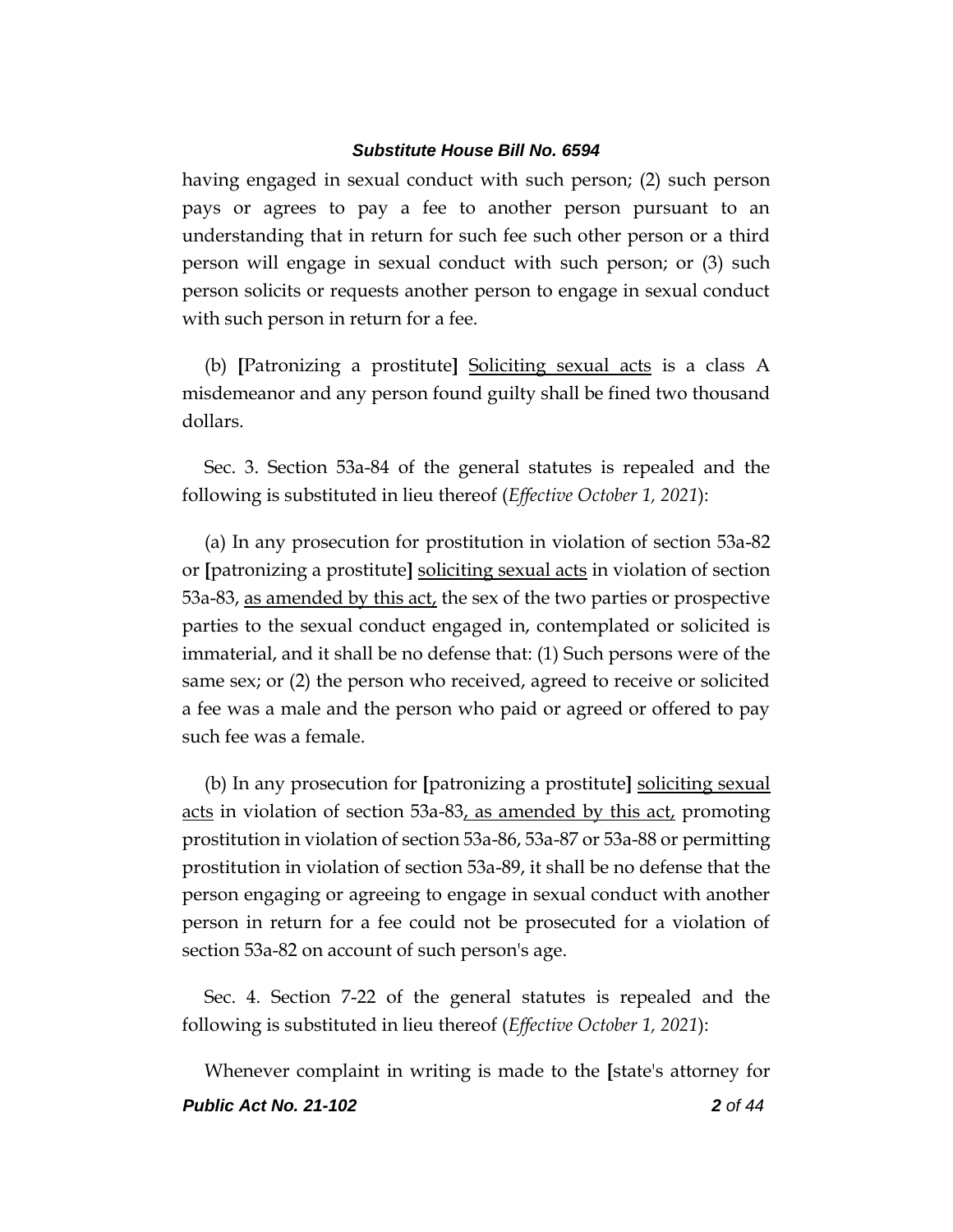any judicial district**]** Attorney General that the town clerk of any town **[**in such judicial district**]** is guilty of misconduct, wilful and material neglect of duty or incompetence in the conduct of such town clerk's office, **[**such state's attorney**]** the Attorney General shall make such investigation of the charges as **[**such state's attorney**]** the Attorney General deems proper and shall, if **[**such state's attorney**]** the Attorney General is of the opinion that the evidence obtained warrants such action, prepare a statement in writing of the charges against such town clerk, together with a citation in the name of the state, commanding such town clerk to appear before a judge of the Superior Court at a date named in the citation and show cause, if any, why such town clerk should not be removed from office as provided in this section. **[**Such state's attorney**]** The Attorney General shall cause a copy of such statement and citation to be served by some proper officer upon the defendant town clerk at least ten days before the date of appearance named in such citation, and the original statement and citation, with the return of the officer thereon, shall be returned to the clerk of the superior court for the judicial district within which such town is situated. To carry into effect the proceedings authorized by this section, the **[**state's attorney of any judicial district**]** Attorney General shall have power to summon witnesses, require the production of necessary books, papers and other documents and administer oaths to witnesses; and upon the date named in such citation for the appearance of such town clerk, or upon any adjourned date fixed by the judge before whom such proceedings are pending, the **[**state's attorney**]** Attorney General shall appear and conduct the hearing on behalf of the state. If, after a full hearing of all the evidence offered by the **[**state's attorney**]** Attorney General and by and on behalf of the defendant, such judge is of the opinion that the evidence presented warrants the removal of such town clerk from office, the judge shall cause to be prepared a written order to that effect, which order shall be signed by the judge and lodged with the clerk of the superior court for the judicial district in which such defendant resides. Such clerk of the superior court shall cause a certified

*Public Act No. 21-102 3 of 44*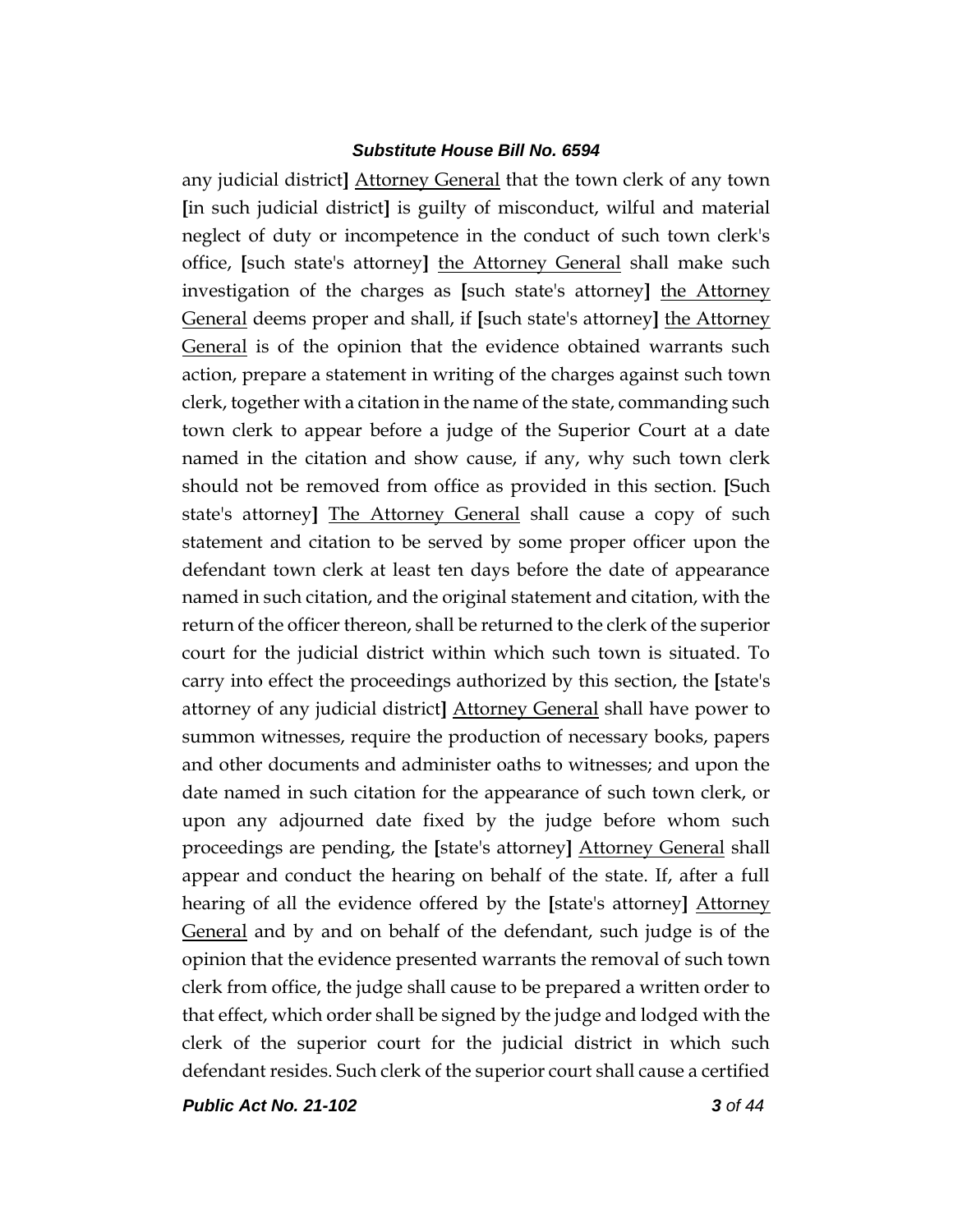copy of such order to be served forthwith upon such town clerk, and upon such service the office held by such town clerk shall become vacant and the vacancy thereby created shall be filled at once in the manner provided in section 9-220. Any witnesses summoned and any officer making service under the provisions of this section shall be allowed and paid by the state the same fees as are allowed by law in criminal prosecutions.

Sec. 5. Section 7-81 of the general statutes is repealed and the following is substituted in lieu thereof (*Effective October 1, 2021*):

Whenever complaint in writing is made to the **[**state's attorney for any judicial district**]** Attorney General that the town treasurer of any town **[**in such judicial district**]** is guilty of misconduct, wilful and material neglect of duty or incompetence in the conduct of such town treasurer's office, **[**such state's attorney**]** the Attorney General shall make such investigation of the charges as **[**such state's attorney**]** the Attorney General deems proper, and shall, if **[**such state's attorney**]** the Attorney General is of the opinion that the evidence obtained warrants such action, prepare a statement in writing of the charges against such town treasurer, together with a citation in the name of the state, commanding such town treasurer to appear before a judge of the Superior Court at a date named in the citation and show cause, if any, why such town treasurer should not be removed from office as provided in this section. **[**Such state's attorney**]** The Attorney General shall cause a copy of such statement and citation to be served, by some proper officer, upon the defendant town treasurer at least ten days before the date of appearance named in such citation, and the original statement and citation, with the return of the officer thereon, shall be returned to the clerk of the superior court for the judicial district within which such town is situated. To carry into effect the proceedings authorized by this section, the **[**state's attorney of any judicial district**]** Attorney General shall have power to summon witnesses, require the production of necessary books, papers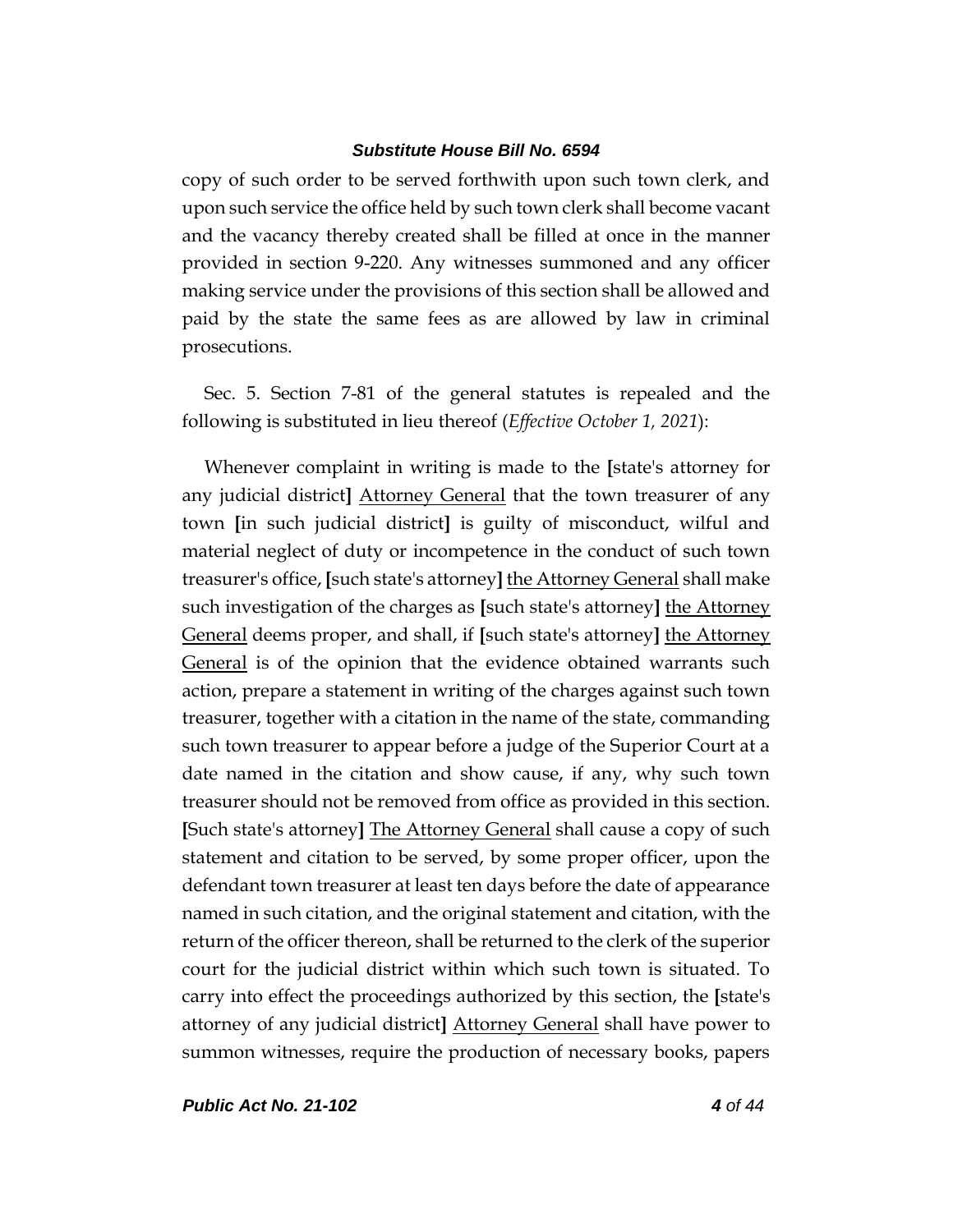and other documents and administer oaths to witnesses; and, upon the date named in such citation for the appearance of such town treasurer, or upon any adjourned date fixed by the judge before whom such proceedings are pending, **[**such state's attorney**]** the Attorney General shall appear and conduct the hearing on behalf of the state. If, after a full hearing of all the evidence offered by the **[**state's attorney**]** Attorney General and by and on behalf of such defendant, such judge is of the opinion that the evidence presented warrants the removal of such town treasurer from office, the judge shall cause to be prepared a written order to that effect, which order shall be signed by the judge and lodged with the clerk of the superior court for the judicial district in which such defendant resides. Such clerk of the superior court shall cause a certified copy of such order to be served forthwith upon such town treasurer, and upon such service the office held by such town treasurer shall become vacant and the vacancy thereby created shall be filled at once in the manner provided in section 9-220. Any witnesses summoned and any officer making service under the provisions of this section shall be allowed and paid by the state the same fees as are allowed by law in criminal prosecutions.

Sec. 6. Subsection (f) of section 1-110a of the general statutes is repealed and the following is substituted in lieu thereof (*Effective October 1, 2021*):

(f) In all criminal proceedings in state **[**or federal**]** court in which the defendant is a public official or a state or municipal employee who is charged with a crime related to state or municipal office, the **[**Attorney General**]** state prosecutor shall notify the **[**prosecutor of the existence of**]** Attorney General of such proceedings and the Attorney General shall pursue remedies under the pension revocation statute, **[**and**]** including the possibility that any fine, restitution or other monetary order made by the court **[**may**]** be paid from such official's or employee's pension.

*Public Act No. 21-102 5 of 44* Sec. 7. Section 53a-290 of the general statutes is repealed and the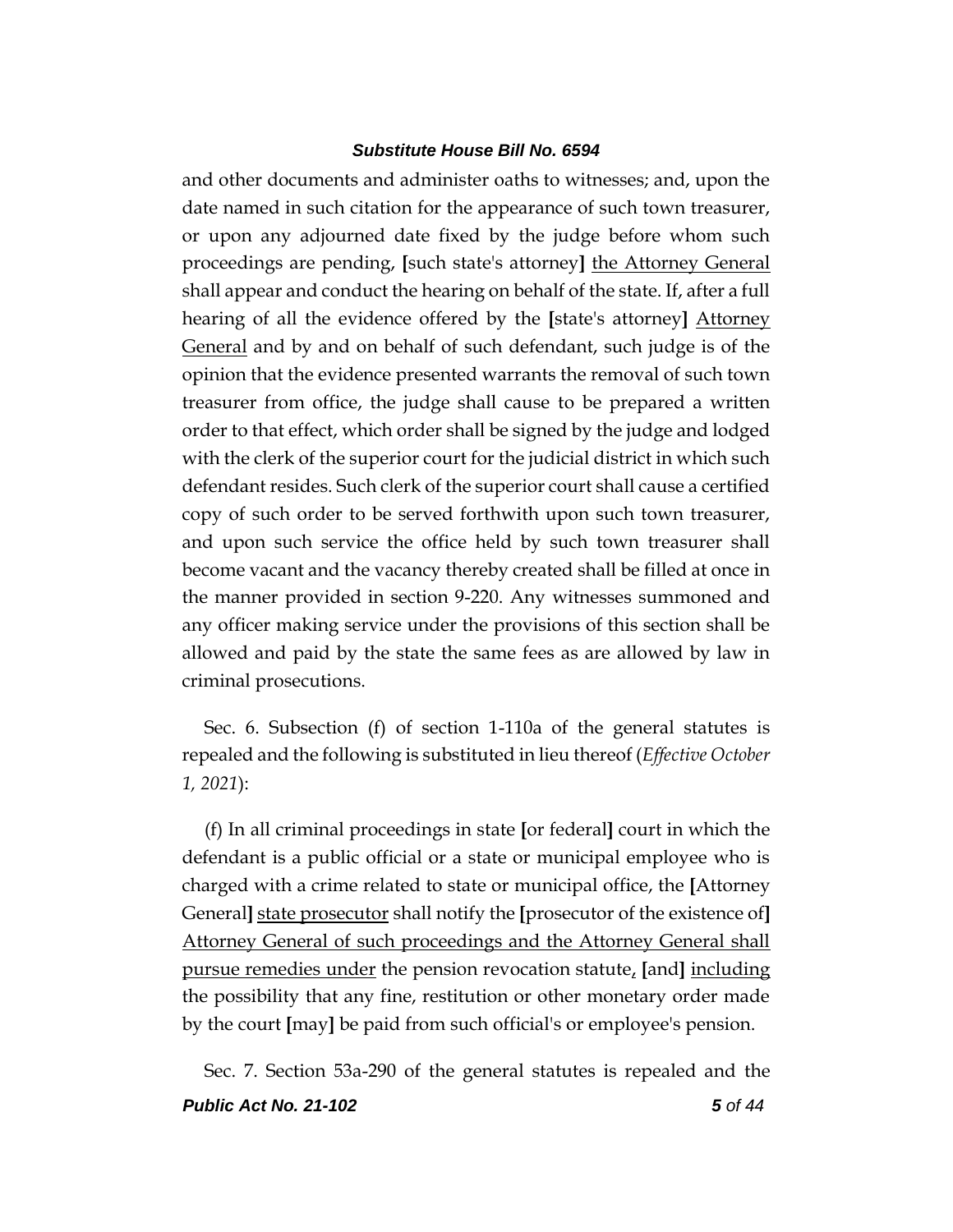following is substituted in lieu thereof (*Effective October 1, 2021*):

A person commits vendor fraud when, with intent to defraud and acting on such person's own behalf or on behalf of an entity, such person provides goods or services to a beneficiary under sections 17b-22, 17b-75 to 17b-77, inclusive, 17b-79 to 17b-103, inclusive, 17b-180a, 17b-183, 17b-260 to 17b-262, inclusive, 17b-264 to 17b-285, inclusive, 17b-357 to 17b-361, inclusive, 17b-600 to 17b-604, inclusive, 17b-749, 17b-807 and 17b-808 or provides services to a recipient under Title XIX of the Social Security Act, as amended, and, (1) presents for payment any false claim for goods or services performed; (2) accepts payment for goods or services performed, which exceeds either the amounts due for goods or services performed, or the amounts authorized by law for the cost of such goods or services; (3) solicits to perform services for or sell goods to any such beneficiary, knowing that such beneficiary is not in need of such goods or services; (4) sells goods to or performs services for any such beneficiary without prior authorization by the Department of Social Services, when prior authorization is required by said department for the buying of such goods or the performance of any service; **[**or**]** (5) accepts from any person or source other than the state an additional compensation in excess of the amount authorized by law; or (6) having knowledge of the occurrence of any event affecting (A) his or her initial or continued right to any such benefit or payment, or (B) the initial or continued right to any such benefit or payment of any other individual in whose behalf he or she has applied for or is receiving such benefit or payment, conceals or fails to disclose such event with an intent to fraudulently secure such benefit or payment either in a greater amount or quantity than is due or when no such benefit or payment is authorized.

Sec. 8. Section 53a-181f of the general statutes is repealed and the following is substituted in lieu thereof (*Effective October 1, 2021*):

*Public Act No. 21-102 6 of 44* (a) A person is guilty of electronic stalking when such person,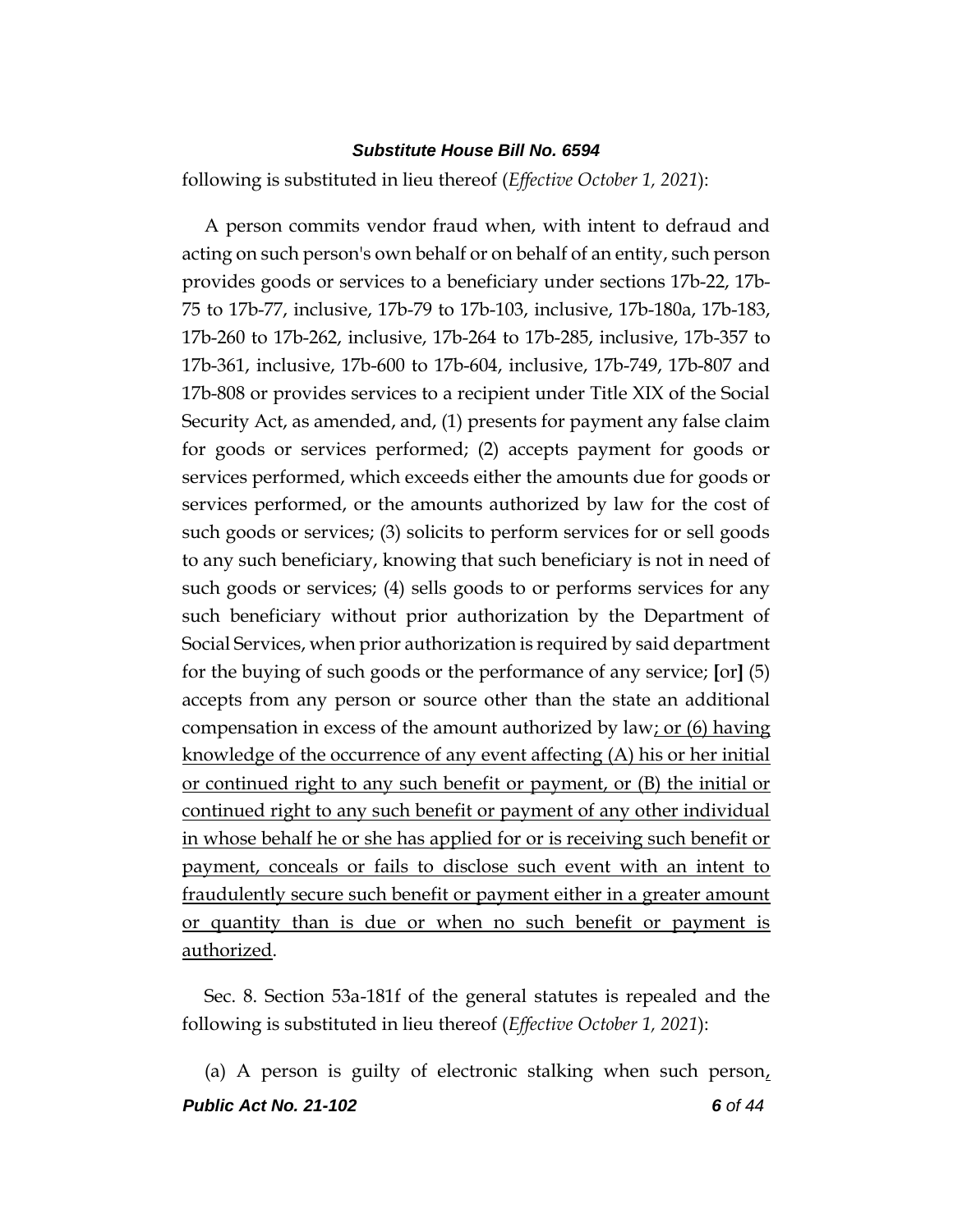**[**recklessly causes another person to reasonably fear for his or her physical safety by wilfully and repeatedly using a global positioning system or similar electronic monitoring system to remotely determine or track the position or movement of such other person**]** with the intent to kill, injure, harass or intimidate, uses any interactive computer service or electronic communication service, electronic communication system or electronic monitoring system to place another person under surveillance or otherwise to engage in a course of conduct that: (1) Places such other person in reasonable fear of the death of or serious bodily injury to (A) such person, (B) an immediate family member of such person, or (C) an intimate partner of such person; or (2) causes, attempts to cause or would be reasonably expected to cause substantial emotional distress to a person described in subparagraph (A), (B) or (C) of subdivision (1) of this subsection.

(b) For purposes of subsection (a) of this section, (1) "immediate family member" means (A) a spouse, parent, brother or sister or a child of the person or person to whom the person stands in loco parentis, or (B) any person living in the household and related to the person by blood or marriage, and (2) "intimate partner" means a (A) former spouse, (B) person who has a child in common with the person regardless of whether they are or have been married or are living or have lived together at any time, or (C) person in, or who has recently been in, a dating relationship with the person.

**[**(b)**]** (c) Electronic stalking is a class **[**B misdemeanor**]** D felony.

Sec. 9. Section 53a-189c of the general statutes is repealed and the following is substituted in lieu thereof (*Effective October 1, 2021*):

(a) A person is guilty of unlawful dissemination of an intimate image when (1) such person intentionally disseminates by electronic or other means a photograph, film, videotape or other recorded image of (A) the genitals, pubic area or buttocks of another person with less than a fully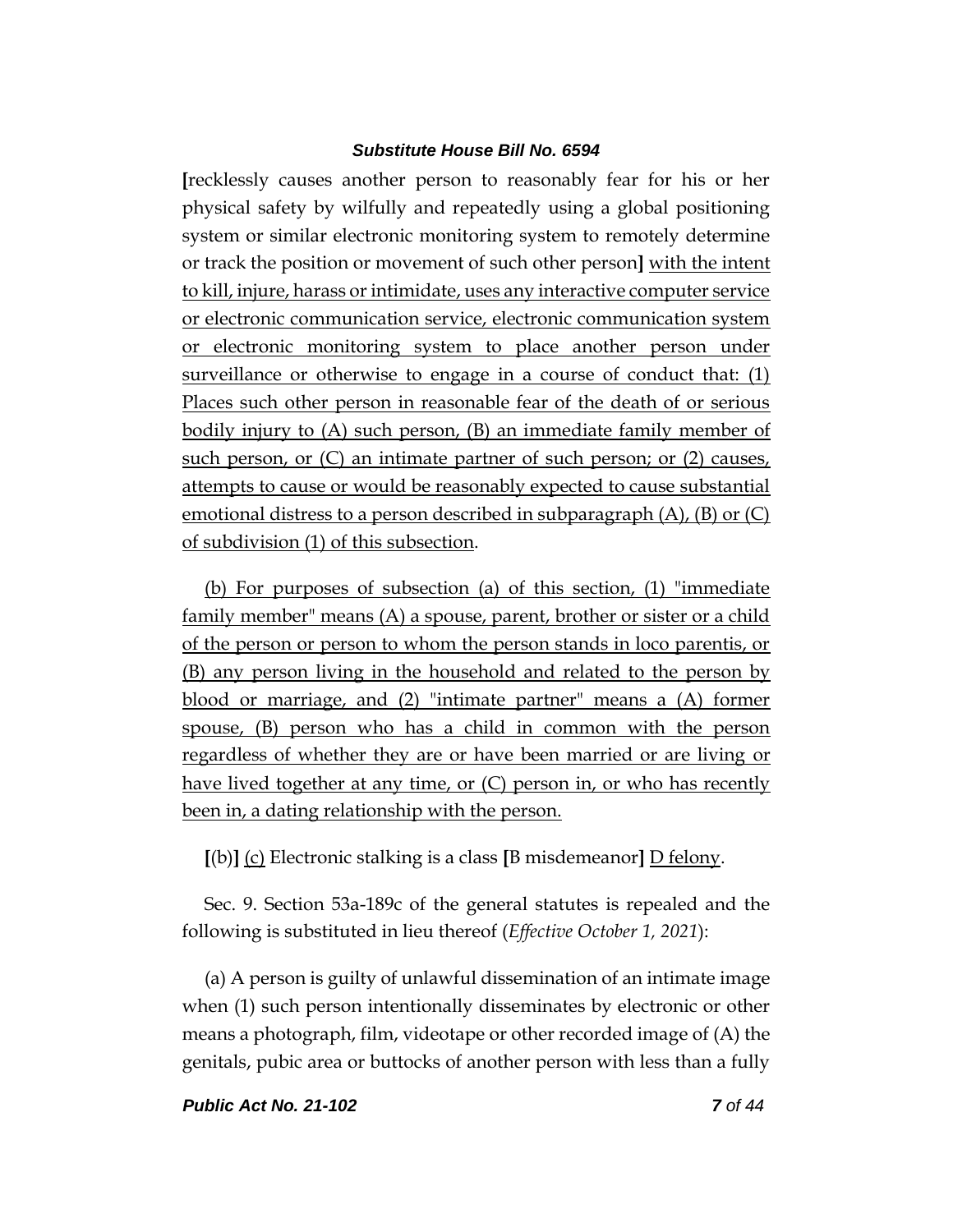opaque covering of such body part, or the breast of such other person who is female with less than a fully opaque covering of any portion of such breast below the top of the nipple, or (B) another person engaged in sexual intercourse, as defined in section 53a-193, (2) such person disseminates such image without the consent of such other person, knowing that such other person understood that the image would not be so disseminated, and (3) such other person suffers harm as a result of such dissemination. For purposes of this subsection, "disseminate" means to sell, give, provide, lend, trade, mail, deliver, transfer, publish, distribute, circulate, present, exhibit, advertise or otherwise offer, and "harm" includes, but is not limited to, subjecting such other person to hatred, contempt, ridicule, physical injury, financial injury, psychological harm or serious emotional distress.

(b) The provisions of subsection (a) of this subsection shall not apply to:

(1) Any image described in subsection (a) of this section of such other person if such image resulted from voluntary exposure or engagement in sexual intercourse by such other person, in a public place, as defined in section 53a-181, or in a commercial setting;

(2) Any image described in subsection (a) of this section of such other person, if such other person is not clearly identifiable, unless other personally identifying information is associated with or accompanies the image; or

(3) Any image described in subsection (a) of this section of such other person, if the dissemination of such image serves the public interest.

(c) Unlawful dissemination of an intimate image **[**is a class A misdemeanor**]** to (1) a person by any means is a class A misdemeanor, and (2) more than one person by means of an interactive computer service, as defined in 47 USC 230, an information service, as defined in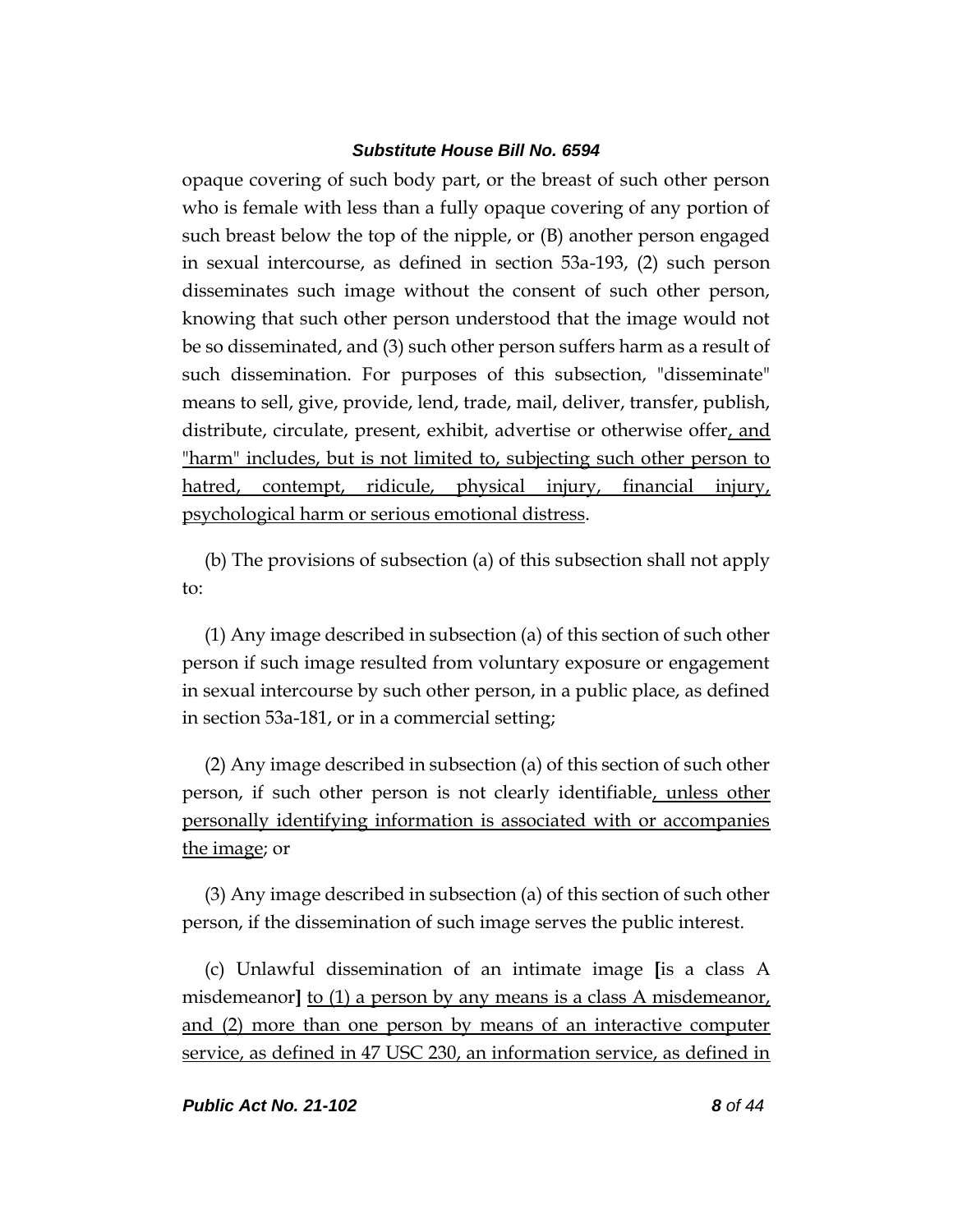47 USC 153, or a telecommunications service, as defined in section 16- 247a, is a class D felony.

(d) Nothing in this section shall be construed to impose liability on the provider of an interactive computer service, as defined in 47 USC 230, an information service, as defined in 47 USC 153, or a telecommunications service, as defined in section 16-247a, for content provided by another person.

Sec. 10. Subsections (f) and (g) of section 53a-40 of the general statutes are repealed and the following is substituted in lieu thereof (*Effective October 1, 2021*):

(f) A persistent offender for possession of a controlled substance is a person who (1) stands convicted of possession of a controlled substance in violation of the provisions of section 21a-279, as amended by this act, and (2) has been, at separate times prior to the commission of the present possession of a controlled substance, twice convicted of the crime of possession of a controlled substance during the ten years prior to the commission of the present violation of section 21a-279, as amended by this act.

(g) A persistent felony offender is a person who (1) stands convicted of a felony other than a class D <u>or E</u> felony, and (2) has been, at separate times prior to the commission of the present felony, twice convicted of a felony other than a class D or  $E$  felony, if such felonies were committed during the ten years prior to the commission of the present felony.

Sec. 11. Subsection (b) of section 53a-39c of the general statutes is repealed and the following is substituted in lieu thereof (*Effective October 1, 2021*):

(b) Any person who enters such program shall pay to the court a participation fee of two hundred five dollars, except that no person may be excluded from such program for inability to pay such fee, provided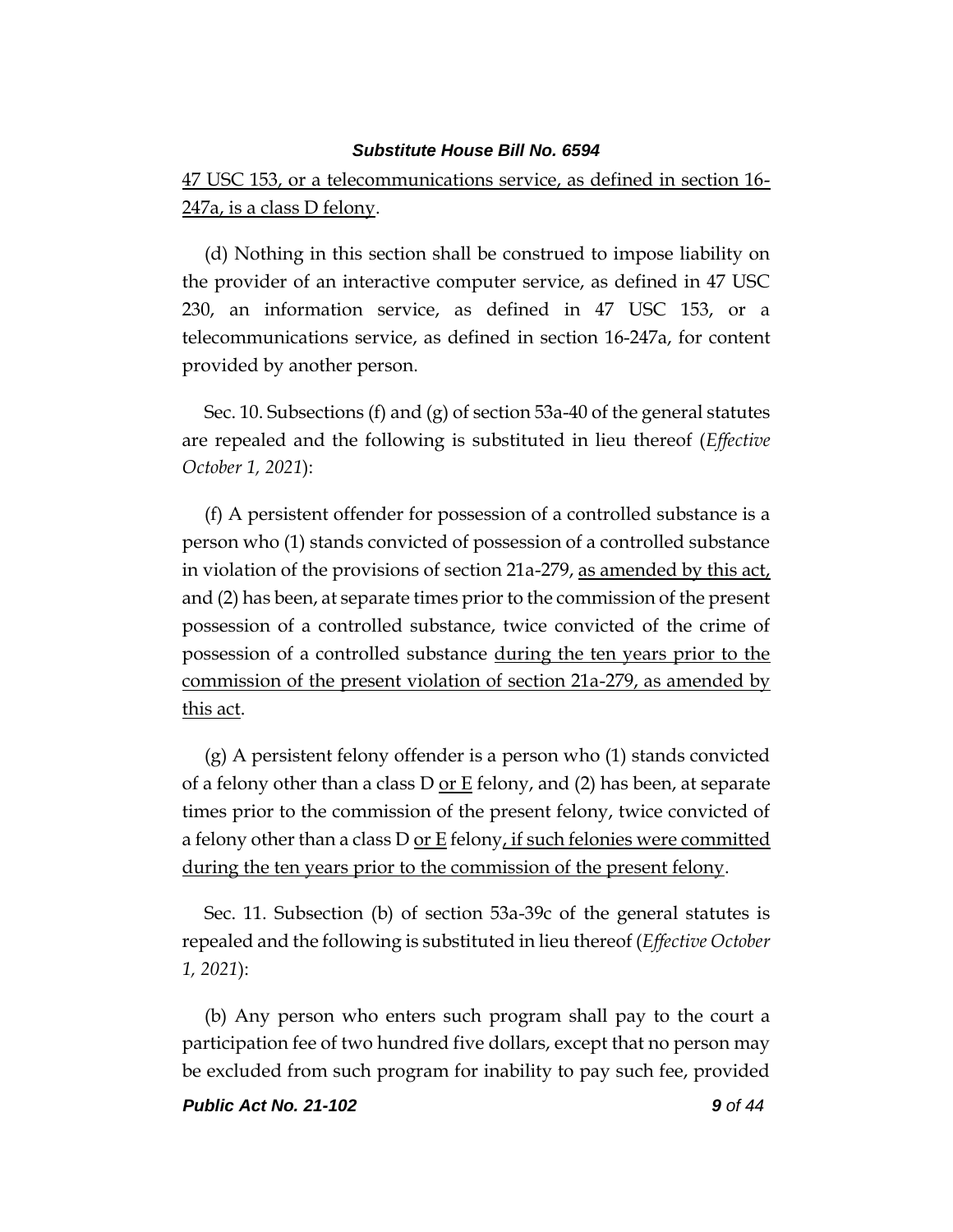(1) such person files with the court an affidavit of indigency or inability to pay **[**, (2)**]** such indigency is confirmed by the Court Support Services Division  $\left[\right]$  and  $\left[\right]$  the court enters a finding thereof, or  $\left(2\right)$  the person has been determined indigent and eligible for representation by a public defender who has been appointed on behalf of such person pursuant to section 51-296. The court shall not require a person to perform community service in lieu of payment of such fee, if such fee is waived. All program fees collected under this subsection shall be deposited into the alternative incarceration program account.

Sec. 12. Section 54-56e of the general statutes is repealed and the following is substituted in lieu thereof (*Effective October 1, 2021*):

(a) There shall be a pretrial program for accelerated rehabilitation of persons accused of a crime or crimes or a motor vehicle violation or violations for which a sentence to a term of imprisonment may be imposed, which crimes or violations are not of a serious nature. Upon application by any such person for participation in the program, the court shall, but only as to the public, order the court file sealed.

(b) The court may, in its discretion, invoke such program on motion of the defendant or on motion of a state's attorney or prosecuting attorney with respect to a defendant (1) who, the court believes, will probably not offend in the future, (2) who has no previous record of conviction of a crime or of a violation of section 14-196, subsection (c) of section 14-215, section 14-222a, subsection (a) or subdivision (1) of subsection (b) of section 14-224, section 14-227a or 14-227m or subdivision (1) or (2) of subsection (a) of section 14-227n, and (3) who states under oath, in open court or before any person designated by the clerk and duly authorized to administer oaths, under the penalties of perjury, (A) that the defendant has never had such program invoked on the defendant's behalf or that the defendant was charged with a misdemeanor or a motor vehicle violation for which a term of imprisonment of one year or less may be imposed and ten or more years

*Public Act No. 21-102 10 of 44*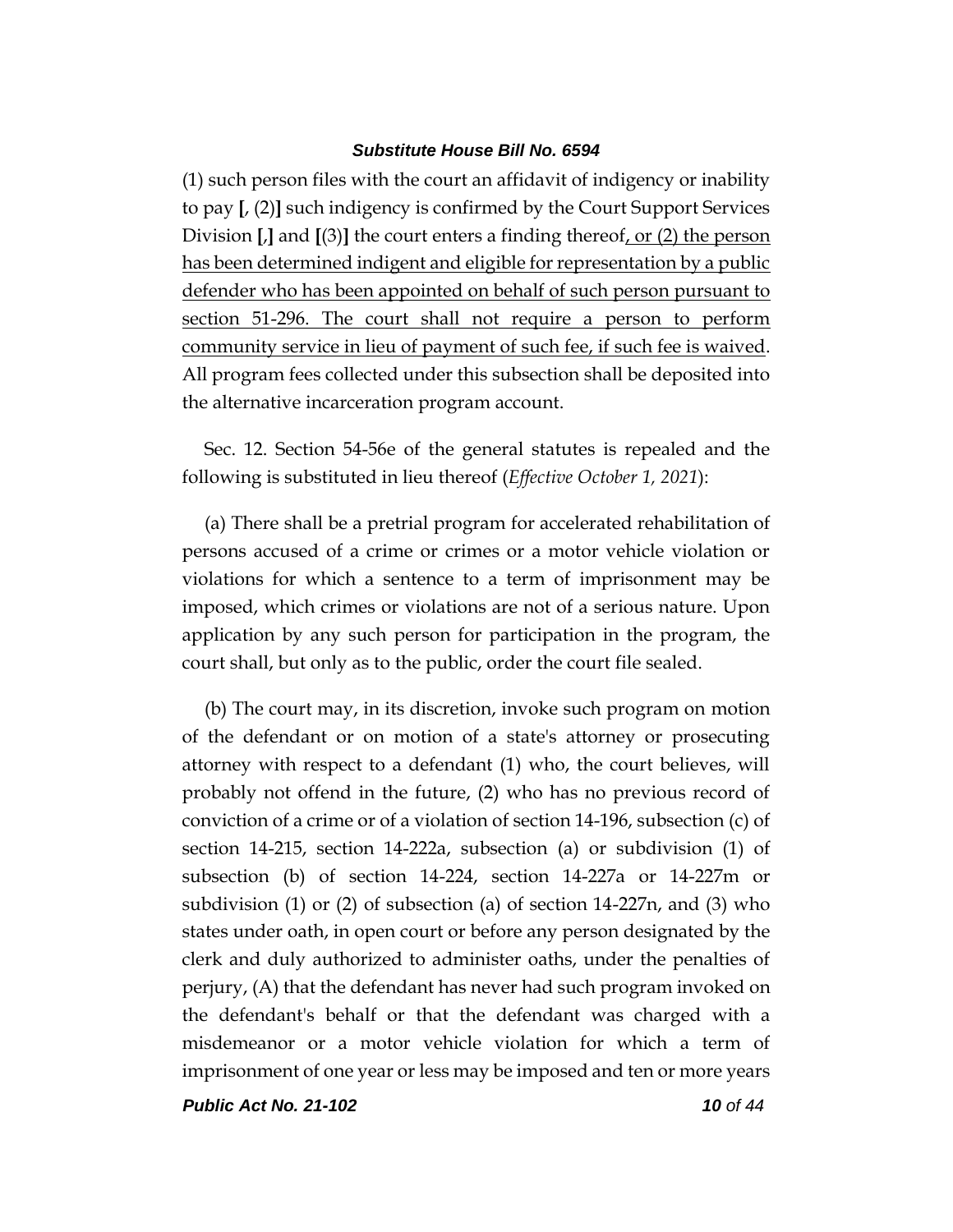have passed since the date that any charge or charges for which the program was invoked on the defendant's behalf were dismissed by the court, or (B) with respect to a defendant who is a veteran, that the defendant has not had such program invoked in the defendant's behalf more than once previously, provided the defendant shall agree thereto and provided notice has been given by the defendant, on a form prescribed by the Office of the Chief Court Administrator, to the victim or victims of such crime or motor vehicle violation, if any, by registered or certified mail and such victim or victims have an opportunity to be heard thereon. Any defendant who makes application for participation in such program shall pay to the court an application fee of thirty-five dollars, except as provided in subsection (g) of this section. No defendant shall be allowed to participate in the pretrial program for accelerated rehabilitation more than two times. For the purposes of this section, "veteran" means any person who was discharged or released under conditions other than dishonorable from active service in the armed forces as defined in section 27-103.

(c) This section shall not be applicable: (1) To any person charged with (A) a class A felony, (B) a class B felony, except a violation of subdivision  $(1)$ ,  $(2)$  or  $(3)$  of subsection  $(a)$  of section 53a-122 that does not involve the use, attempted use or threatened use of physical force against another person, or a violation of subdivision (4) of subsection (a) of section 53a-122 that does not involve the use, attempted use or threatened use of physical force against another person and does not involve a violation by a person who is a public official, as defined in section 1-110, or a state or municipal employee, as defined in section 1- 110, or (C) a violation of section 53a-70b of the general statutes, revision of 1958, revised to January 1, 2019, or section 14-227a or 14-227m, subdivision (1) or (2) of subsection (a) of section 14-227n, subdivision (2) of subsection (a) of section 53-21 or section 53a-56b, 53a-60d, 53a-70, 53a-70a, 53a-71, except as provided in subdivision (5) of this subsection, 53a-72a, 53a-72b, 53a-90a, 53a-196e or 53a-196f, (2) to any person charged

*Public Act No. 21-102 11 of 44*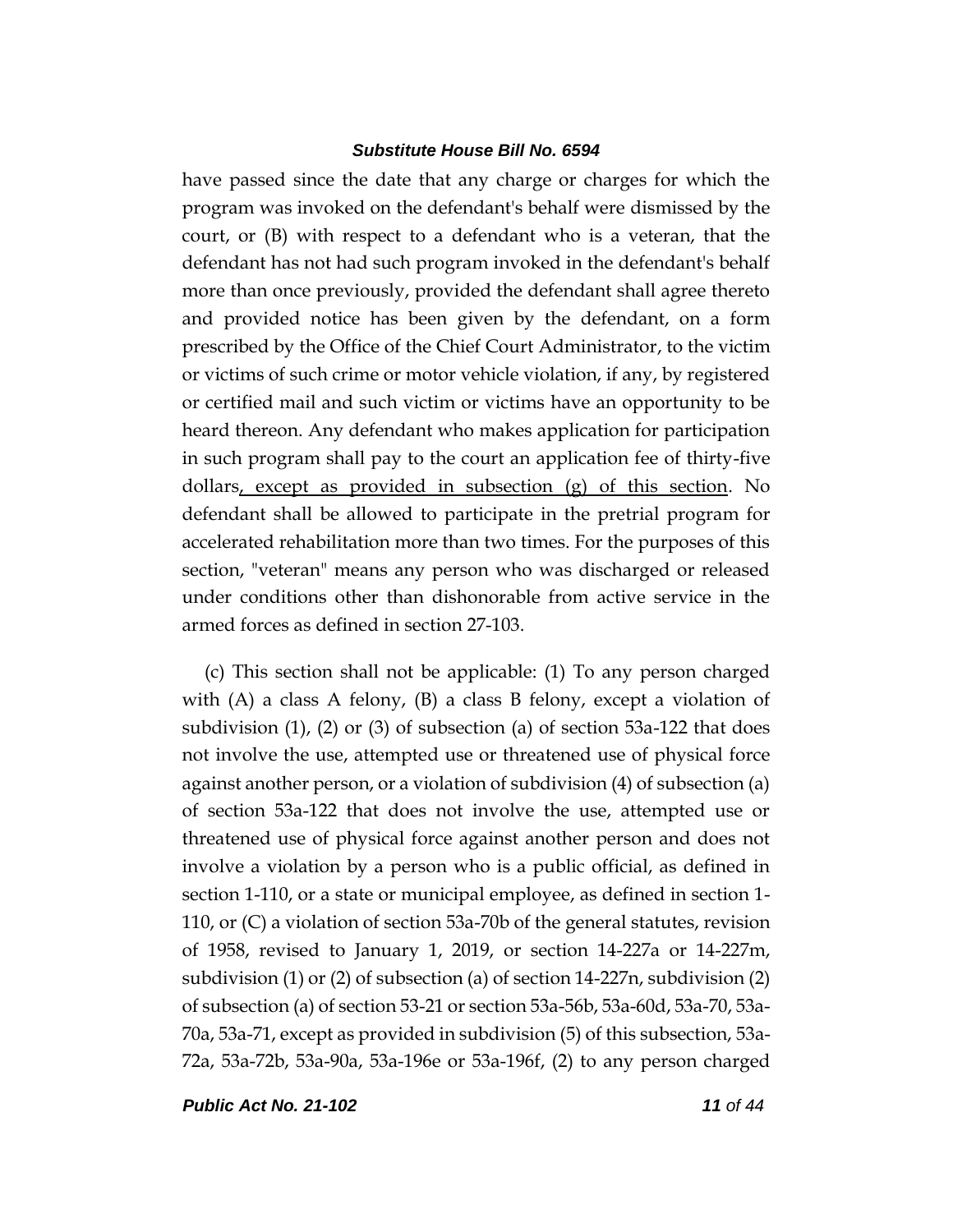with a crime or motor vehicle violation who, as a result of the commission of such crime or motor vehicle violation, causes the death of another person, (3) to any person accused of a family violence crime as defined in section 46b-38a who (A) is eligible for the pretrial family violence education program established under section 46b-38c, as amended by this act, or (B) has previously had the pretrial family violence education program invoked in such person's behalf, (4) to any person charged with a violation of section 21a-267, as amended by this <u>act</u>, or 21a-279, as amended by this act, who  $(A)$  is eligible for the pretrial drug education and community service program established under section 54-56i, as amended by this act, or  $(B)$  has previously had the pretrial drug education program or the pretrial drug education and community service program invoked on such person's behalf, (5) unless good cause is shown, to (A) any person charged with a class C felony, or (B) any person charged with committing a violation of subdivision (1) of subsection (a) of section 53a-71 while such person was less than four years older than the other person, (6) to any person charged with a violation of section 9-359 or 9-359a, (7) to any person charged with a motor vehicle violation (A) while operating a commercial motor vehicle, as defined in section 14-1, or (B) who holds a commercial driver's license or commercial driver's instruction permit at the time of the violation, (8) to any person charged with a violation of subdivision (6) of subsection (a) of section 53a-60, or (9) to a health care provider or vendor participating in the state's Medicaid program charged with a violation of section 53a-122 or subdivision (4) of subsection (a) of section 53a-123.

(d) Except as provided in subsection **[**(e)**]** (g) of this section, any defendant who enters such program shall pay to the court a participation fee of one hundred dollars. Any defendant who enters such program shall agree to the tolling of any statute of limitations with respect to such crime and to a waiver of the right to a speedy trial. Any such defendant shall appear in court and shall, under such conditions as the court shall order, be released to the custody of the Court Support

*Public Act No. 21-102 12 of 44*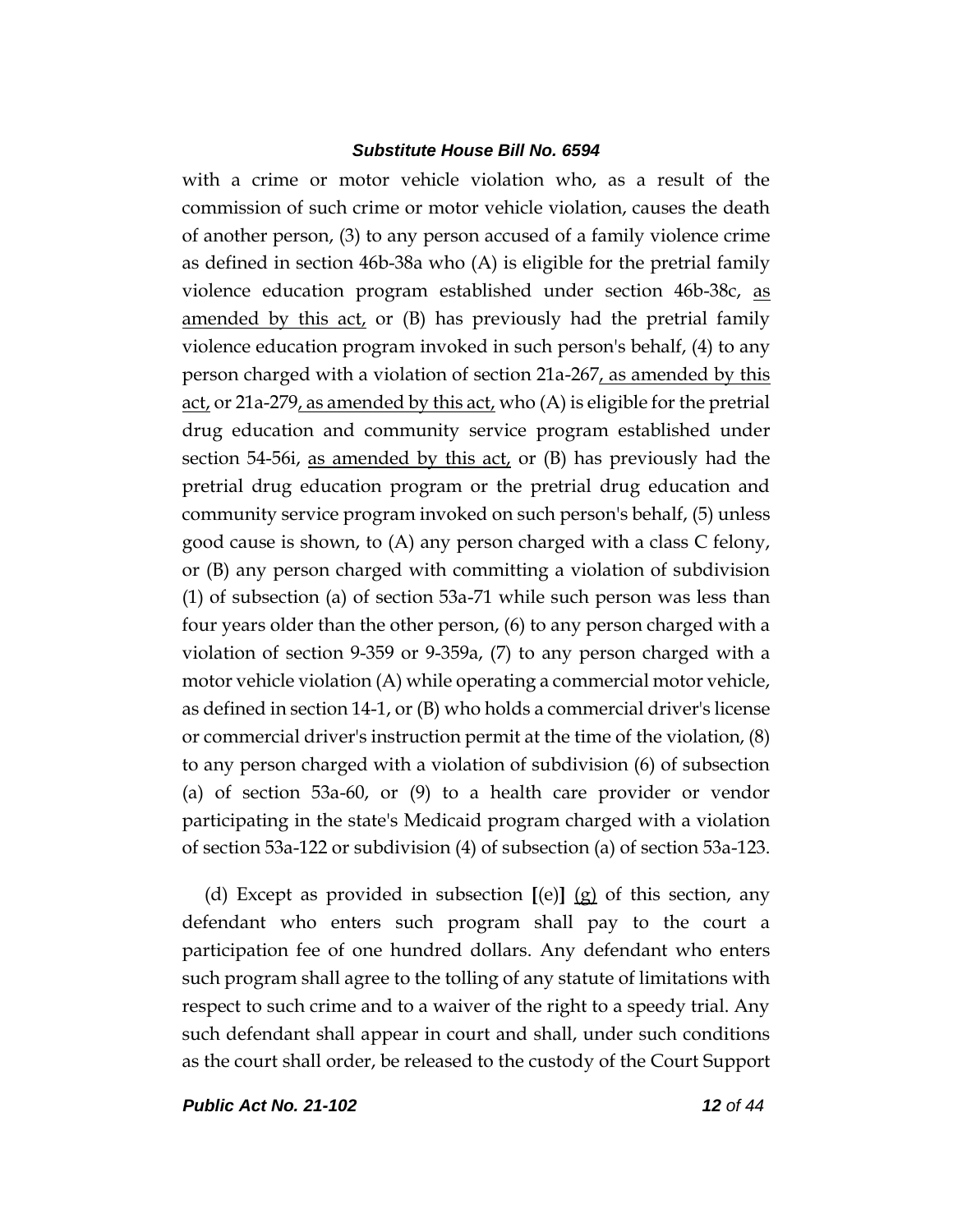Services Division, except that, if a criminal docket for drug-dependent persons has been established pursuant to section 51-181b in the judicial district, such defendant may be transferred, under such conditions as the court shall order, to the court handling such docket for supervision by such court. If the defendant refuses to accept, or, having accepted, violates such conditions, the defendant's case shall be brought to trial. The period of such probation or supervision, or both, shall not exceed two years. If the defendant has reached the age of sixteen years but has not reached the age of eighteen years, the court may order that as a condition of such probation the defendant be referred for services to a youth service bureau established pursuant to section 10-19m, provided the court finds, through an assessment by a youth service bureau or its designee, that the defendant is in need of and likely to benefit from such services. When determining any conditions of probation to order for a person entering such program who was charged with a misdemeanor that did not involve the use, attempted use or threatened use of physical force against another person or a motor vehicle violation, the court shall consider ordering the person to perform community service in the community in which the offense or violation occurred. If the court determines that community service is appropriate, such community service may be implemented by a community court established in accordance with section 51-181c if the offense or violation occurred within the jurisdiction of a community court established by said section. If the defendant is charged with a violation of section 46a-58, 53-37a, 53a-181j, 53a-181k or 53a-181*l*, the court may order that as a condition of such probation the defendant participate in a hate crimes diversion program as provided in subsection (e) of this section. If a defendant is charged with a violation of section 53-247, the court may order that as a condition of such probation the defendant undergo psychiatric or psychological counseling or participate in an animal cruelty prevention and education program provided such a program exists and is available to the defendant.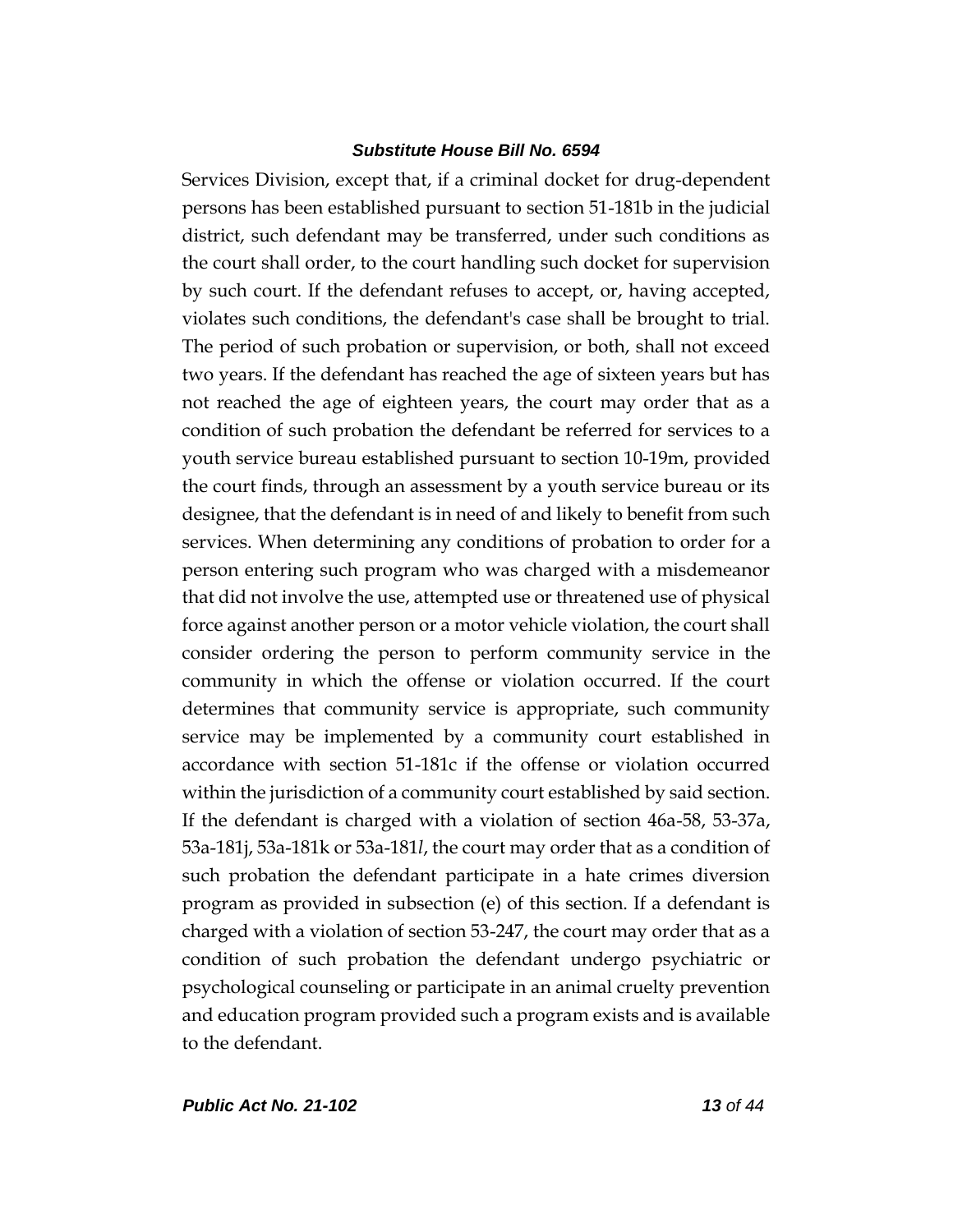(e) If the court orders the defendant to participate in a hate crimes diversion program as a condition of probation, the defendant shall pay to the court a participation fee of four hundred twenty-five dollars, except as provided in subsection (g) of this section. **[**No person may be excluded from such program for inability to pay such fee, provided (1) such person files with the court an affidavit of indigency or inability to pay, (2) such indigency or inability to pay is confirmed by the Court Support Services Division, and (3) the court enters a finding thereof.**]** The Judicial Department shall contract with service providers, develop standards and oversee appropriate hate crimes diversion programs to meet the requirements of this section. Any defendant whose employment or residence makes it unreasonable to attend a hate crimes diversion program in this state may attend a program in another state which has standards substantially similar to, or higher than, those of this state, subject to the approval of the court and payment of the application and program fees as provided in this section. The hate crimes diversion program shall consist of an educational program and supervised community service.

(f) If a defendant released to the custody of the Court Support Services Division satisfactorily completes such defendant's period of probation, such defendant may apply for dismissal of the charges against such defendant and the court, on finding such satisfactory completion, shall dismiss such charges. If the defendant does not apply for dismissal of the charges against such defendant after satisfactorily completing such defendant's period of probation, the court, upon receipt of a report submitted by the Court Support Services Division that the defendant satisfactorily completed such defendant's period of probation, may on its own motion make a finding of such satisfactory completion and dismiss such charges. If a defendant transferred to the court handling the criminal docket for drug-dependent persons satisfactorily completes such defendant's period of supervision, the court shall release the defendant to the custody of the Court Support

*Public Act No. 21-102 14 of 44*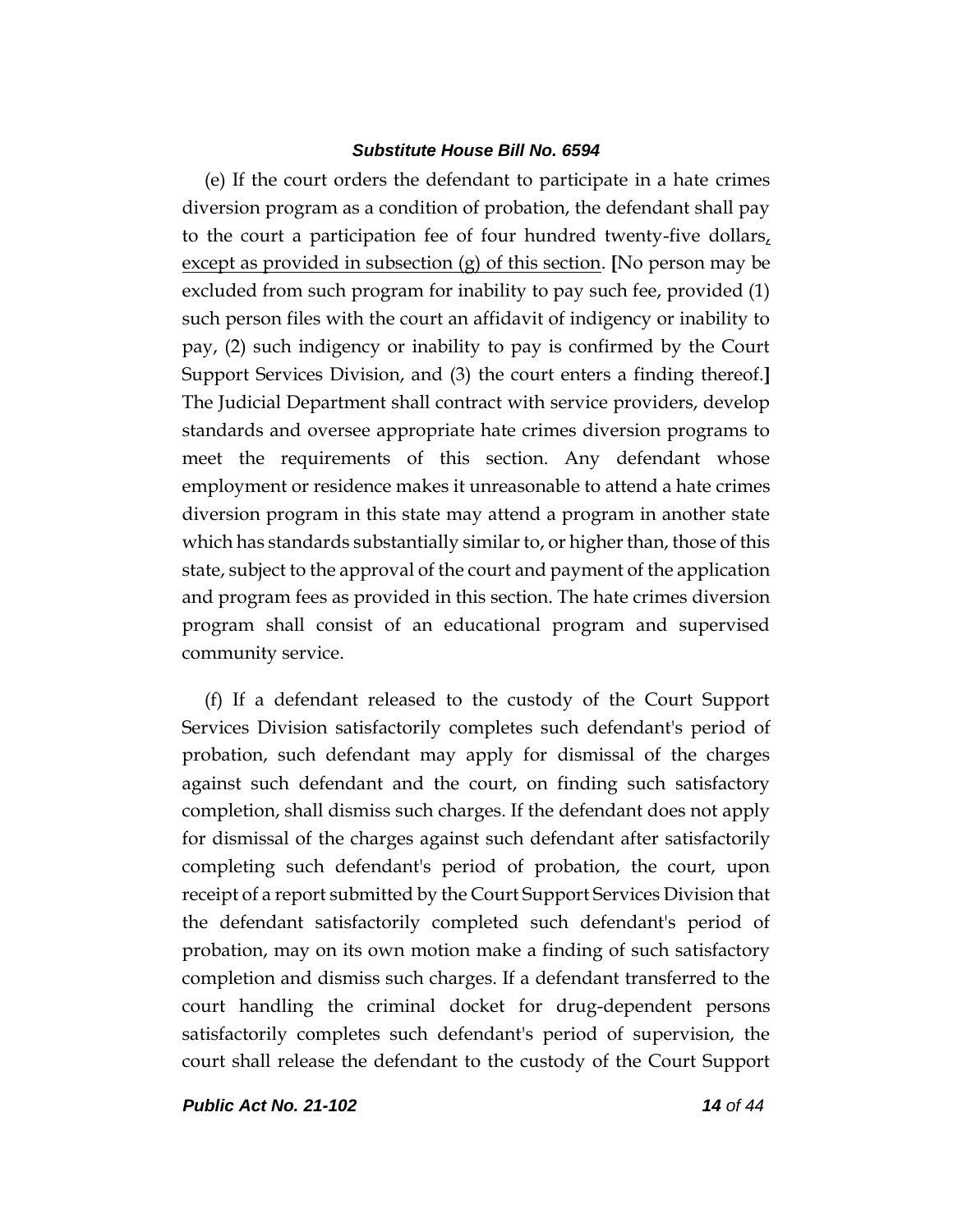Services Division under such conditions as the court shall order or shall dismiss such charges. Upon dismissal, all records of such charges shall be erased pursuant to section 54-142a. An order of the court denying a motion to dismiss the charges against a defendant who has completed such defendant's period of probation or supervision or terminating the participation of a defendant in such program shall be a final judgment for purposes of appeal.

(g) The court shall waive any application or participation fee under this section for any person who (1) files with the court an affidavit of indigency or inability to pay, has such indigency confirmed by the Court Support Services Division and the court enters a finding thereof, or (2) has been determined indigent and eligible for representation by a public defender who has been appointed on behalf of such person pursuant to section 51-296. The court shall not require a person to perform community service in lieu of payment of such fee, if such fee is waived.

Sec. 13. Section 54-56g of the general statutes is repealed and the following is substituted in lieu thereof (*Effective October 1, 2021*):

(a) (1) There shall be a pretrial alcohol education program for persons charged with a violation of section 14-227a, 14-227g or 14-227m, subdivision (1) or (2) of subsection (a) of section 14-227n or section 15- 133 or 15-140n. Upon application by any such person for participation in such program, the court shall, but only as to the public, order the court file sealed, and such person shall pay to the court an application fee of one hundred dollars and a nonrefundable evaluation fee of one hundred dollars, except as provided for in subsection (i) of this section, and such person shall state under oath, in open court or before any person designated by the clerk and duly authorized to administer oaths, under penalties of perjury that: (A) If such person is charged with a violation of section 14-227a, 14-227g or 14-227m, subdivision (1) or (2) of subsection (a) of section 14-227n, subsection (d) of section 15-133 or section 15-140n, such person has not had such program invoked in such

*Public Act No. 21-102 15 of 44*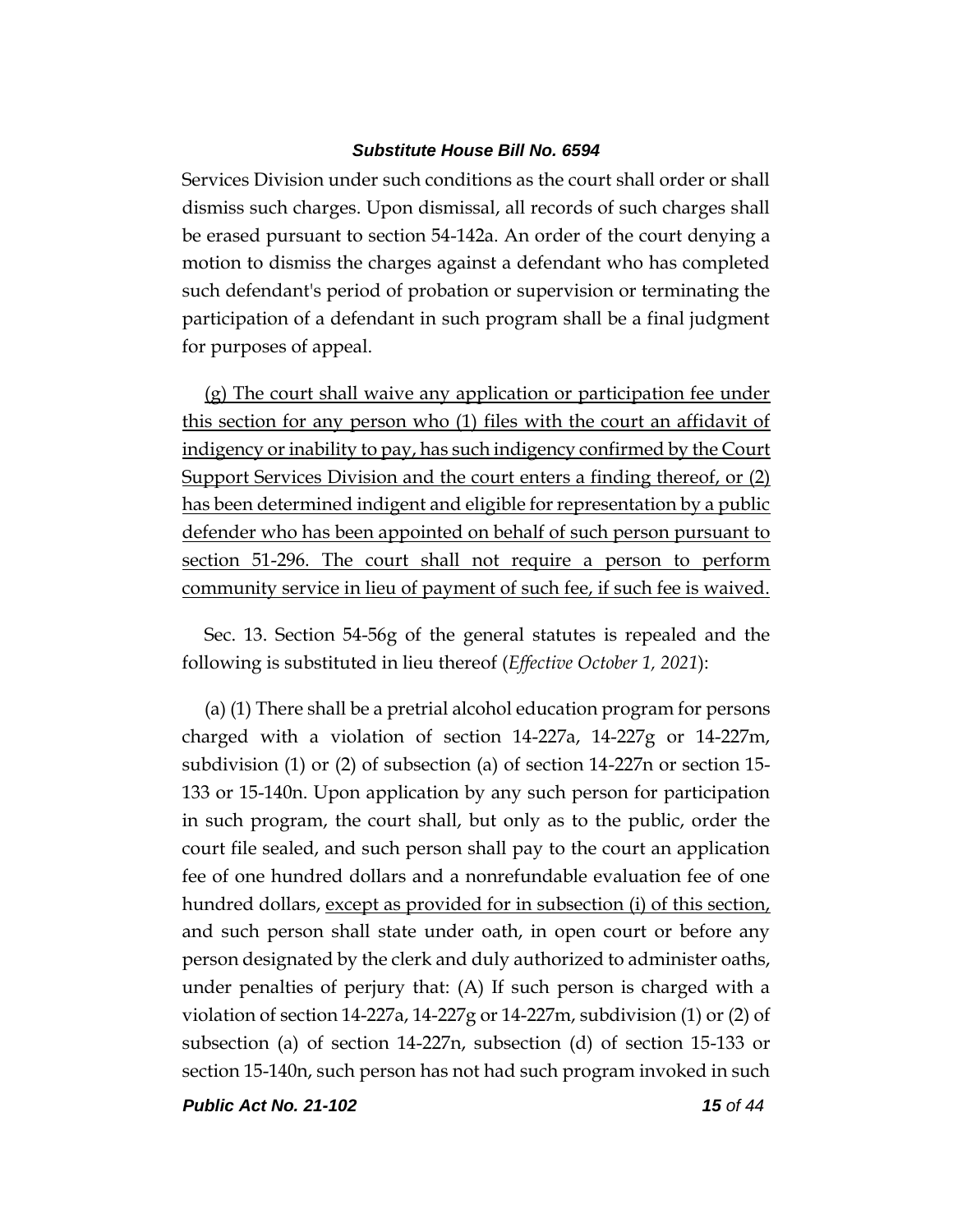person's behalf within the preceding ten years for a violation of section 14-227a, 14-227g or 14-227m, subdivision (1) or (2) of subsection (a) of section 14-227n, subsection (d) of section 15-133 or section 15-140n, (B) such person has not been convicted of a violation of section 53a-56b or 53a-60d, a violation of subsection (a) of section 14-227a before, on or after October 1, 1981, a violation of subdivision (1) or (2) of subsection (a) of section 14-227a on or after October 1, 1985, a violation of section 14-227g, a violation of section 14-227m or a violation of subdivision (1) or (2) of subsection (a) of section 14-227n, (C) such person has not been convicted of a violation of section 15-132a, subsection (d) of section 15- 133, section 15-140*l* or section 15-140n, (D) such person has not been convicted in any other state at any time of an offense the essential elements of which are substantially the same as section 53a-56b, 53a-60d, 15-132a, 15-140*l* or 15-140n, subdivision (1) or (2) of subsection (a) of section 14-227a, section 14-227m, subdivision (1) or (2) of subsection (a) of section 14-227n or subsection (d) of section 15-133, and (E) notice has been given by such person, by registered or certified mail on a form prescribed by the Office of the Chief Court Administrator, to each victim who sustained a serious physical injury, as defined in section 53a-3, which was caused by such person's alleged violation, that such person has applied to participate in the pretrial alcohol education program and that such victim has an opportunity to be heard by the court on the application.

(2) The court shall provide each such victim who sustained a serious physical injury an opportunity to be heard prior to granting an application under this section. Unless good cause is shown, a person shall be ineligible for participation in such pretrial alcohol education program if such person's alleged violation of section 14-227a, 14-227g or 14-227m, subdivision (1) or (2) of subsection (a) of section 14-227n or subsection (d) of section 15-133 caused the serious physical injury, as defined in section 53a-3, of another person.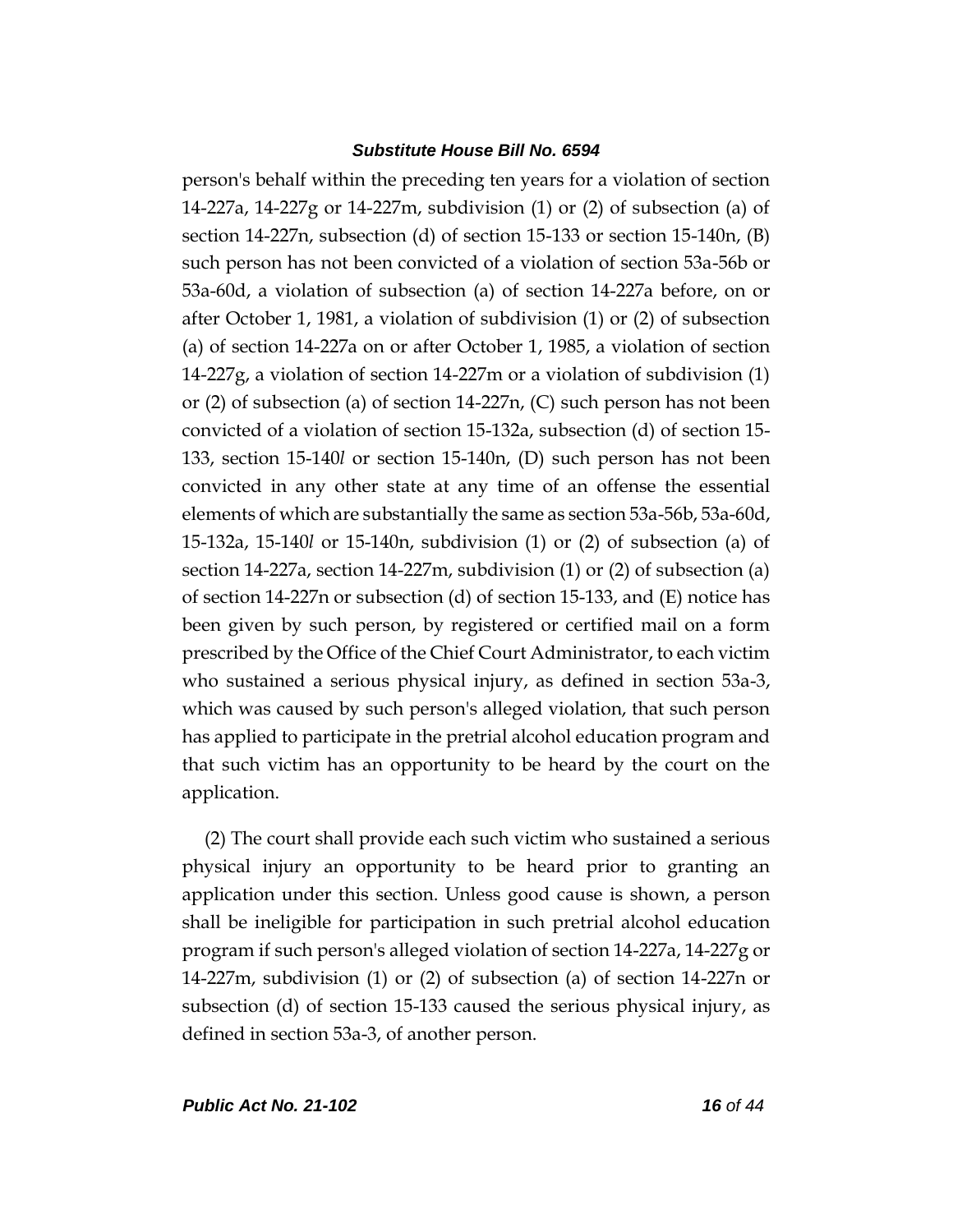(3) The application fee imposed under this subsection shall be credited to the Criminal Injuries Compensation Fund established under section 54-215. The evaluation fee imposed under this subsection shall be credited to the pretrial account established under section 54-56k.

(b) The court, after consideration of the recommendation of the state's attorney, assistant state's attorney or deputy assistant state's attorney in charge of the case, may, in its discretion, grant such application. If the court grants such application, the court shall refer such person to the Court Support Services Division for assessment and confirmation of the eligibility of the applicant and to the Department of Mental Health and Addiction Services for evaluation. The Court Support Services Division, in making its assessment and confirmation, may rely on the representations made by the applicant under oath in open court with respect to convictions in other states of offenses specified in subsection (a) of this section. Upon confirmation of eligibility and receipt of the evaluation report, the defendant shall be referred to the Department of Mental Health and Addiction Services by the Court Support Services Division for placement in an appropriate alcohol intervention program for one year, or be placed in a state-licensed substance abuse treatment program. The alcohol intervention program shall include a ten-session intervention program and a fifteen-session intervention program. Any person who enters the pretrial alcohol education program shall agree: (1) To the tolling of the statute of limitations with respect to such crime, (2) to a waiver of such person's right to a speedy trial, (3) to complete ten or fifteen counseling sessions in an alcohol intervention program or successfully complete a substance abuse treatment program of not less than twelve sessions pursuant to this section dependent upon the evaluation report and the court order, (4) to commence participation in an alcohol intervention program or substance abuse treatment program not later than ninety days after the date of entry of the court order unless granted a delayed entry into a program by the court, (5) upon completion of participation in the alcohol intervention program, to

*Public Act No. 21-102 17 of 44*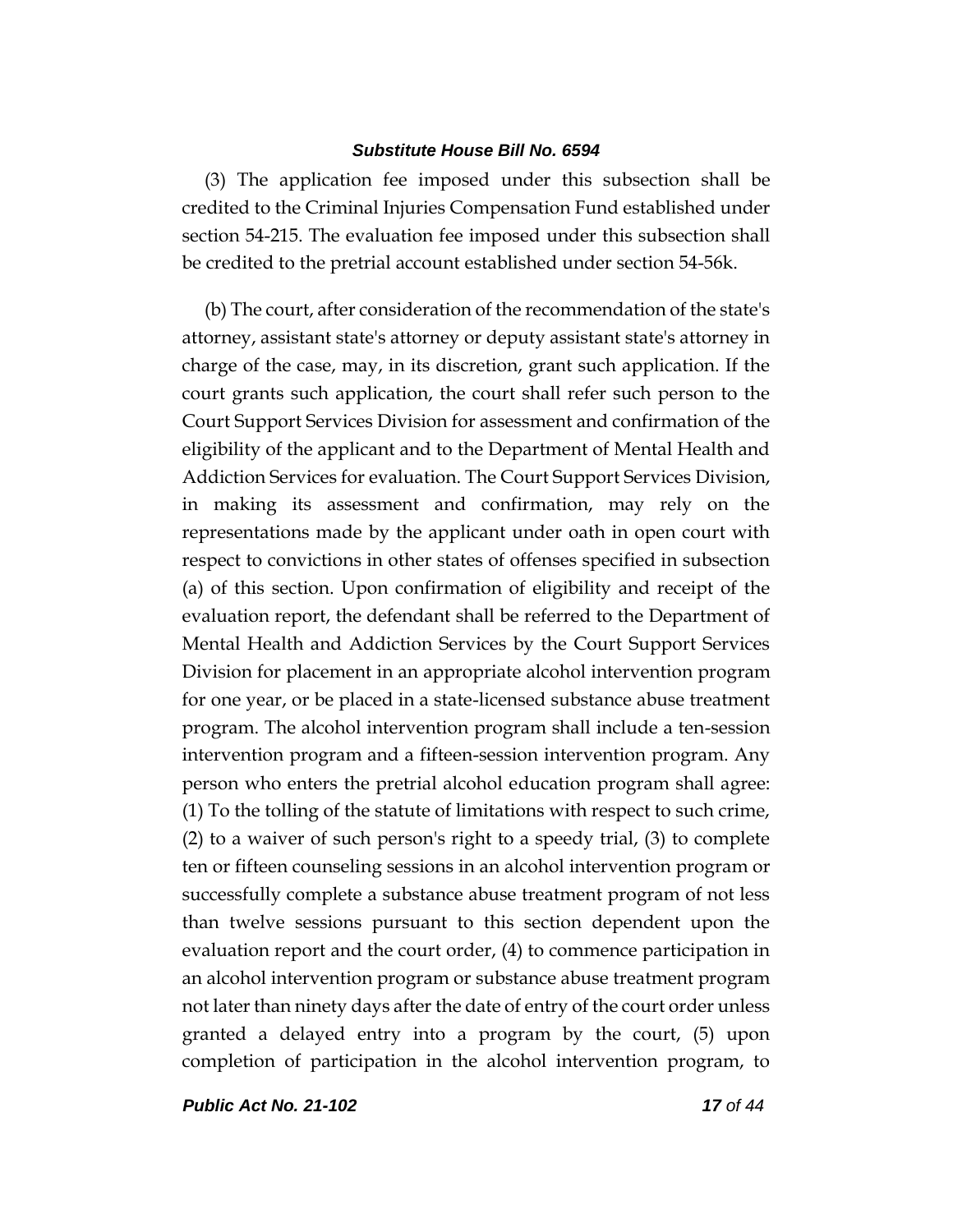accept placement in a substance abuse treatment program upon the recommendation of a provider under contract with the Department of Mental Health and Addiction Services pursuant to subsection (f) of this section or placement in a state-licensed substance abuse treatment program which meets standards established by the Department of Mental Health and Addiction Services, if the Court Support Services Division deems it appropriate, and (6) if ordered by the court, to participate in at least one victim impact panel. The suspension of the motor vehicle operator's license of any such person pursuant to section 14-227b shall be effective during the period such person is participating in the pretrial alcohol education program, provided such person shall have the option of not commencing the participation in such program until the period of such suspension is completed. If the Court Support Services Division informs the court that the defendant is ineligible for such program and the court makes a determination of ineligibility or if the program provider certifies to the court that the defendant did not successfully complete the assigned program or is no longer amenable to treatment and such person does not request, or the court denies, program reinstatement under subsection (e) of this section, the court shall order the court file to be unsealed, enter a plea of not guilty for such defendant and immediately place the case on the trial list. If such defendant satisfactorily completes the assigned program, such defendant may apply for dismissal of the charges against such defendant and the court, on reviewing the record of the defendant's participation in such program submitted by the Court Support Services Division and on finding such satisfactory completion, shall dismiss the charges. If the defendant does not apply for dismissal of the charges against such defendant after satisfactorily completing the assigned program the court, upon receipt of the record of the defendant's participation in such program submitted by the Court Support Services Division, may on its own motion make a finding of such satisfactory completion and dismiss the charges. Upon motion of the defendant and a showing of good cause, the court may extend the one-year placement

*Public Act No. 21-102 18 of 44*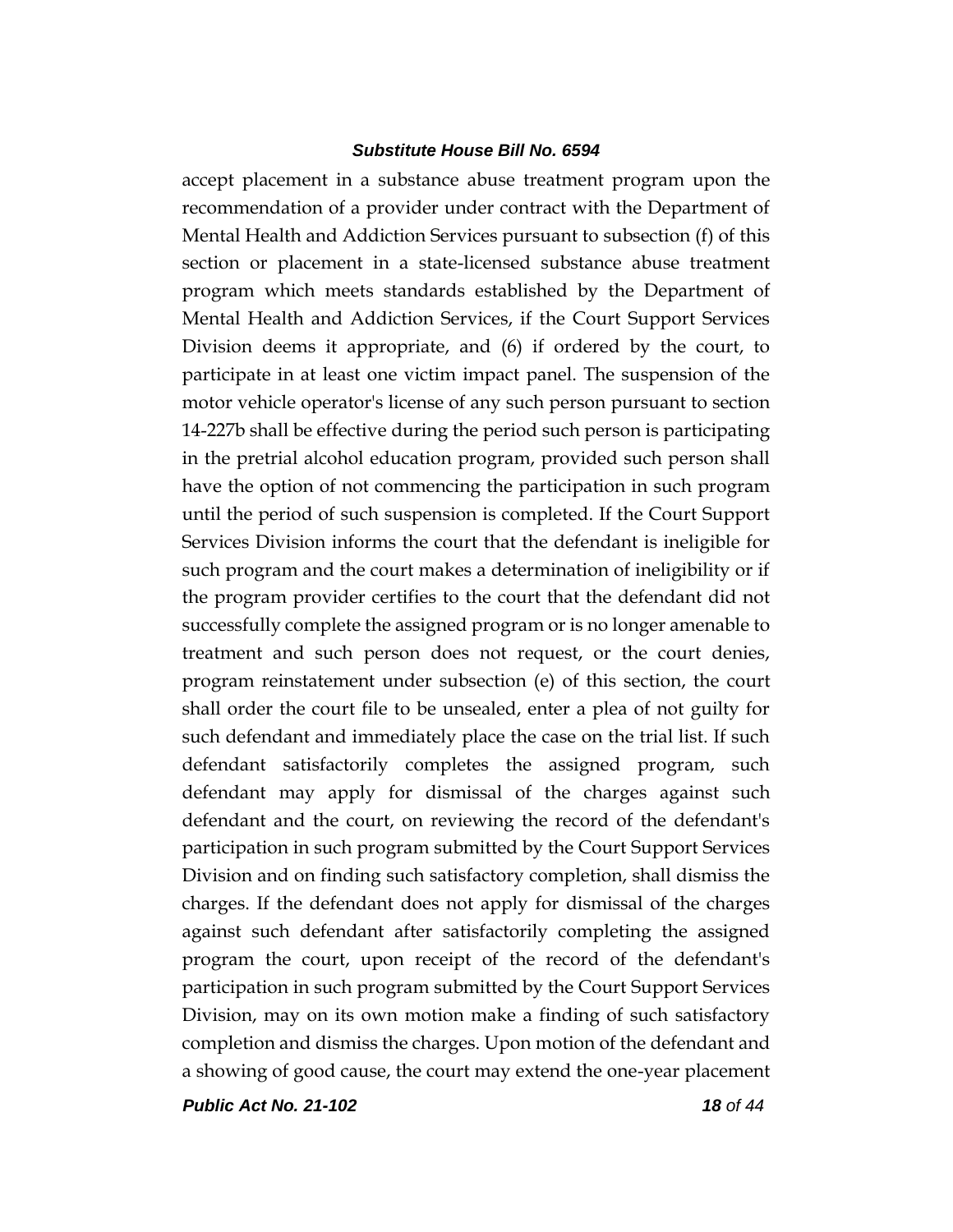period for a reasonable period for the defendant to complete the assigned program. A record of participation in such program shall be retained by the Court Support Services Division for a period of ten years from the date the court grants the application for participation in such program. The Court Support Services Division shall transmit to the Department of Motor Vehicles a record of participation in such program for each person who satisfactorily completes such program. The Department of Motor Vehicles shall maintain for a period of ten years the record of a person's participation in such program as part of such person's driving record. The Court Support Services Division shall transmit to the Department of Energy and Environmental Protection the record of participation of any person who satisfactorily completes such program who has been charged with a violation of the provisions of subsection (d) of section 15-133 or section 15-140n. The Department of Energy and Environmental Protection shall maintain for a period of ten years the record of a person's participation in such program as a part of such person's boater certification record.

(c)  $(1)$  At the time the court grants the application for participation in the pretrial alcohol education program, such person shall also pay to the court a nonrefundable program fee of three hundred fifty dollars if such person is ordered to participate in the ten-session intervention program and a nonrefundable program fee of five hundred dollars if such person is ordered to participate in the fifteen-session intervention program. If the court grants the application for participation in the pretrial alcohol education program and such person is ordered to participate in a substance abuse treatment program, such person shall be responsible for the costs associated with participation in such program. No person may be excluded from either program for inability to pay such fee or cost, **[**provided (1) such person files with the court an affidavit of indigency or inability to pay, (2) such indigency or inability to pay is confirmed by the Court Support Services Division, and (3) the court enters a finding thereof**]** and the court shall waive any such fee or cost

*Public Act No. 21-102 19 of 44*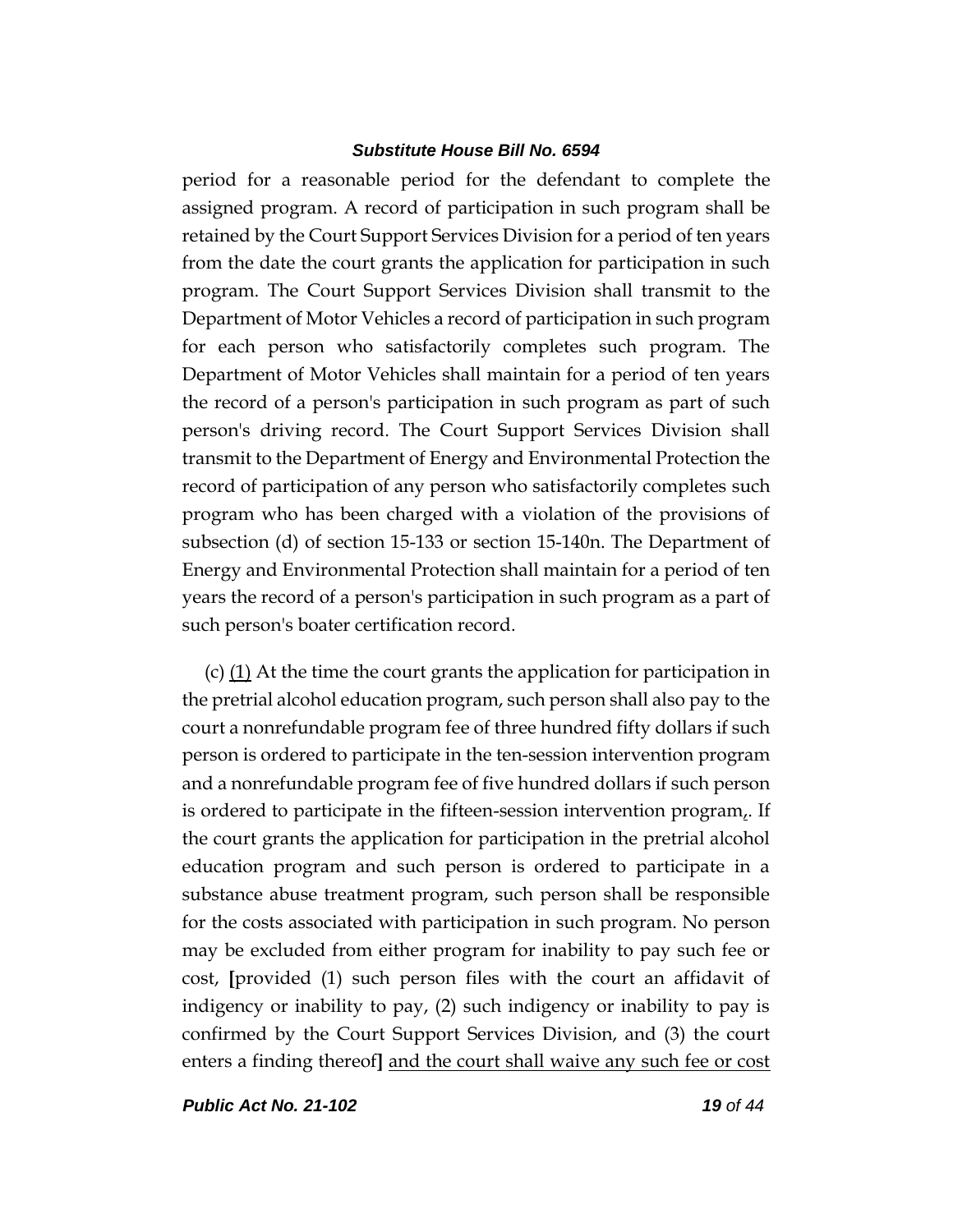for any intervention program if such person is found eligible to have such fee or cost waived under subsection (i) of this section.

 $(2)$  If the court finds that a person is indigent or unable to pay for a treatment program using the method for determining indigency described in subsection (i) of this section, the costs of such program shall be paid from the pretrial account established under section 54-56k. **[**If the court finds that a person is indigent or unable to pay for an intervention program, the court may waive all or any portion of the fee for such intervention program.**]**

(3) If the court denies the application, such person shall not be required to pay the program fee. If the court grants the application and such person is later determined to be ineligible for participation in such pretrial alcohol education program or fails to complete the assigned program, the program fee shall not be refunded. All program fees shall be credited to the pretrial account established under section 54-56k.

(d) If a person returns to court with certification from a program provider that such person did not successfully complete the assigned program or is no longer amenable to treatment, the provider, to the extent practicable, shall include a recommendation to the court as to whether a ten-session intervention program, a fifteen-session intervention program or placement in a state-licensed substance abuse treatment program would best serve such person's needs. The provider shall also indicate whether the current program referral was an initial referral or a reinstatement to the program.

(e) When a person subsequently requests reinstatement into an alcohol intervention program or a substance abuse treatment program and the Court Support Services Division verifies that such person is eligible for reinstatement into such program and thereafter the court favorably acts on such request, such person shall pay a nonrefundable program fee of one hundred seventy-five dollars if ordered to complete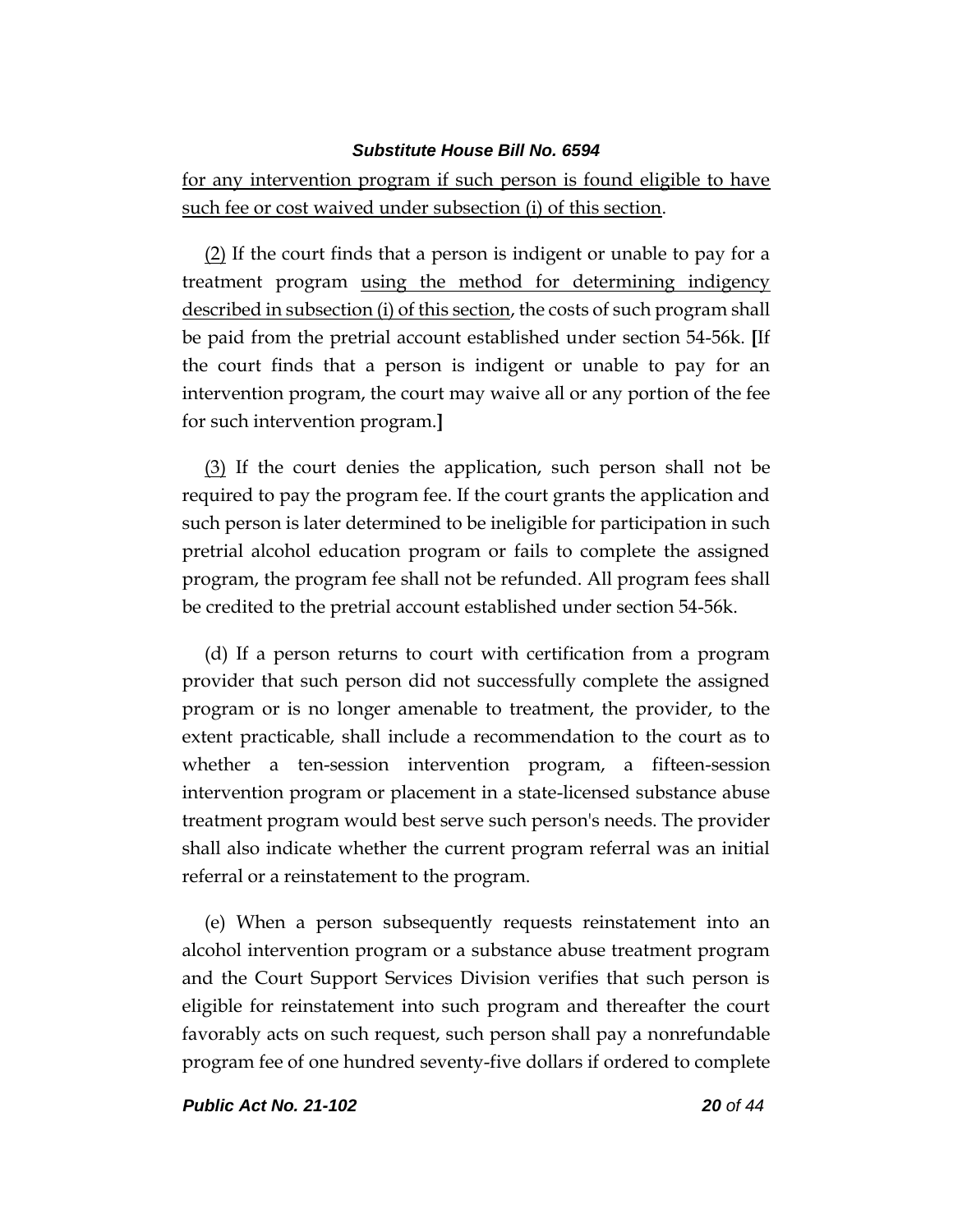a ten-session intervention program or two hundred fifty dollars if ordered to complete a fifteen-session intervention program, as the case may be, **[**. Unless good cause is shown, such fees shall not be waived**]** except as provided in subsection (i) of this section. If the court grants a person's request to be reinstated into a treatment program, such person shall be responsible for the costs, if any, associated with being reinstated into the treatment program. All program fees collected in connection with a reinstatement to an intervention program shall be credited to the pretrial account established under section 54-56k. No person shall be permitted more than two program reinstatements pursuant to this subsection.

(f) The Department of Mental Health and Addiction Services shall contract with service providers, develop standards and oversee appropriate alcohol programs to meet the requirements of this section. Said department shall adopt regulations, in accordance with chapter 54, to establish standards for such alcohol programs. Any person ordered to participate in a treatment program shall do so at a state-licensed treatment program which meets the standards established by said department. Any defendant whose employment or residence makes it unreasonable to attend an alcohol intervention program or a substance abuse treatment program in this state may attend a program in another state which has standards substantially similar to, or higher than, those of this state, subject to the approval of the court and payment of the application, evaluation and program fees and treatment costs, as appropriate, as provided in this section.

(g) The court may, as a condition of granting such application, require that such person participate in a victim impact panel program approved by the Court Support Services Division of the Judicial Department. Such victim impact panel program shall provide a nonconfrontational forum for the victims of alcohol-related or drug-related offenses and offenders to share experiences on the impact of alcohol-related or drug-related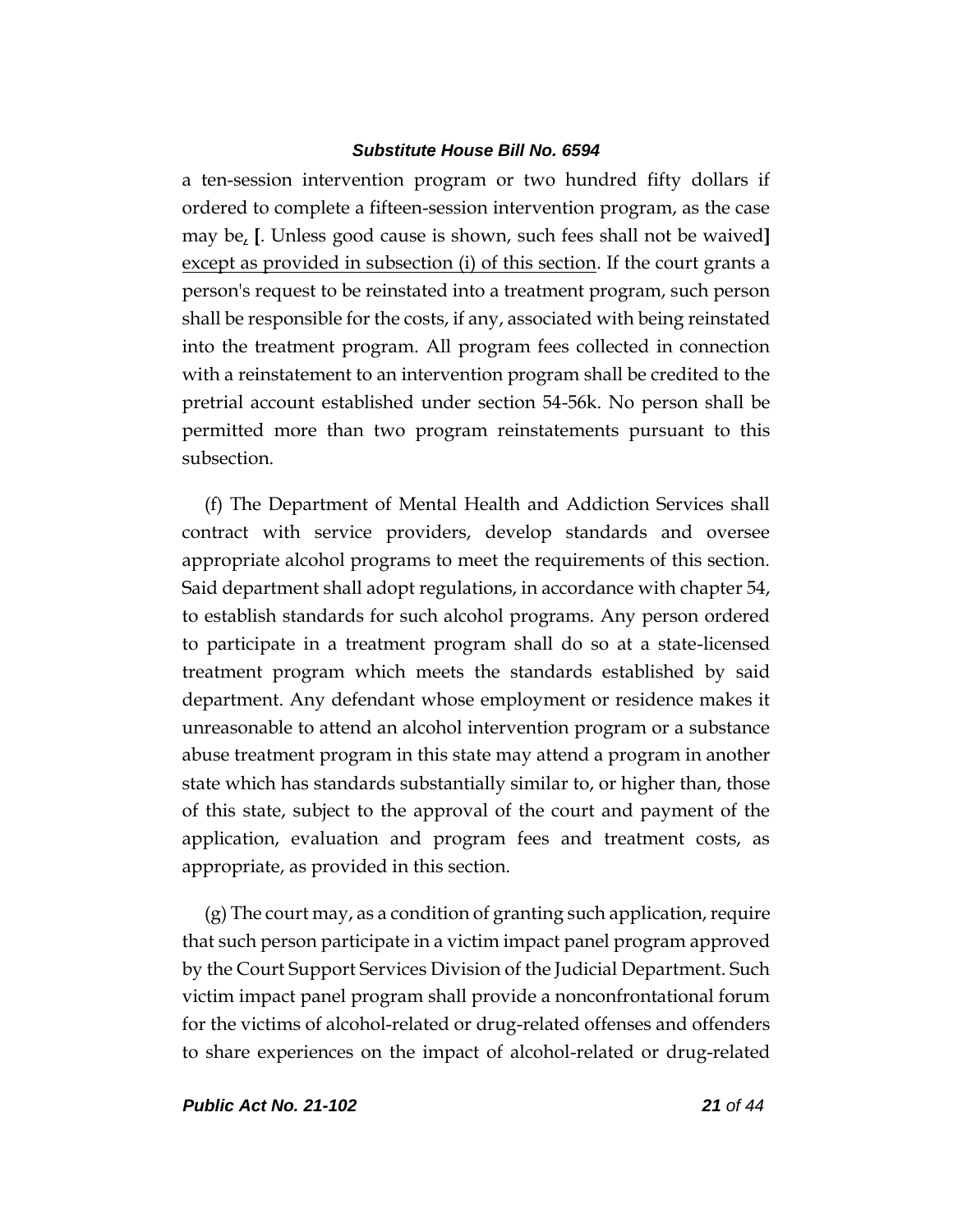incidents in their lives. Such victim impact panel program shall be conducted by a nonprofit organization that advocates on behalf of victims of accidents caused by persons who operated a motor vehicle while under the influence of intoxicating liquor or any drug, or both. Such organization may assess a participation fee of not more than seventy-five dollars on any person required by the court to participate in such program, provided such organization shall offer a **[**hardship**]** waiver when **[**it has determined that the imposition of a fee would pose an economic hardship for such person**]** such person has been determined indigent and eligible for representation by a public defender who has been appointed on behalf of such person pursuant to section 51-296.

(h) The provisions of this section shall not be applicable in the case of any person charged with a violation of section 14-227a or 14-227m or subdivision (1) or (2) of subsection (a) of section 14-227n (1) while operating a commercial motor vehicle, as defined in section 14-1, or (2) who holds a commercial driver's license or commercial driver's instruction permit at the time of the violation.

(i) The court shall waive any fee or cost under subsection (a), (c) or (e) of this section for any person who (1) files with the court an affidavit of indigency or inability to pay, has such indigency confirmed by the Court Support Services Division and the court enters a finding thereof, or (2) has been determined indigent and eligible for representation by a public defender who has been appointed on behalf of such person pursuant to section 51-296. The court shall not require a person to perform community service in lieu of payment of such fee or cost, if such fee or cost is waived.

Sec. 14. Section 54-56i of the general statutes is repealed and the following is substituted in lieu thereof (*Effective October 1, 2021*):

(a) There is established a pretrial drug education and community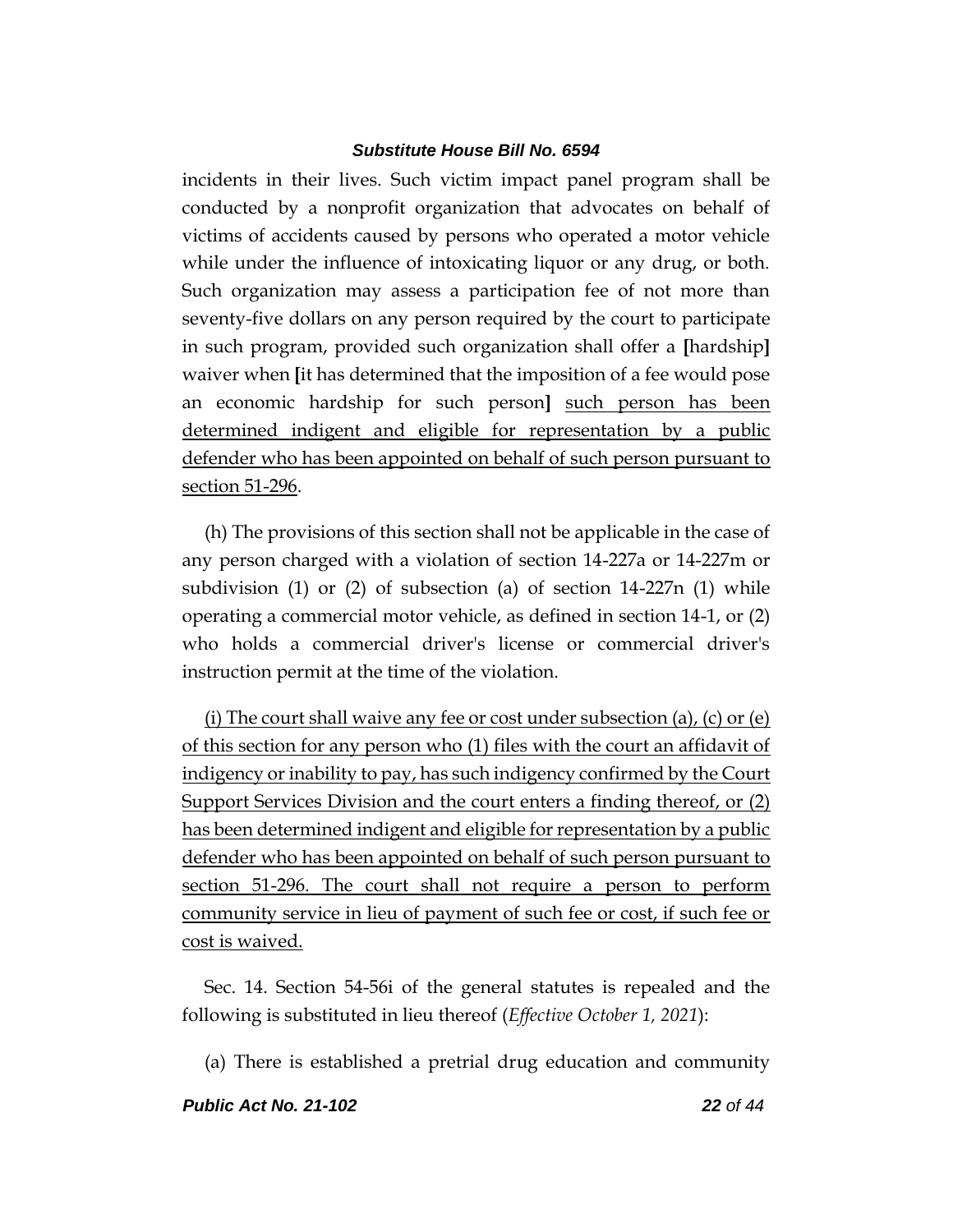service program for persons charged with a violation of section 21a-257, as amended by this act, 21a-267, as amended by this act, 21a-279, as amended by this act, or 21a-279a. The pretrial drug education and community service program shall include a fifteen-session drug education program and a substance abuse treatment program of not less than fifteen sessions, and the performance of community service.

(b) Upon application by any such person for participation in such program, the court shall, but only as to the public, order the court file sealed, and such person shall pay to the court of an application fee of one hundred dollars and a nonrefundable evaluation fee of one hundred fifty dollars, except as provided in subsection (l) of this section. A person shall be ineligible for participation in such pretrial drug education and community service program if such person has twice previously participated in (1) the pretrial drug education program established under the provisions of this section in effect prior to October 1, 2013, (2) the community service labor program established under section 53a-39c, as amended by this  $act<sub>L</sub>$  (3) the pretrial drug education and community service program established under this section, or (4) any of such programs, except that the court may allow a person who has twice previously participated in such programs to participate in the pretrial drug education and community service program one additional time, for good cause shown. The evaluation and application fee imposed under this subsection shall be credited to the pretrial account established under section 54-56k.

(c) The court, after consideration of the recommendation of the state's attorney, assistant state's attorney or deputy assistant state's attorney in charge of the case, may, in its discretion, grant such application. If the court grants such application, the court shall refer such person (1) to the Court Support Services Division for confirmation of the eligibility of the applicant, (2) to the Department of Mental Health and Addiction Services for evaluation and determination of an appropriate drug

*Public Act No. 21-102 23 of 44*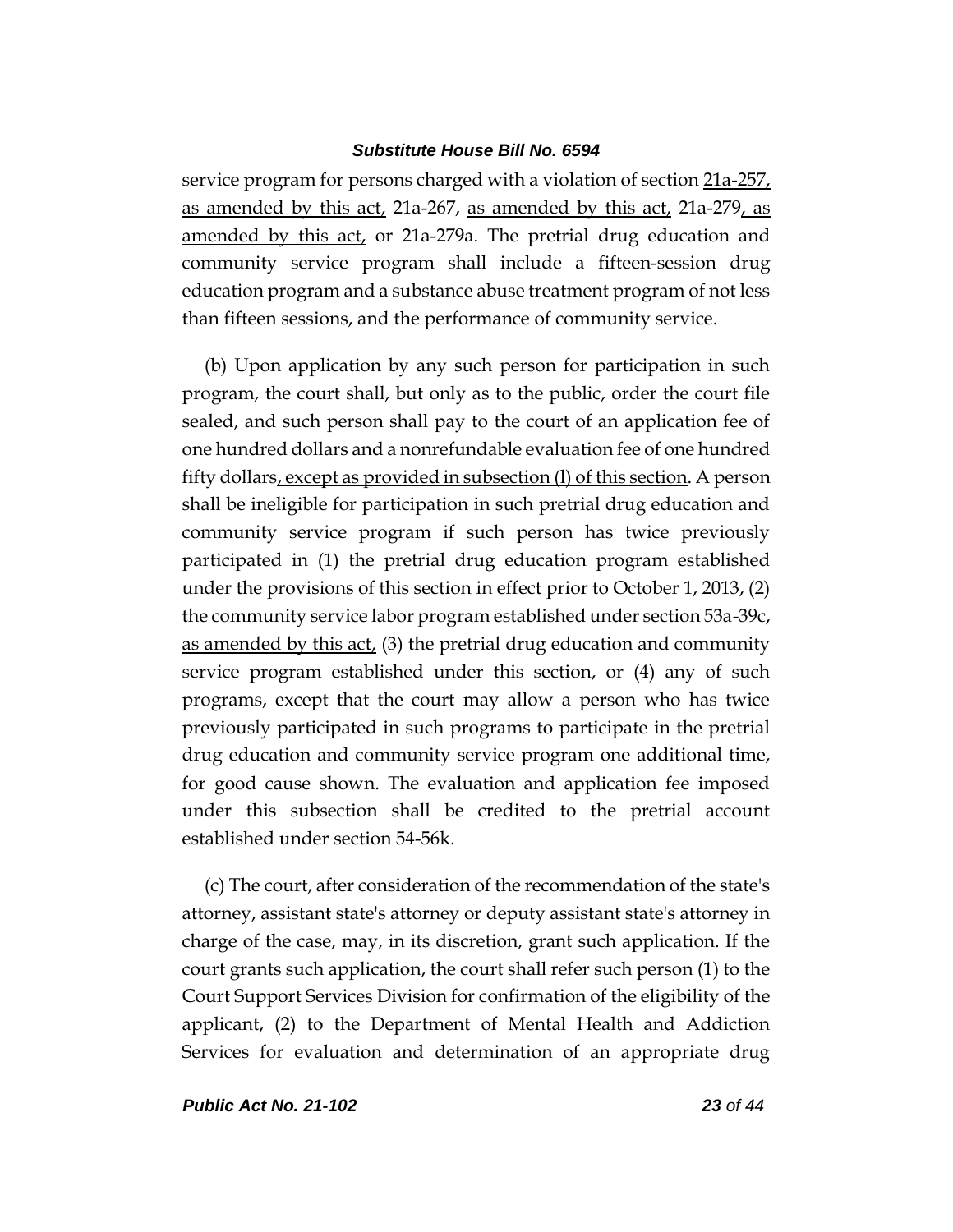education or substance abuse treatment program for the first or second time such application is granted, and (3) to a state-licensed substance abuse treatment program for evaluation and determination of an appropriate substance abuse treatment program for the third time such application is granted, except that, if such person is a veteran, the court may refer such person to the Department of Veterans Affairs or the United States Department of Veterans Affairs, as applicable, for any such evaluation and determination. For the purposes of this subsection and subsection (d) of this section, "veteran" means any person who was discharged or released under conditions other than dishonorable from active service in the armed forces as defined in section 27-103.

(d) (1) (A) Upon confirmation of eligibility and receipt of the evaluation and determination required under subsection (c) of this section, such person shall be placed in the pretrial drug education and community service program and referred by the Court Support Services Division for the purpose of receiving appropriate drug education services or substance abuse treatment program services, as recommended by the evaluation conducted pursuant to subsection (c) of this section and ordered by the court, to the Department of Mental Health and Addiction Services or to a state-licensed substance abuse treatment program for placement in the appropriate drug education or substance abuse treatment program, except that, if such person is a veteran, the division may refer such person to the Department of Veterans Affairs or the United States Department of Veterans Affairs, subject to the provisions of subdivision (2) of this subsection.

(B) Persons who have been granted entry into the pretrial drug education and community service program for the first time shall participate in either a fifteen-session drug education program or a substance abuse treatment program of not less than fifteen sessions, as ordered by the court on the basis of the evaluation and determination required under subsection (c) of this section. Persons who have been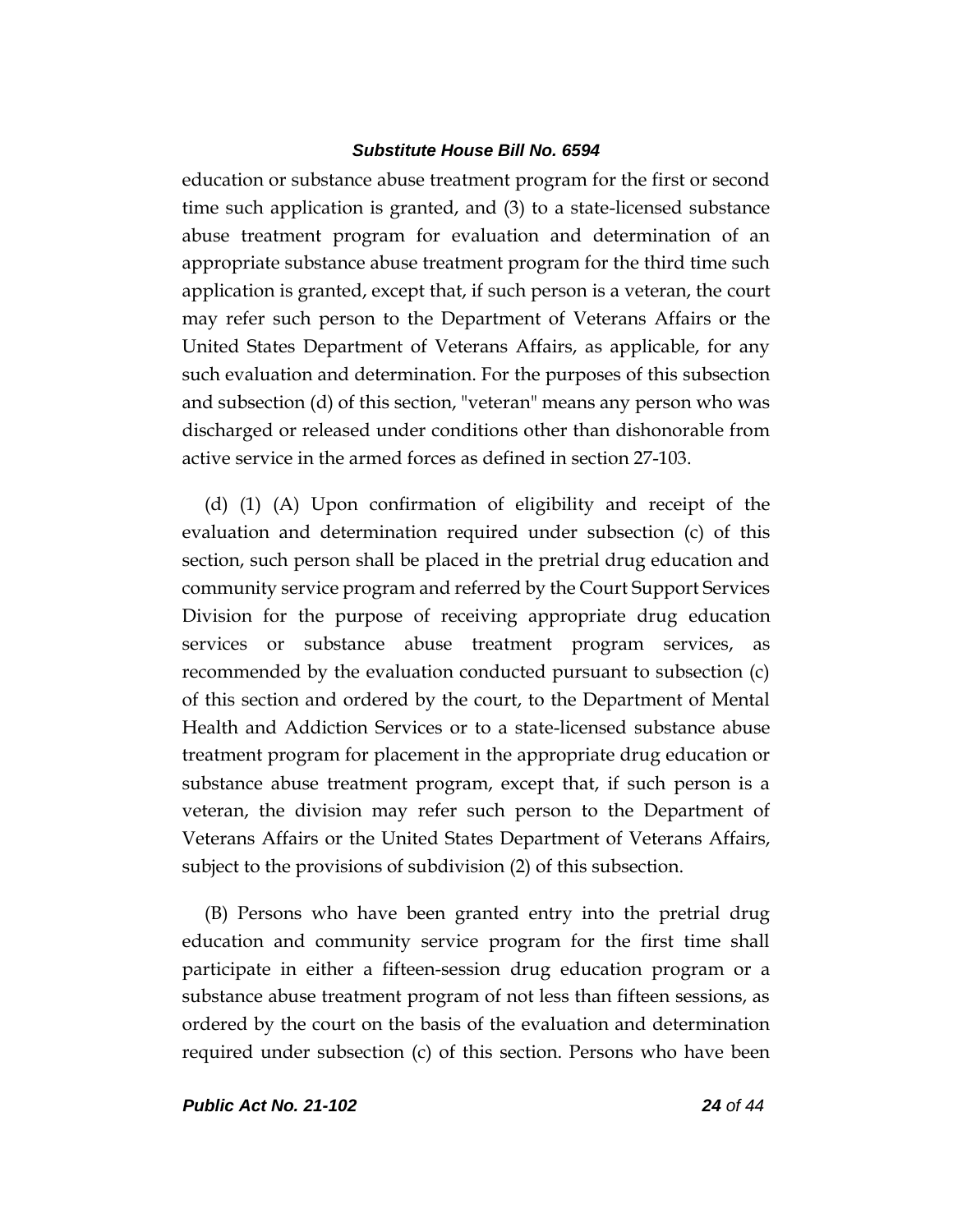granted entry into the pretrial drug education and community service program for the second time shall participate in either a fifteen-session drug education program or a substance abuse treatment program of not less than fifteen sessions, as ordered by the court based on the evaluation and determination required under subsection (c) of this section. Persons who have been granted entry into the pretrial drug education and community service program for a third time shall be referred to a state-licensed substance abuse program for evaluation and participation in a course of treatment as ordered by the court based on the evaluation and determination required under subsection (c) of this section.

(C) Persons who have been granted entry into the pretrial drug education and community service program shall also participate in a community service program administered by the Court Support Services Division pursuant to section  $53a-39c$ , as amended by this act. Persons who have been granted entry into the pretrial drug education and community service program for the first time shall participate in the community service program for a period of five days. Persons who have been granted entry into the pretrial drug education and community service program for the second time shall participate in the community service program for a period of fifteen days. Persons who have been granted entry into the pretrial drug education and community service program for a third or additional time shall participate in the community service program for a period of thirty days.

(D) Placement in the pretrial drug education and community service program pursuant to this section shall not exceed one year. Persons receiving substance abuse treatment program services in accordance with the provisions of this section shall only receive such services at state-licensed substance abuse treatment program facilities that are in compliance with all state standards governing the operation of such facilities, except that, if such person is a veteran, such person may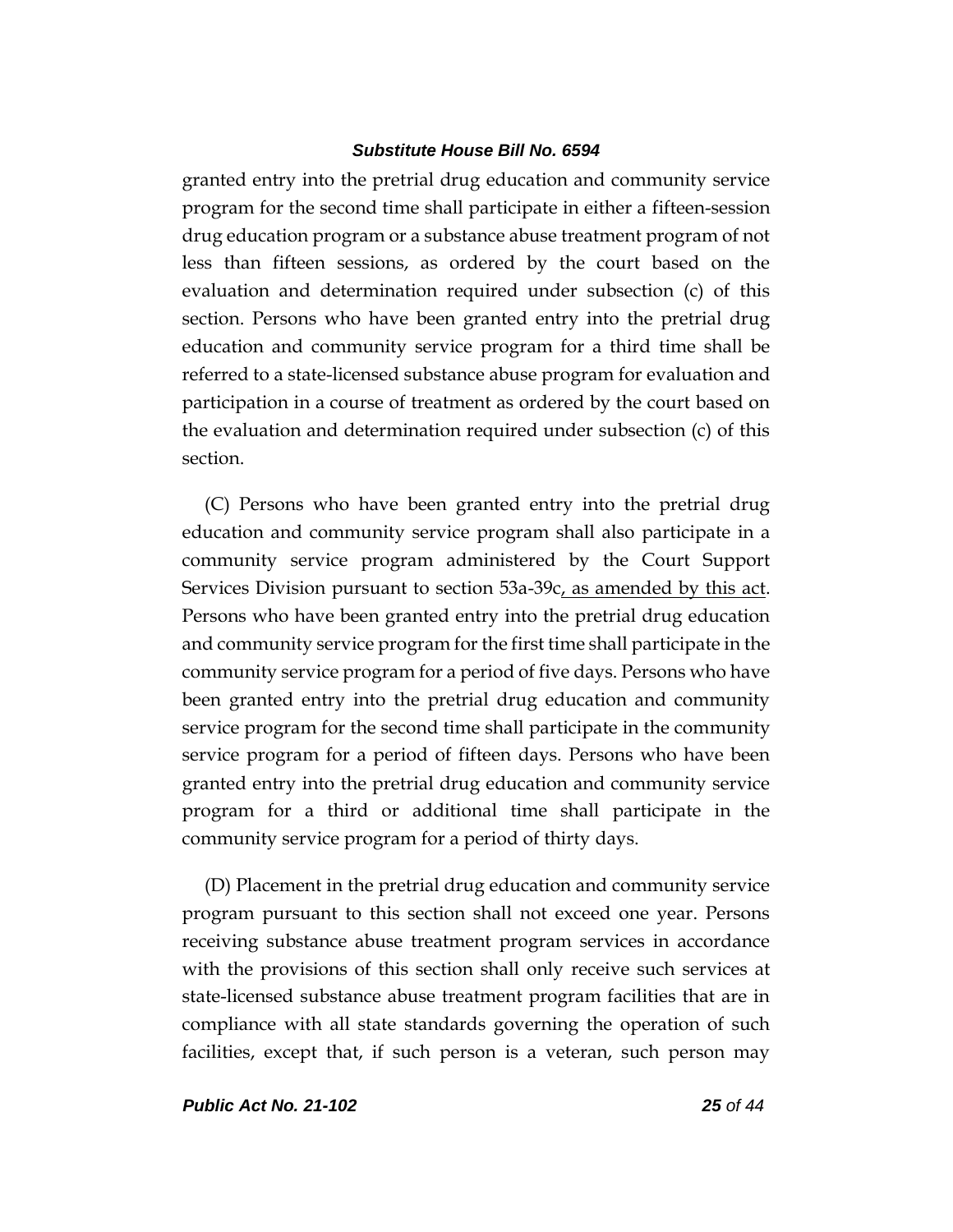receive services from facilities under the supervision of the Department of Veterans Affairs or the United States Department of Veterans Affairs, subject to the provisions of subdivision (2) of this subsection.

(E) Any person who enters the pretrial drug education and community service program shall agree: (i) To the tolling of the statute of limitations with respect to such crime; (ii) to a waiver of such person's right to a speedy trial; (iii) to complete participation in the pretrial drug education and community service program, as ordered by the court; (iv) to commence participation in the pretrial drug education and community service program not later than ninety days after the date of entry of the court order unless granted a delayed entry into the program by the court; and (v) upon completion of participation in the pretrial drug education and community service program, to accept (I) placement in a treatment program upon the recommendation of a provider under contract with the Department of Mental Health and Addiction Services or a provider under the supervision of the Department of Veterans Affairs or the United States Department of Veterans Affairs, or (II) placement in a treatment program that has standards substantially similar to, or higher than, a program of a provider under contract with the Department of Mental Health and Addiction Services, if the Court Support Services Division deems it appropriate.

(2) The Court Support Services Division may only refer a veteran to the Department of Veterans Affairs or the United States Department of Veterans Affairs for the receipt of services under the program if (A) the division determines that such services will be provided in a timely manner under standards substantially similar to, or higher than, standards for services provided by the Department of Mental Health and Addiction Services under the program, and (B) the applicable department agrees to submit timely program participation and completion reports to the division in the manner required by the division.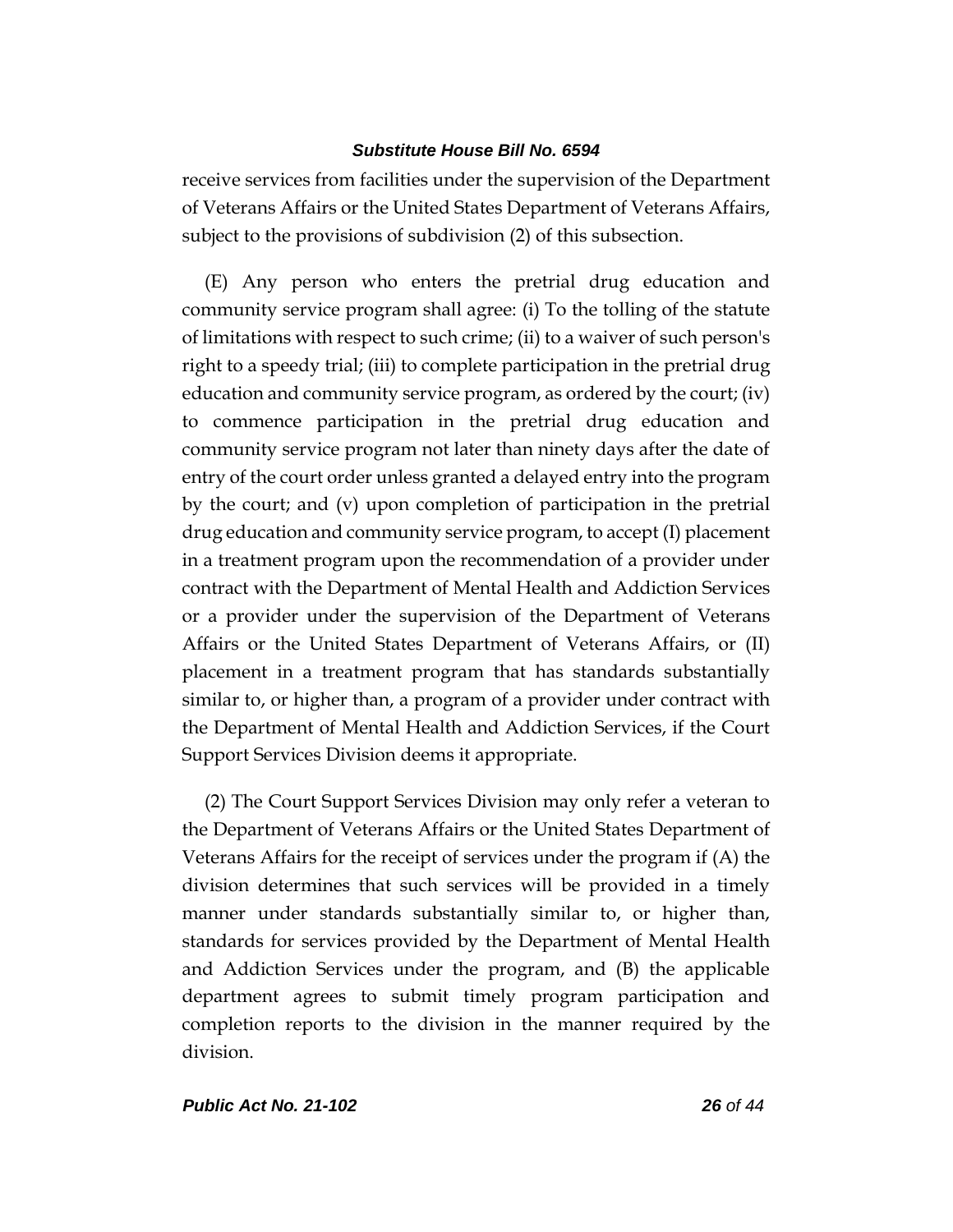(e) If the Court Support Services Division informs the court that such person is ineligible for the program and the court makes a determination of ineligibility or if the program provider certifies to the court that such person did not successfully complete the assigned program and such person did not request, or the court denied, reinstatement in the program under subsection (i) of this section, the court shall order the court file to be unsealed, enter a plea of not guilty for such person and immediately place the case on the trial list.

(f) If such person satisfactorily completes the assigned program, such person may apply for dismissal of the charges against such person and the court, on reviewing the record of such person's participation in such program submitted by the Court Support Services Division and on finding such satisfactory completion, shall dismiss the charges. If such person does not apply for dismissal of the charges against such person after satisfactorily completing the assigned program, the court, upon receipt of the record of such person's participation in such program submitted by the Court Support Services Division, may on its own motion make a finding of such satisfactory completion and dismiss the charges. Upon motion of such person and a showing of good cause, the court may extend the placement period for a reasonable period of time to allow such person to complete the assigned program. A record of participation in such program shall be retained by the Court Support Services Division for a period of ten years from the date the court grants the application for participation in the program.

(g) At the time the court grants the application for participation in the pretrial drug education and community service program, any person ordered to participate in such drug education program shall pay to the court a nonrefundable program fee of six hundred dollars. If the court orders participation in a substance abuse treatment program, such person shall pay to the court a nonrefundable program fee of one hundred dollars and shall be responsible for the costs associated with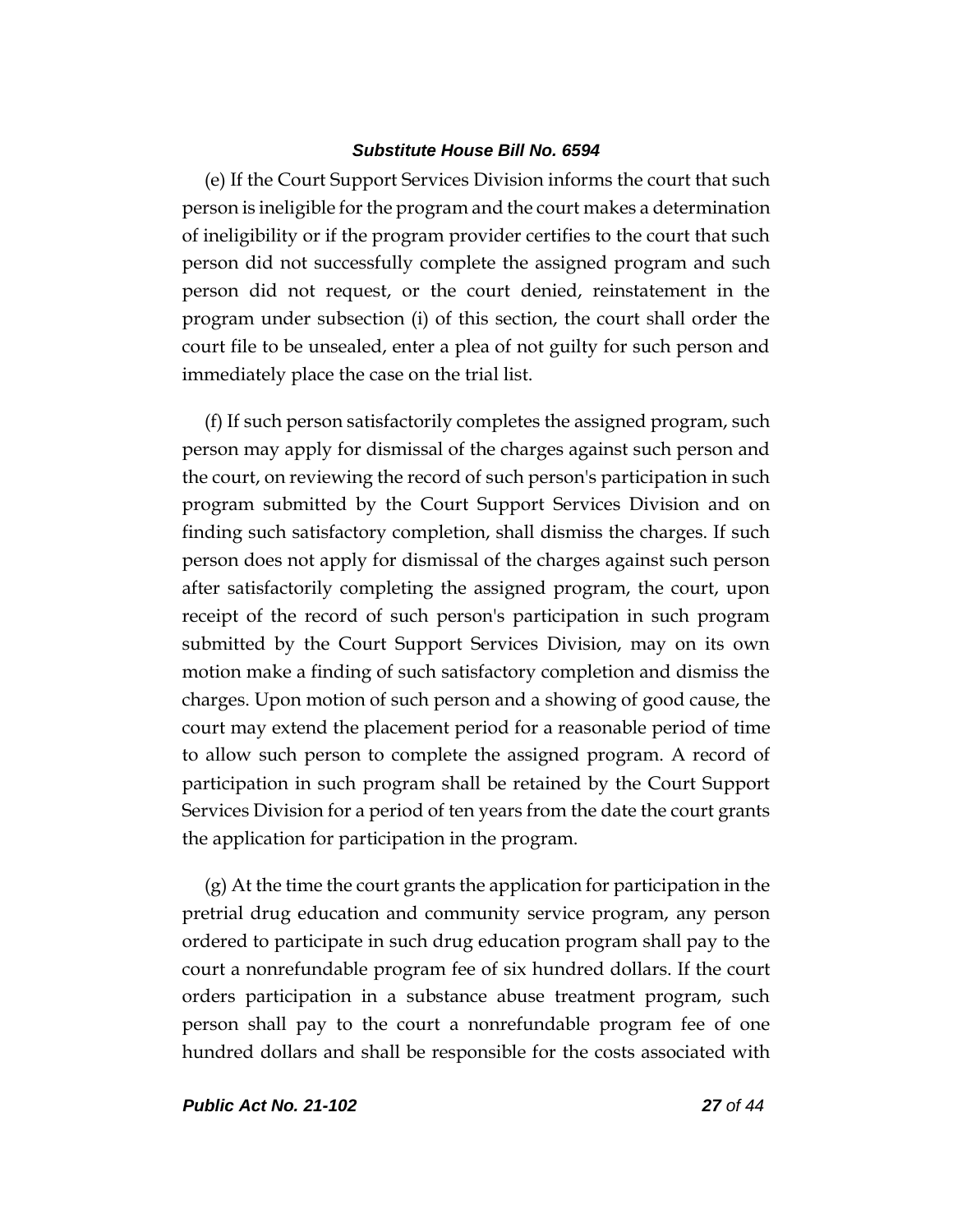such program. No person may be excluded from any such program for inability to pay such fee or cost, **[**provided (1) such person files with the court an affidavit of indigency or inability to pay, (2) such indigency or inability to pay is confirmed by the Court Support Services Division, and (3) the court enters a finding thereof. The court may waive all or any portion of such fee depending on such person's ability to pay**]** and the court shall waive any such fee or cost if such person is found eligible to have such fee or cost waived under subsection (l) of this section. If the court **[**finds that a person is indigent or unable to pay**]** waives the costs for a substance abuse treatment program, the costs of such program shall be paid from the pretrial account established under section 54-56k. If the court denies the application, such person shall not be required to pay the program fee. If the court grants the application, and such person is later determined to be ineligible for participation in such pretrial drug education and community service program or fails to complete the assigned program, the program fee shall not be refunded. All program fees shall be credited to the pretrial account established under section 54-56k.

(h) If a person returns to court with certification from a program provider that such person did not successfully complete the assigned program or is no longer amenable to treatment, the provider, to the extent practicable, shall include a recommendation to the court as to whether placement in a drug education program or placement in a substance abuse treatment program would best serve such person's needs. The provider shall also indicate whether the current program referral was an initial referral or a reinstatement to the program.

(i) When a person subsequently requests reinstatement into a drug education program or a substance abuse treatment program and the Court Support Services Division verifies that such person is eligible for reinstatement into such program and thereafter the court favorably acts on such request, any person reinstated into such drug education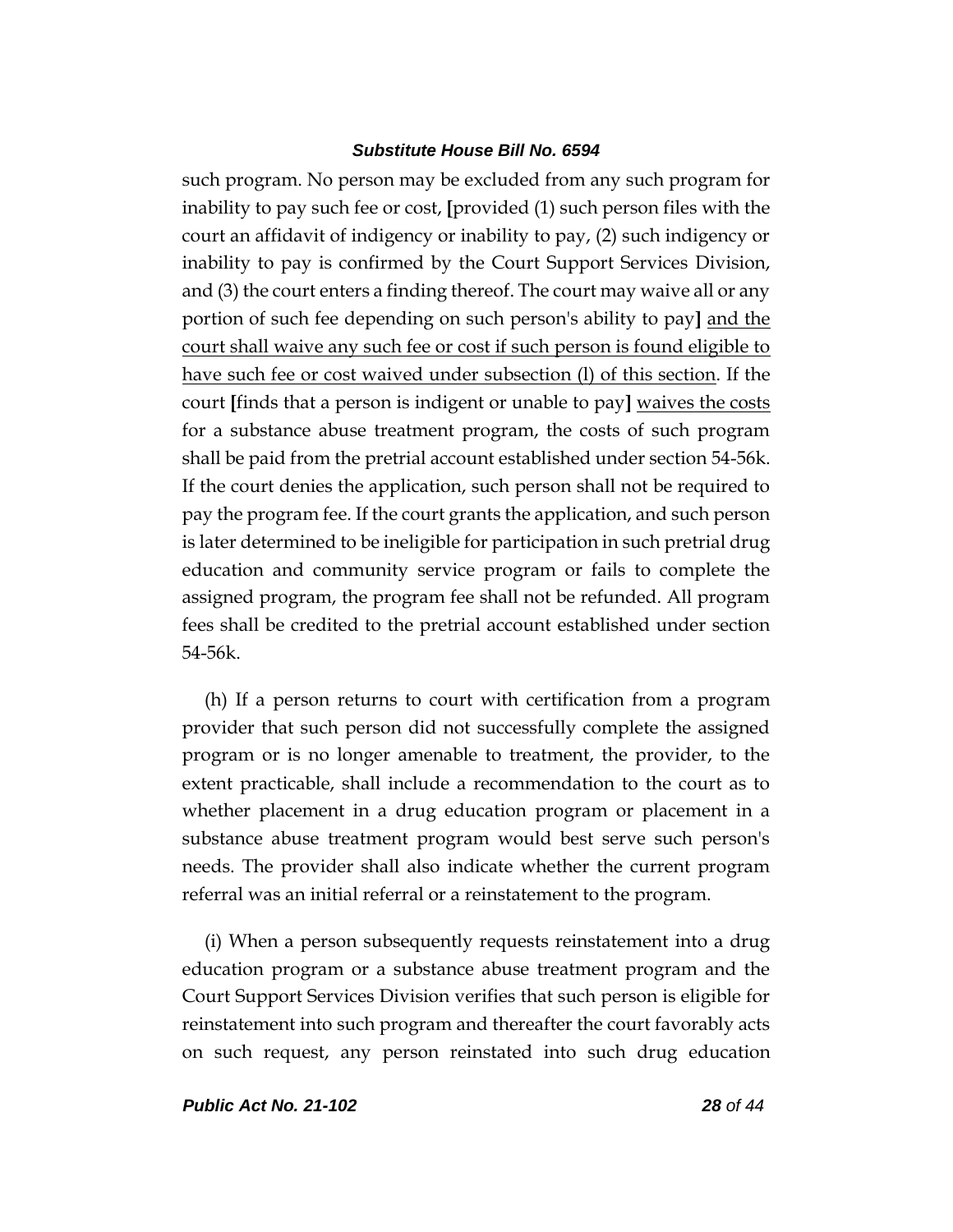program shall pay a nonrefundable program fee of two hundred fifty dollars, and any person reinstated into a substance abuse treatment program shall be responsible for the costs, if any, associated with being reinstated into the treatment program, **[**. Unless good cause is shown, such program fee shall not be waived**]** unless such person is found eligible to have such fee or costs waived under subsection (l) of this section. All program fees collected in connection with a reinstatement to a drug education program shall be credited to the pretrial account established under section 54-56k. No person shall be permitted more than two program reinstatements pursuant to this subsection.

(j) The Department of Mental Health and Addiction Services shall develop standards and oversee appropriate drug education programs that it administers to meet the requirements of this section and may contract with service providers to provide such programs. The department shall adopt regulations, in accordance with chapter 54, to establish standards for such drug education programs.

(k) Any person whose employment or residence or schooling makes it unreasonable to attend a drug education program or substance abuse treatment program in this state may attend a program in another state that has standards similar to, or higher than, those of this state, subject to the approval of the court and payment of the program fee or costs as provided in this section.

(l) The court shall waive any fee or cost under subsection (b), (g) or (i) of this section for any person who (1) files with the court an affidavit of indigency or inability to pay, has such indigency confirmed by the Court Support Services Division and the court enters a finding thereof, or (2) has been determined indigent and eligible for representation by a public defender who has been appointed on behalf of such person pursuant to section 51-296. The court shall not require a person to perform community service in lieu of payment of such fee or cost, if such fee or cost is waived.

*Public Act No. 21-102 29 of 44*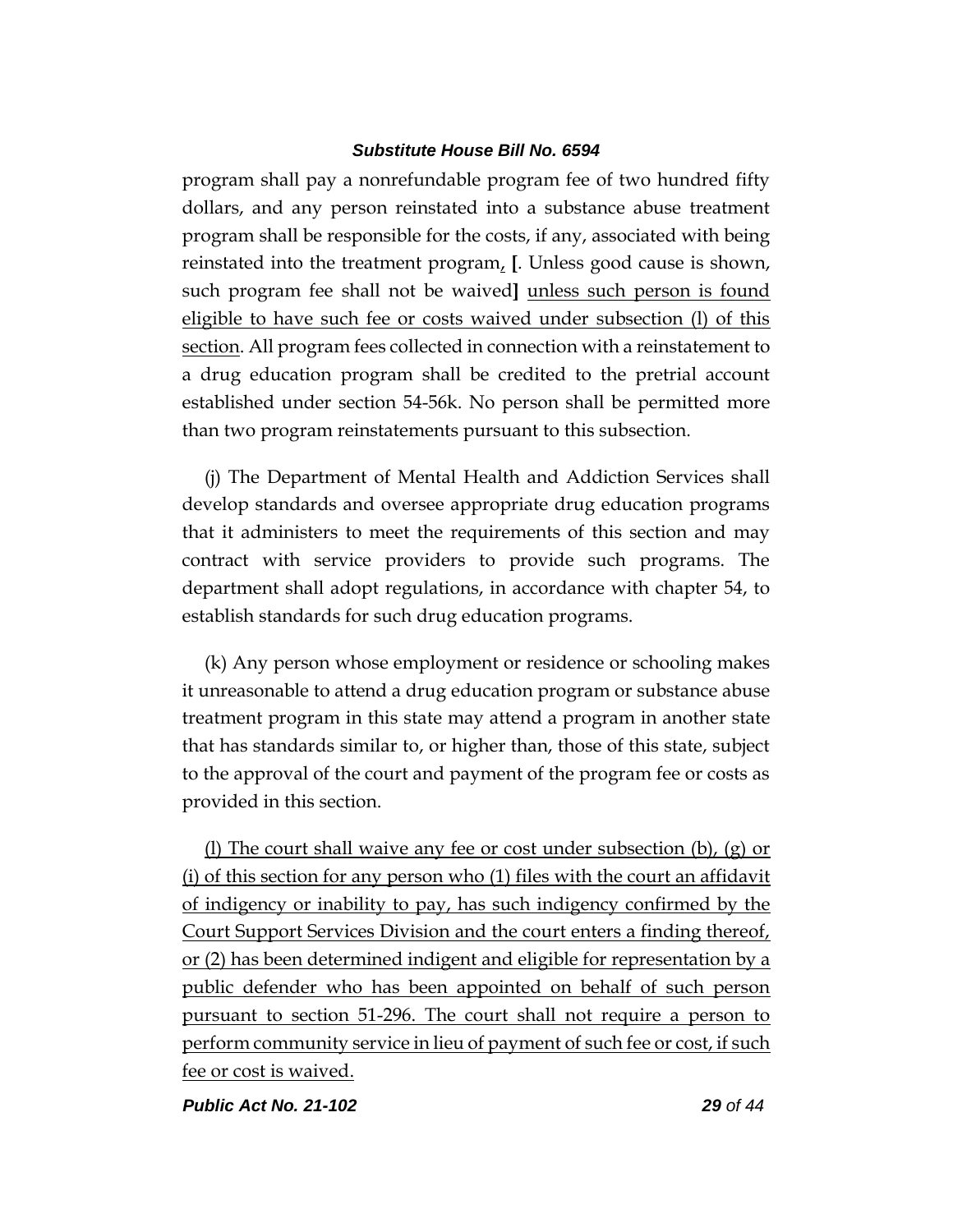Sec. 15. Subsection (f) of section 54-56j of the general statutes is repealed and the following is substituted in lieu thereof (*Effective October 1, 2021*):

(f) The cost of participation in such program shall be paid by the parent or guardian of such student, except that no student shall be excluded from such program for inability to pay such cost provided (1) the parent or guardian of such student files with the court an affidavit of indigency or inability to pay **[**,**]** and **[**(2)**]** the court enters a finding thereof, or (2) the parent or guardian of such student has been determined indigent and such student is eligible for representation by a public defender who has been appointed on behalf of such student pursuant to section 51-296. The court shall not require a person to perform community service in lieu of payment of such cost, if such cost is waived.

Sec. 16. Subsection (i) of section 46b-38c of the general statutes is repealed and the following is substituted in lieu thereof (*Effective October 1, 2021*):

(i) A nonrefundable application fee of one hundred dollars shall be paid to the court by any person who files a motion pursuant to subdivision (1) of subsection (h) of this section to participate in the pretrial family violence education program, and a fee of three hundred dollars shall be paid to the court by any person who enters the family violence education program, except that no person shall be excluded from such program for inability to pay any such fee, provided (1) the person files with the court an affidavit of indigency or inability to pay **[**,**]** and **[**(2)**]** the court enters a finding thereof, or (2) such person has been determined indigent and eligible for representation by a public defender who has been appointed on behalf of such person pursuant to section 51-296. The court shall not require a person to perform community service in lieu of payment of such fee, if such fee is waived. All such fees shall be credited to the General Fund.

*Public Act No. 21-102 30 of 44*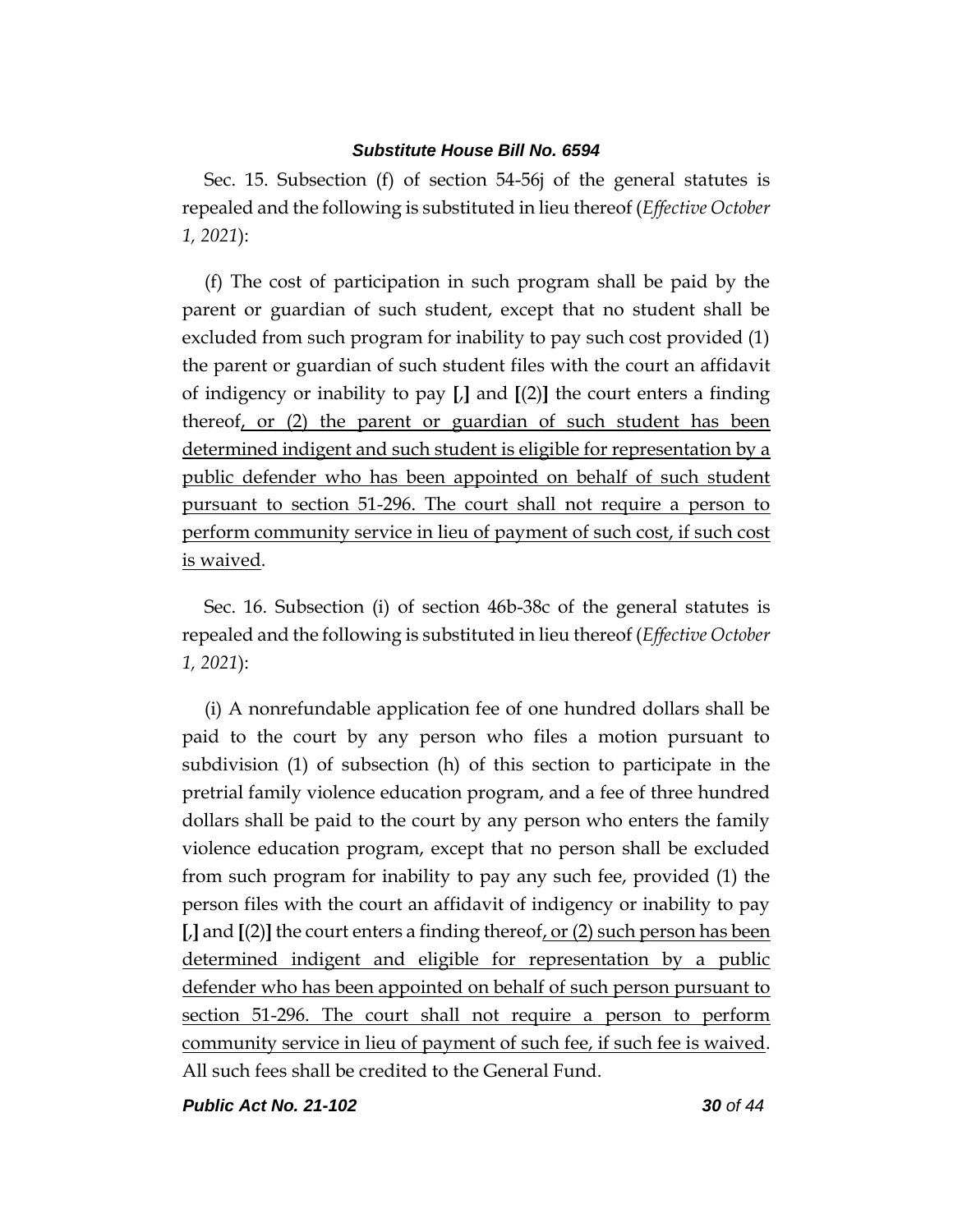Sec. 17. Section 17a-694 of the general statutes is repealed and the following is substituted in lieu thereof (*Effective October 1, 2021*):

(a) The Commissioner of Mental Health and Addiction Services or the commissioner's designee shall appoint one or more clinical examiners to conduct examinations for alcohol or drug dependency ordered pursuant to the provisions of section 17a-693. Each examiner shall be authorized by the department to conduct independent evaluations.

(b) (1) The examiner shall determine whether the person being examined was an alcohol-dependent or drug-dependent person at the time of the crime. The commissioner shall disclose to the examiner information contained in the Department of Mental Health and Addiction Service's database concerning the date that the person received treatment for alcohol or drug dependence, if at all, and the location where such treatment was provided, for the purpose of allowing the examiner to request a release of treatment information from the department for the person.

(2) If such person is determined to have been dependent on alcohol or drugs, the examiner shall further determine (A) the history and pattern of the dependency, and (B) whether the person presently needs and is likely to benefit from treatment for the dependency. If the examiner determines that the person presently needs and is likely to benefit from treatment, the examiner shall recommend treatment and state the date when space will be available in an appropriate treatment program, provided such date shall not be more than forty-five days from the date of the examination report. A recommendation for treatment shall include provisions for appropriate placement and the type and length of treatment and may include provisions for outpatient treatment.

(c) The examiner shall prepare and sign, without notarization, a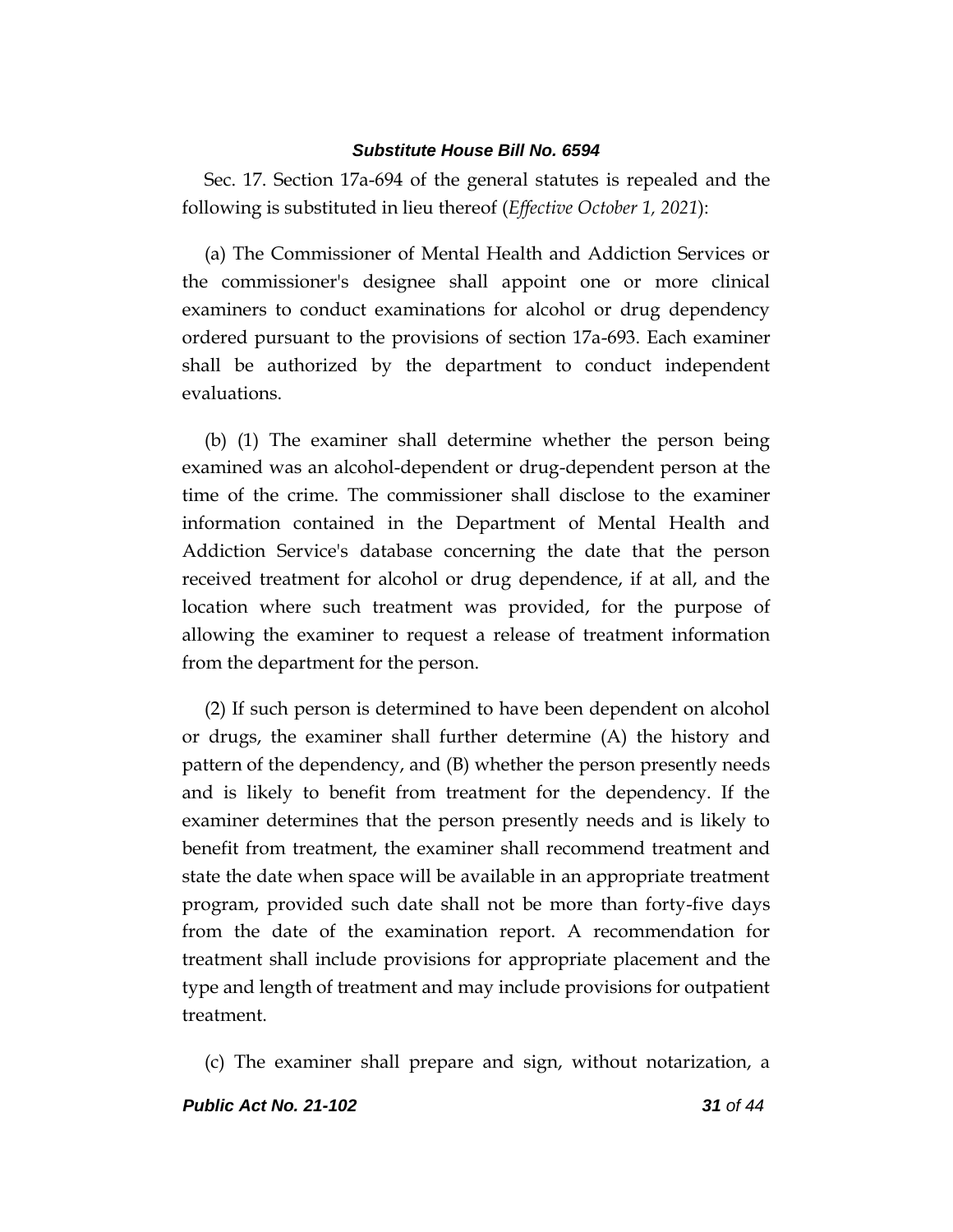written examination report and deliver it to the court, the Court Support Services Division, the state's attorney and defense counsel no later than thirty days after the examination was ordered. An examination report ordered pursuant to this section and section 17a-693 shall otherwise be confidential and not open to public inspection or subject to disclosure.

(d) No statement made by the person in the course of an examination under the provisions of this section may be admitted in evidence on the issue of guilt in a criminal proceeding concerning the person.

(e) No person shall be denied an examination or participation in a program under this section for inability to pay any cost or fee associated with such examination or program, provided (1) the person files with the court an affidavit of indigency or inability to pay and the court enters a finding thereof, or (2) such person has been determined indigent and eligible for representation by a public defender who has been appointed on behalf of such person pursuant to section 51-296. The court shall not require a person to perform community service in lieu of payment of such cost or fee, if such cost or fee is waived.

Sec. 18. Section 17a-696 of the general statutes is repealed and the following is substituted in lieu thereof (*Effective October 1, 2021*):

(a) The provisions of this section shall not apply to any person charged with a violation of section 14-227a, 14-227g or 14-227m, subdivision (1) or (2) of subsection (a) of section 14-227n or section 53a-56b or 53a-60d or with a class A, B or C felony or to any person who was twice previously ordered treated under this section, subsection (i) of section 17-155y, section 19a-386 or section 21a-284 of the general statutes revised to 1989, or any combination thereof. The court may waive the ineligibility provisions of this subsection for any person, except that the court shall not waive the ineligibility provisions of this subsection for any person charged with a violation of section 14-227a, 14-227g, 53a-56b or 53a-60d if, at the time of the offense, such person was operating a

*Public Act No. 21-102 32 of 44*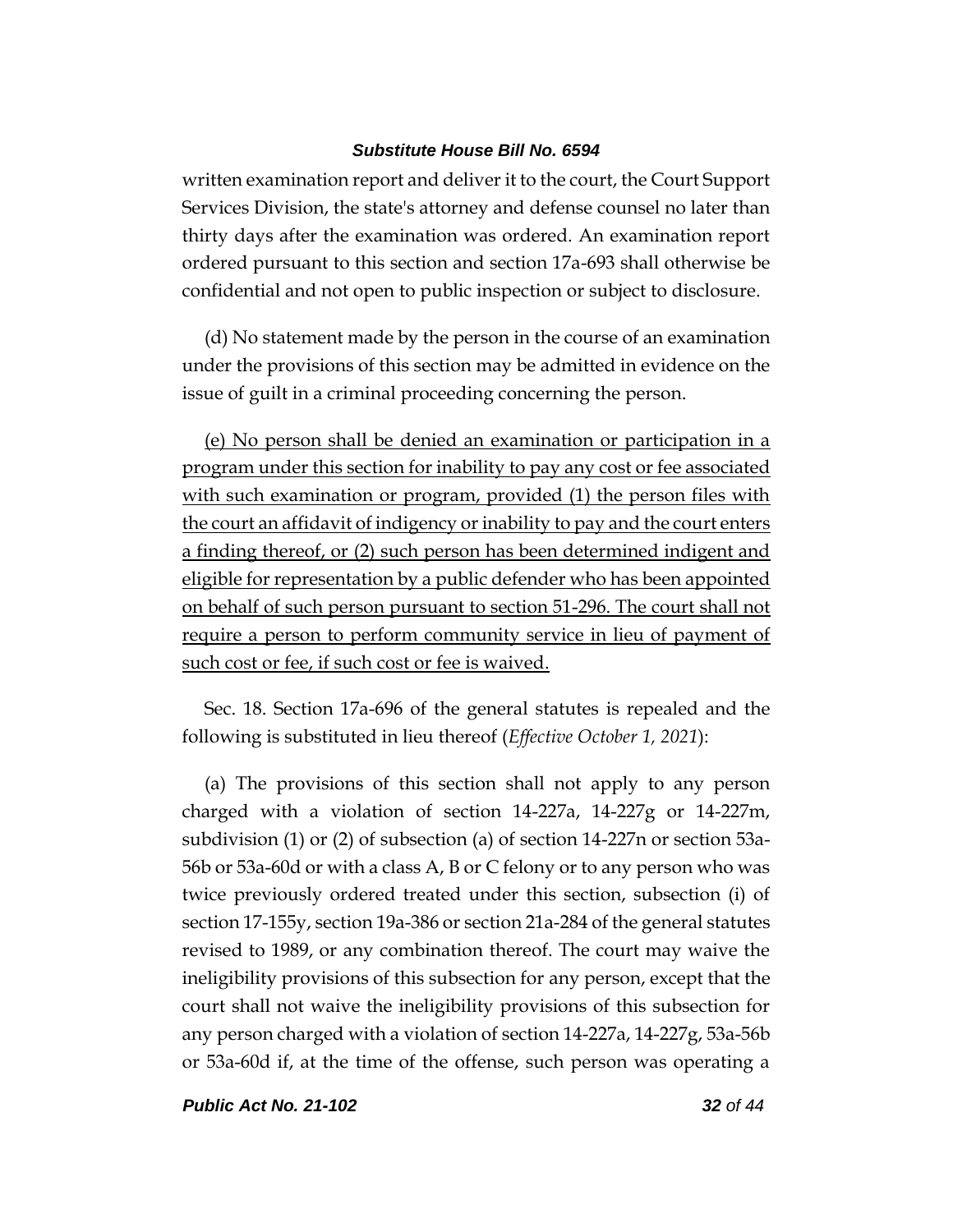commercial vehicle, as defined in section 14-1, or held a commercial driver's license or a commercial driver's instruction permit.

(b) The court may order suspension of prosecution and order treatment for alcohol or drug dependency as provided in this section and sections 17a-697 and 17a-698 if it, after considering information before it concerning the alcohol or drug dependency of the person, including the examination report made pursuant to the provisions of section 17a-694, as amended by this act, finds that (1) the accused person was an alcohol-dependent or drug-dependent person at the time of the crime, (2) the person presently needs and is likely to benefit from treatment for the dependency, and (3) suspension of prosecution will advance the interests of justice. Treatment may begin no earlier than the date the clinical examiner reports under the provisions of section 17a- $694$ , as amended by this act, that space is available in a treatment program. Upon application by any such person for participation in a treatment program, the court shall, but only as to the public, order the court file sealed.

(c) A suspension of prosecution ordered under the provisions of subsection (b) of this section may be for a period not exceeding two years. During the period of suspension, an accused person shall be placed in the custody of the Court Support Services Division for treatment for alcohol or drug dependency. The court or the Court Support Services Division may require that the person (1) comply with any of the conditions specified in subsections (a) and (b) of section 53a-30, and (2) be tested for use of alcohol or drugs during the period of suspension. The accused person shall, unless indigent, pay the cost of treatment ordered under this section.

(d) If prosecution is suspended under the provisions of subsection (b) of this section, (1) the statute of limitations applicable to the crime charged shall be tolled during the period of suspension, and (2) the accused person shall be deemed to have waived such accused person's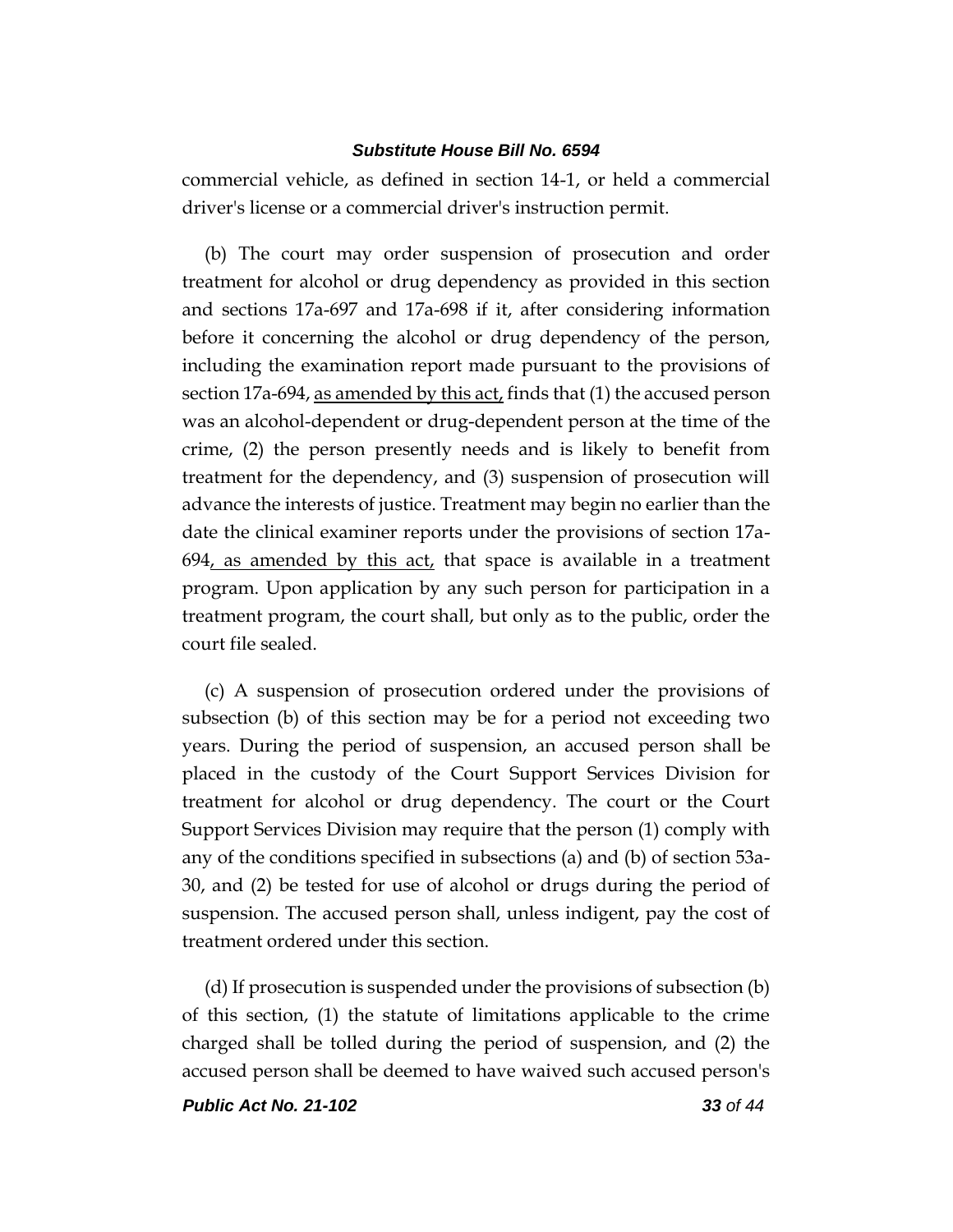right to a speedy trial for the crime charged.

(e) The court shall not suspend prosecution under subsection (b) of this section unless (1) the accused person has acknowledged that he or she understands the consequences of the suspension of prosecution, (2) the accused person has given notice, by registered or certified mail on a form prescribed by the Chief Court Administrator, to the victim, if any, of the crime of which the person is accused and of the pending motion for suspension of prosecution, (3) such victim, if any, has been given an opportunity to be heard on the motion for suspension of prosecution, and (4) the accused person, unless such accused person is indigent, has paid to the clerk of the court an administration fee of twenty-five dollars.

(f) If the prosecution is suspended, the person shall be released on a written promise to appear or on a bond and any other bond posted in any criminal proceeding concerning such person shall be terminated.

(g) If the court denies the motion for suspension of prosecution, the state's attorney may proceed with prosecution of the crime.

(h) A person shall be deemed to be indigent for the purposes of this section if the court determines the person (1) has an estate insufficient to provide for the person's support or there is no other person legally liable or able to support the person, or (2) the person has been determined indigent and eligible for representation by a public defender who has been appointed on behalf of such person pursuant to section 51-296. The court shall not require a person to perform community service in lieu of payment of any cost or fee, if a cost or fee is waived due to indigency.

Sec. 19. Section 21a-257 of the general statutes is repealed and the following is substituted in lieu thereof (*Effective October 1, 2021*):

(a) A person to whom or for whose use any narcotic drug has been prescribed, sold or dispensed by a physician, dentist, pharmacist or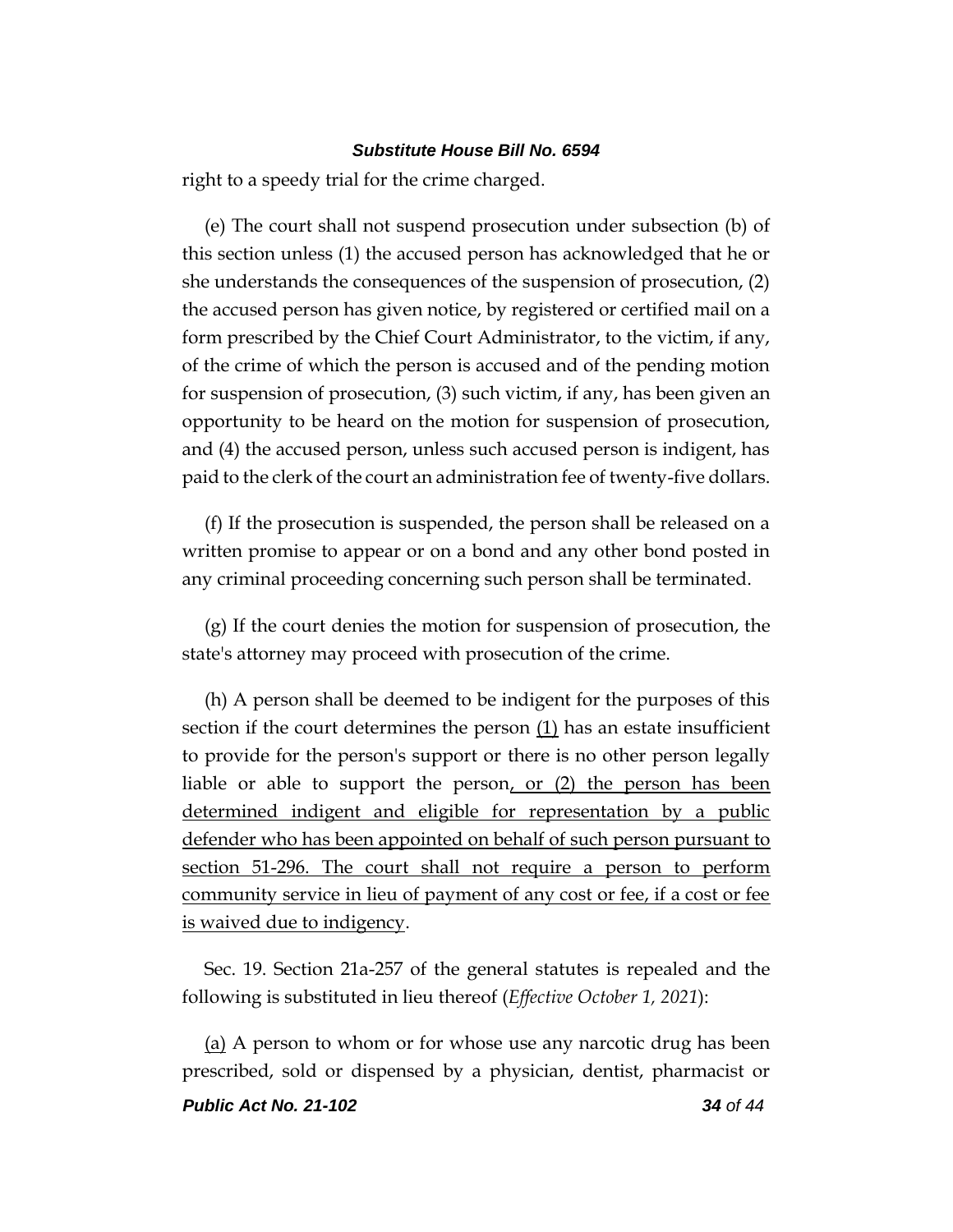other person authorized under the provisions of section 21a-248, and the owner of any animal for which any such drug has been prescribed, sold or dispensed may lawfully possess it only in the container in which it was delivered to the recipient by the person selling or dispensing the same except as may be authorized by regulations adopted **[**hereunder**]** in accordance with the provisions of chapter 54.

(b) Any person who fails to keep such narcotic drug in the original container as provided in subsection (a) of this section, except as provided in subsection (c) of this section, shall be guilty of a class D misdemeanor.

(c) The provisions of subsection (b) of this section shall not apply to any person who in good faith places such narcotic drug in either a (1) pill box, case or organizer stored within such person's residence, or (2) secured or locked pill box, case or organizer, provided such pill box, case or organizer is accompanied by proof of such person's prescription.

Sec. 20. Section 51-164r of the general statutes is repealed and the following is substituted in lieu thereof (*Effective October 1, 2021*):

(a) Any person charged with an infraction who fails to pay the fine and any additional fee imposed or send in **[**his**]** a plea of not guilty by the answer date or wilfully fails to appear for any scheduled court appearance date which may be required shall be guilty of **[**a class C misdemeanor**]** an unclassified misdemeanor and may be sentenced to a term of imprisonment of not more than ten days.

(b) Any person charged with any violation specified in subsection (b) of section 51-164n who fails to pay the fine and any additional fee imposed or send in **[**his**]** a plea of not guilty by the answer date or wilfully fails to appear for any scheduled court appearance date which may be required shall be guilty of **[**a class A misdemeanor**]** an unclassified misdemeanor and may be sentenced to a term of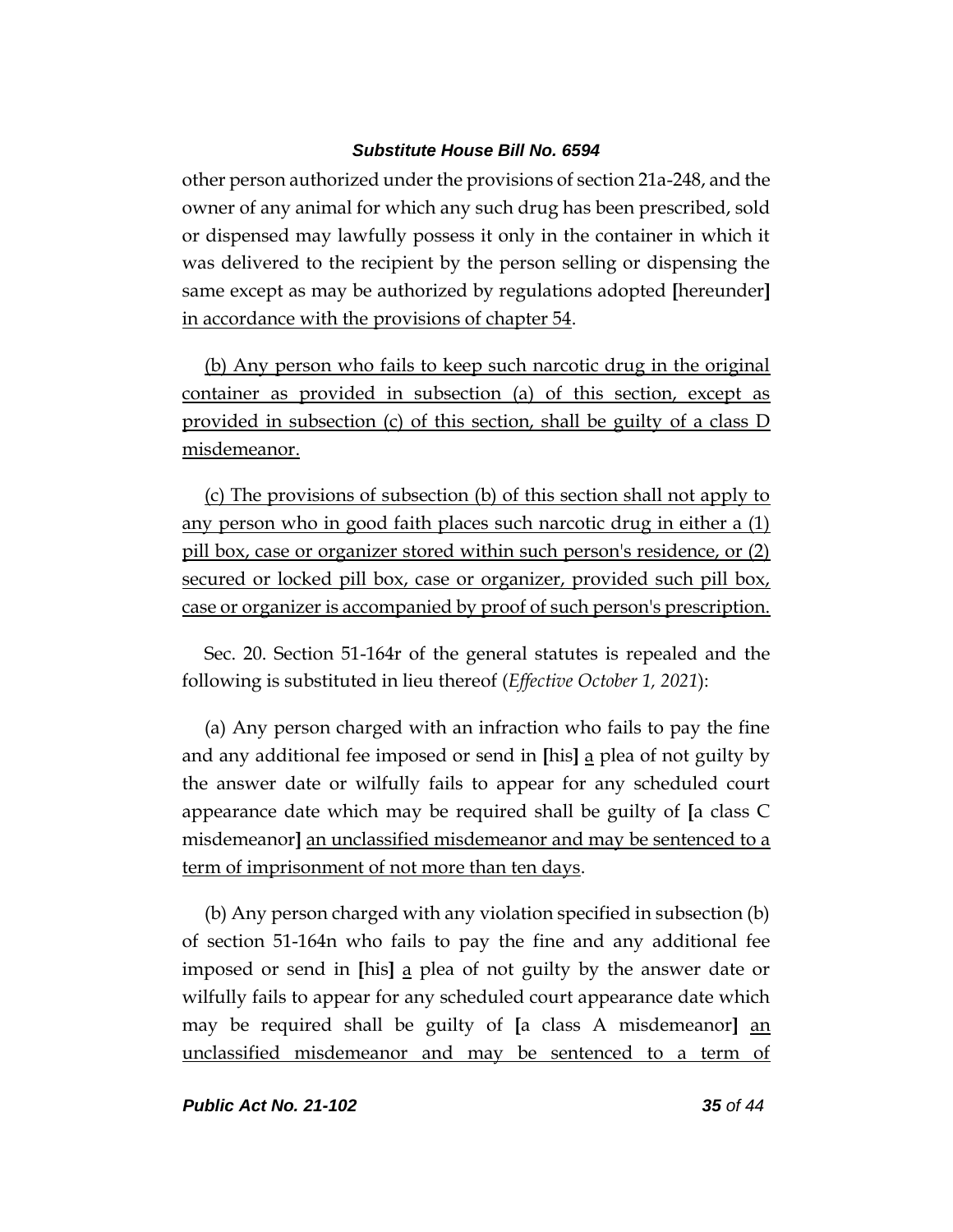imprisonment of not more than ten days.

Sec. 21. Subdivision (1) of subsection (a) of section 18-98d of the general statutes is repealed and the following is substituted in lieu thereof (*Effective October 1, 2021*):

(a)  $(1)$   $(A)$  Any person who is confined to a community correctional center or a correctional institution for an offense committed on or after July 1, 1981, and prior to October 1, 2021, under a mittimus or because such person is unable to obtain bail or is denied bail shall, if subsequently imprisoned, earn a reduction of such person's sentence equal to the number of days which such person spent in such facility from the time such person was placed in presentence confinement to the time such person began serving the term of imprisonment imposed; provided **[**(A)**]** (i) each day of presentence confinement shall be counted only once for the purpose of reducing all sentences imposed after such presentence confinement; and **[**(B)**]** (ii) the provisions of this section shall only apply to a person for whom the existence of a mittimus, an inability to obtain bail or the denial of bail is the sole reason for such person's presentence confinement, except that if a person is serving a term of imprisonment at the same time such person is in presentence confinement on another charge and the conviction for such imprisonment is reversed on appeal, such person shall be entitled, in any sentence subsequently imposed, to a reduction based on such presentence confinement in accordance with the provisions of this section. In the case of a fine, each day spent in such confinement prior to sentencing shall be credited against the sentence at a per diem rate equal to the average daily cost of incarceration as determined by the Commissioner of Correction.

(B) Any person who is confined to a community correctional center or a correctional institution for an offense committed on or after October 1, 2021, under a mittimus or because such person is unable to obtain bail or is denied bail shall, if subsequently imprisoned, earn a reduction of

*Public Act No. 21-102 36 of 44*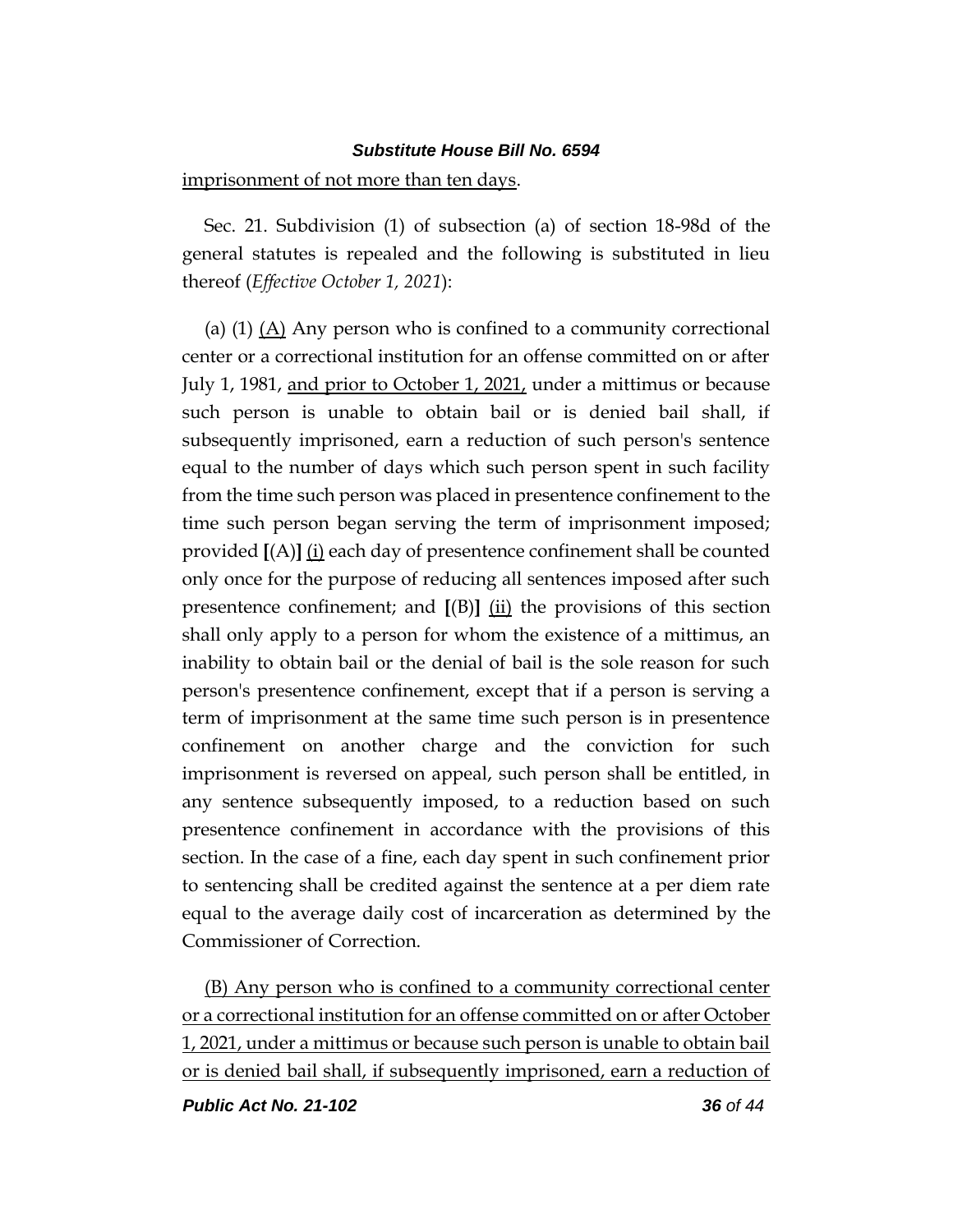such person's sentence equal to the number of days which such person spent in such facility from the time such person was placed in presentence confinement to the time such person began serving the term of imprisonment imposed; provided (i) each day of presentence confinement shall be counted equally in reduction of any concurrent sentence imposed for any offense pending at the time such sentence was imposed; (ii) each day of presentence confinement shall be counted only once in reduction of any consecutive sentence so imposed; and (iii) the provisions of this section shall only apply to a person for whom the existence of a mittimus, an inability to obtain bail or the denial of bail is the sole reason for such person's presentence confinement, except that if a person is serving a term of imprisonment at the same time such person is in presentence confinement on another charge and the conviction for which such imprisonment was imposed is reversed on appeal, such person shall be entitled, in any sentence subsequently imposed, to a reduction based on such presentence confinement in accordance with the provisions of this section. In the case of a fine, each day spent in such confinement prior to sentencing shall be credited against the sentence at a per diem rate equal to the average daily cost of incarceration as determined by the Commissioner of Correction.

Sec. 22. Section 21a-267 of the general statutes is repealed and the following is substituted in lieu thereof (*Effective October 1, 2021*):

(a) No person shall use or possess with intent to use drug paraphernalia, as defined in subdivision (20) of section 21a-240, to plant, propagate, cultivate, grow, harvest, manufacture, compound, convert, produce, process, prepare, test, analyze, pack, repack, store, contain or conceal, or to ingest, inhale or otherwise introduce into the human body, any controlled substance, as defined in subdivision (9) of section 21a-240, other than a cannabis-type substance in a quantity of less than onehalf ounce. Any person who violates any provision of this subsection shall be guilty of a class C misdemeanor.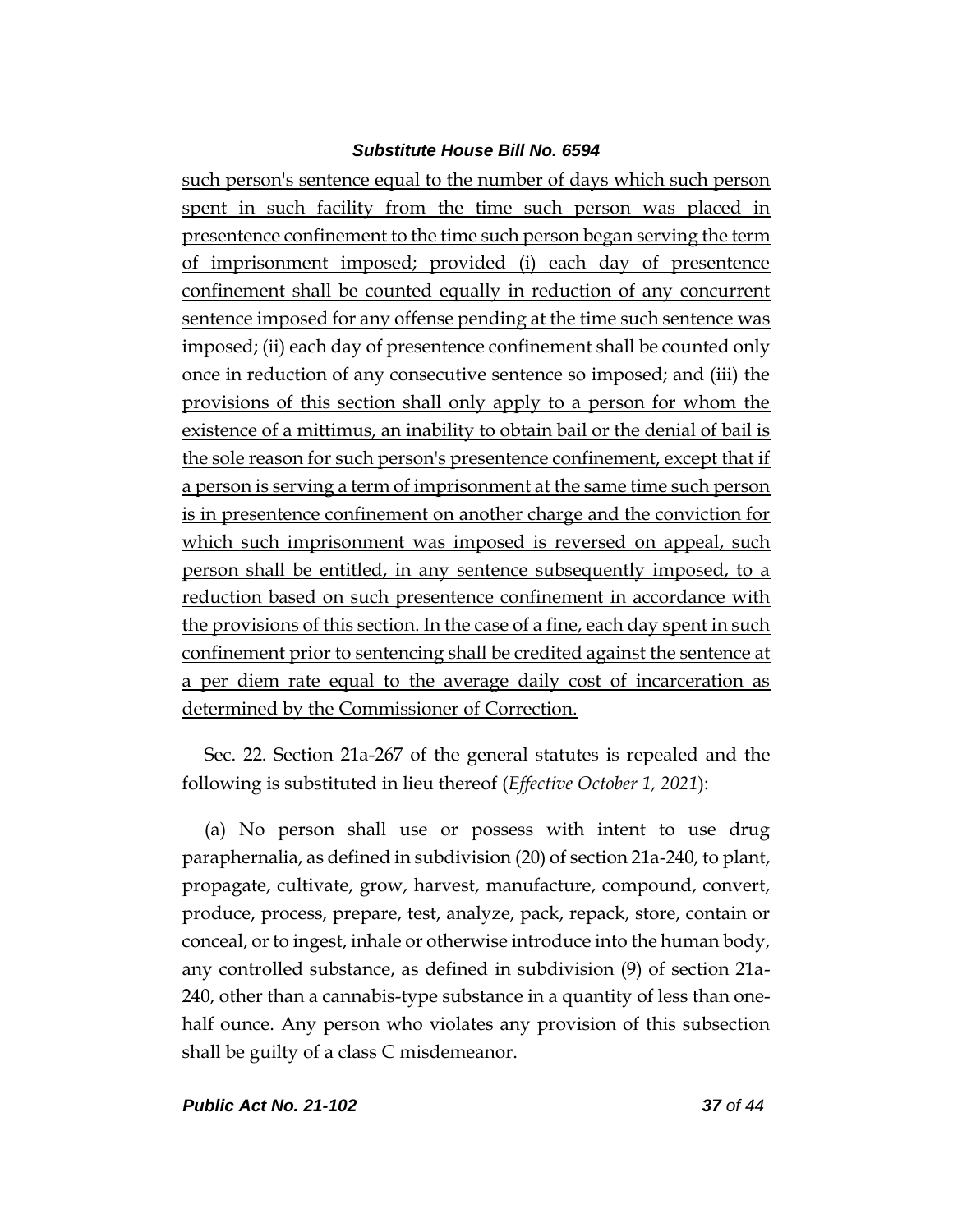(b) No person shall deliver, possess with intent to deliver or manufacture with intent to deliver drug paraphernalia knowing, or under circumstances where one reasonably should know, that it will be used to plant, propagate, cultivate, grow, harvest, manufacture, compound, convert, produce, process, prepare, test, analyze, pack, repack, store, contain or conceal, or to ingest, inhale or otherwise introduce into the human body, any controlled substance, other than a cannabis-type substance in a quantity of less than one-half ounce. Any person who violates any provision of this subsection shall be guilty of a class A misdemeanor.

(c) Any person who violates subsection (a) or (b) of this section **[**in or on, or within one thousand five hundred feet of,**]** (1) with intent to commit such violation at a specific location that the trier of fact determines is (A) in or on the real property comprising a public or private elementary or secondary school, or (B) within two hundred feet of the perimeter of the real property comprising a public or private elementary or secondary school, and (2) who is not enrolled as a student in such school shall be imprisoned for a term of one year which shall not be suspended and shall be in addition and consecutive to any term of imprisonment imposed for violation of subsection (a) or (b) of this section.

(d) No person shall (1) use or possess with intent to use drug paraphernalia to plant, propagate, cultivate, grow, harvest, manufacture, compound, convert, produce, process, prepare, test, analyze, pack, repack, store, contain or conceal, or to ingest, inhale or otherwise introduce into the human body, less than one-half ounce of a cannabis-type substance, or (2) deliver, possess with intent to deliver or manufacture with intent to deliver drug paraphernalia knowing, or under circumstances where one reasonably should know, that it will be used to plant, propagate, cultivate, grow, harvest, manufacture, compound, convert, produce, process, prepare, test, analyze, pack,

*Public Act No. 21-102 38 of 44*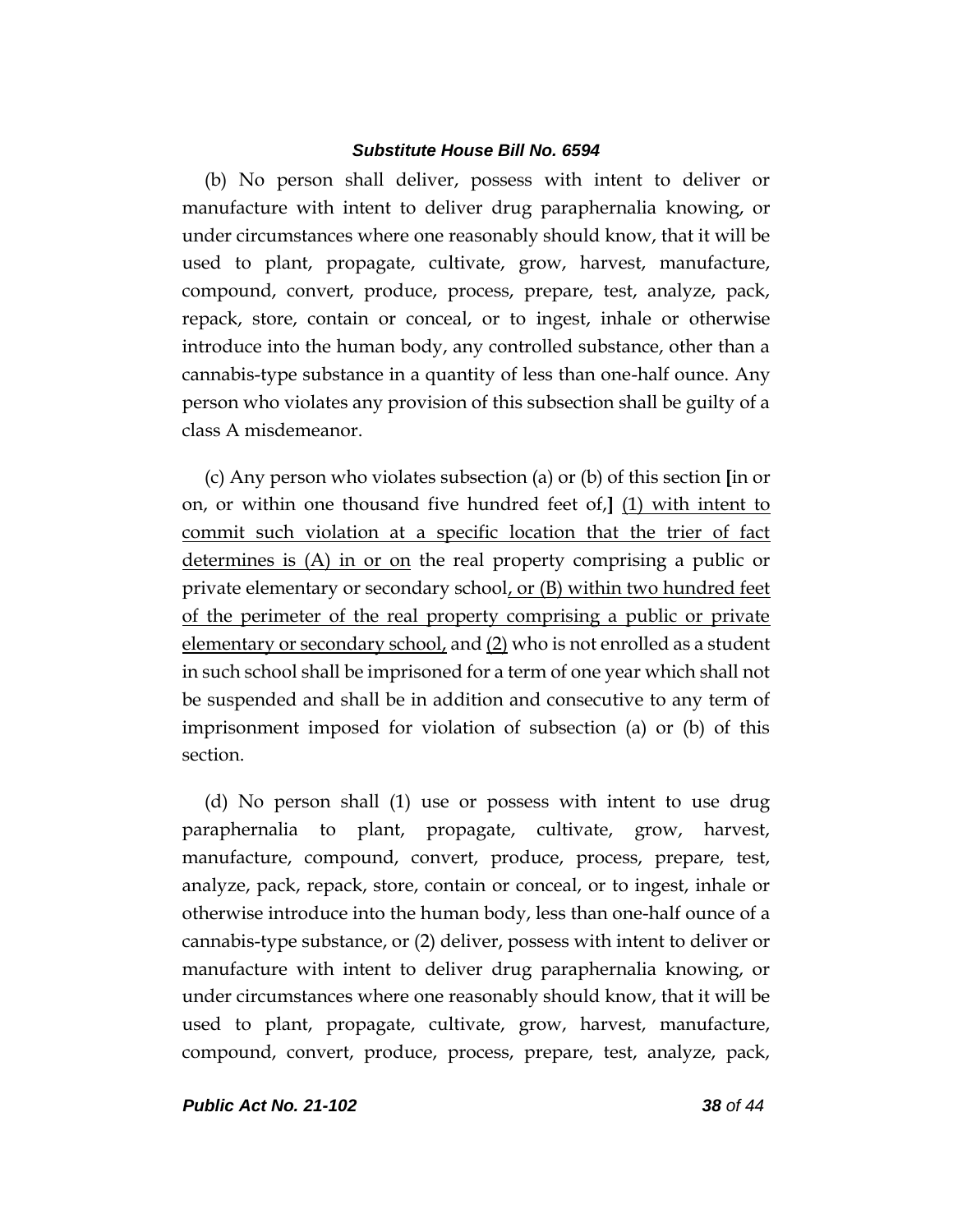repack, store, contain or conceal, or to ingest, inhale or otherwise introduce into the human body, less than one-half ounce of a cannabistype substance. Any person who violates any provision of this subsection shall have committed an infraction.

(e) The provisions of subsection (a) of this section shall not apply to any person (1) who in good faith, seeks medical assistance for another person who such person reasonably believes is experiencing an overdose from the ingestion, inhalation or injection of intoxicating liquor or any drug or substance, (2) for whom another person, in good faith, seeks medical assistance, reasonably believing such person is experiencing an overdose from the ingestion, inhalation or injection of intoxicating liquor or any drug or substance, or (3) who reasonably believes he or she is experiencing an overdose from the ingestion, inhalation or injection of intoxicating liquor or any drug or substance and, in good faith, seeks medical assistance for himself or herself, if evidence of the use or possession of drug paraphernalia in violation of said subsection was obtained as a result of the seeking of such medical assistance. For the purposes of this subsection, "good faith" does not include seeking medical assistance during the course of the execution of an arrest warrant or search warrant or a lawful search.

Sec. 23. Section 21a-278a of the general statutes is repealed and the following is substituted in lieu thereof (*Effective October 1, 2021*):

(a) Any person eighteen years of age or older who violates section 21a-277 or 21a-278, and who is not, at the time of such action, a drugdependent person, by distributing, selling, prescribing, dispensing, offering, giving or administering any controlled substance to another person who is under eighteen years of age and is at least two years younger than such person who is in violation of section 21a-277 or 21a-278, shall be imprisoned for a term of two years, which shall not be suspended and shall be in addition and consecutive to any term of imprisonment imposed for violation of section 21a-277 or 21a-278.

*Public Act No. 21-102 39 of 44*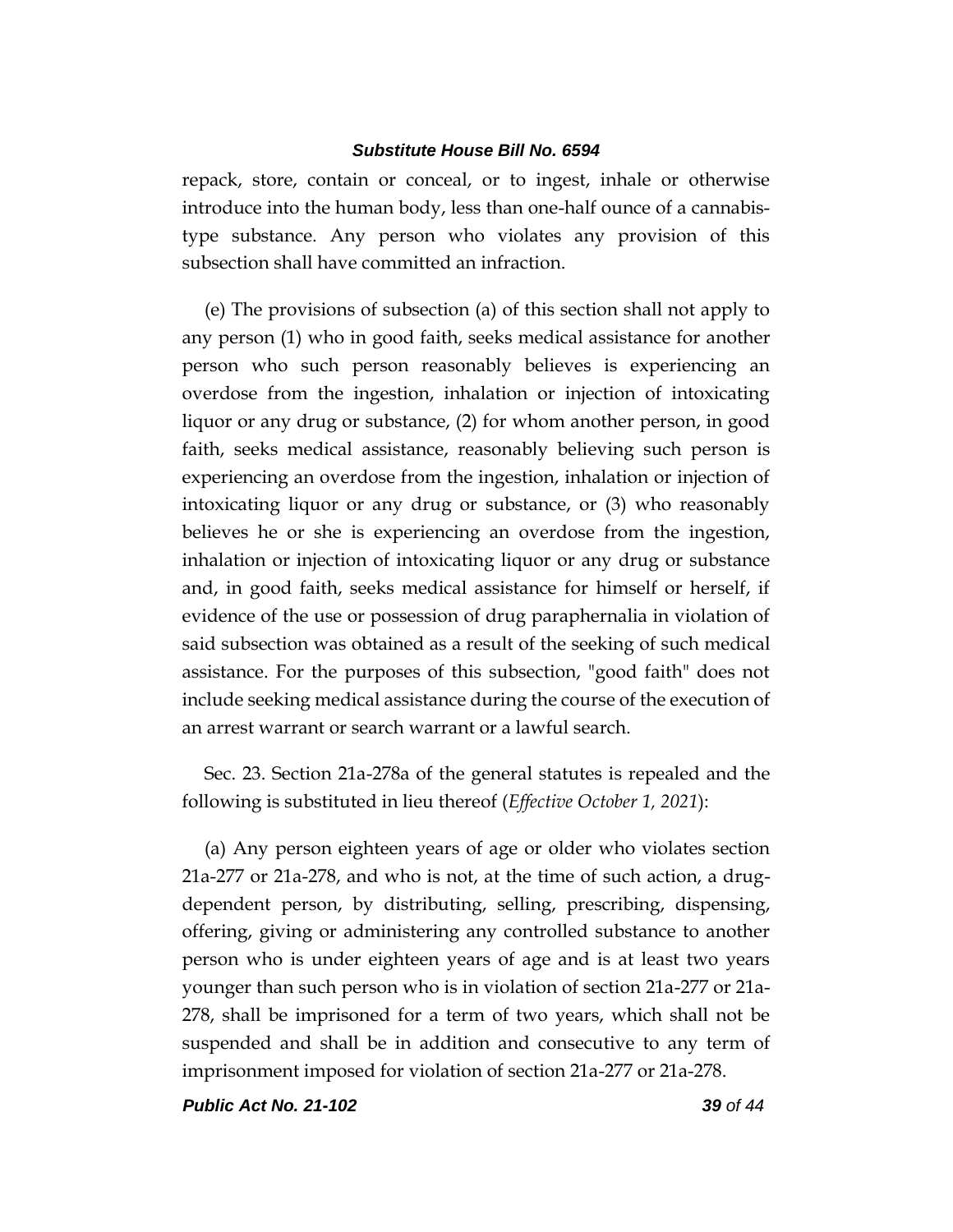(b) Any person who violates section 21a-277 or 21a-278 by manufacturing, distributing, selling, prescribing, dispensing, compounding, transporting with the intent to sell or dispense, possessing with the intent to sell or dispense, offering, giving or administering to another person any controlled substance **[**in or on, or within one thousand five hundred feet of,**]** with intent to commit such violation at a specific location that the trier of fact determines is (1) in or on the real property comprising a  $(A)$  public or private elementary or secondary school, **[**a**]** (B) public housing project, or **[**a**]** (C) licensed child care center, as defined in section 19a-77, that is identified as a child care center by a sign posted in a conspicuous place, or  $(2)$  within two hundred feet of the perimeter of the real property comprising such (A) public or private elementary or secondary school, (B) public housing project, or (C) licensed child care center, shall be imprisoned for a term of three years, which shall not be suspended and shall be in addition and consecutive to any term of imprisonment imposed for violation of section 21a-277 or 21a-278. To constitute a violation of this subsection, an act of transporting or possessing a controlled substance shall be with intent to sell or dispense in or on, or within **[**one thousand five**]** two hundred feet of the perimeter of, the real property comprising a public or private elementary or secondary school, a public housing project or a licensed child care center, as defined in section 19a-77, that is identified as a child care center by a sign posted in a conspicuous place. For the purposes of this subsection, "public housing project" means dwelling accommodations operated as a state or federally subsidized multifamily housing project by a housing authority, nonprofit corporation or municipal developer, as defined in section 8-39, pursuant to chapter 128 or by the Connecticut Housing Authority pursuant to chapter 129.

(c) Any person who employs, hires, uses, persuades, induces, entices or coerces a person under eighteen years of age to violate section 21a-277 or 21a-278 shall be imprisoned for a term of three years, which shall not be suspended and shall be in addition and consecutive to any term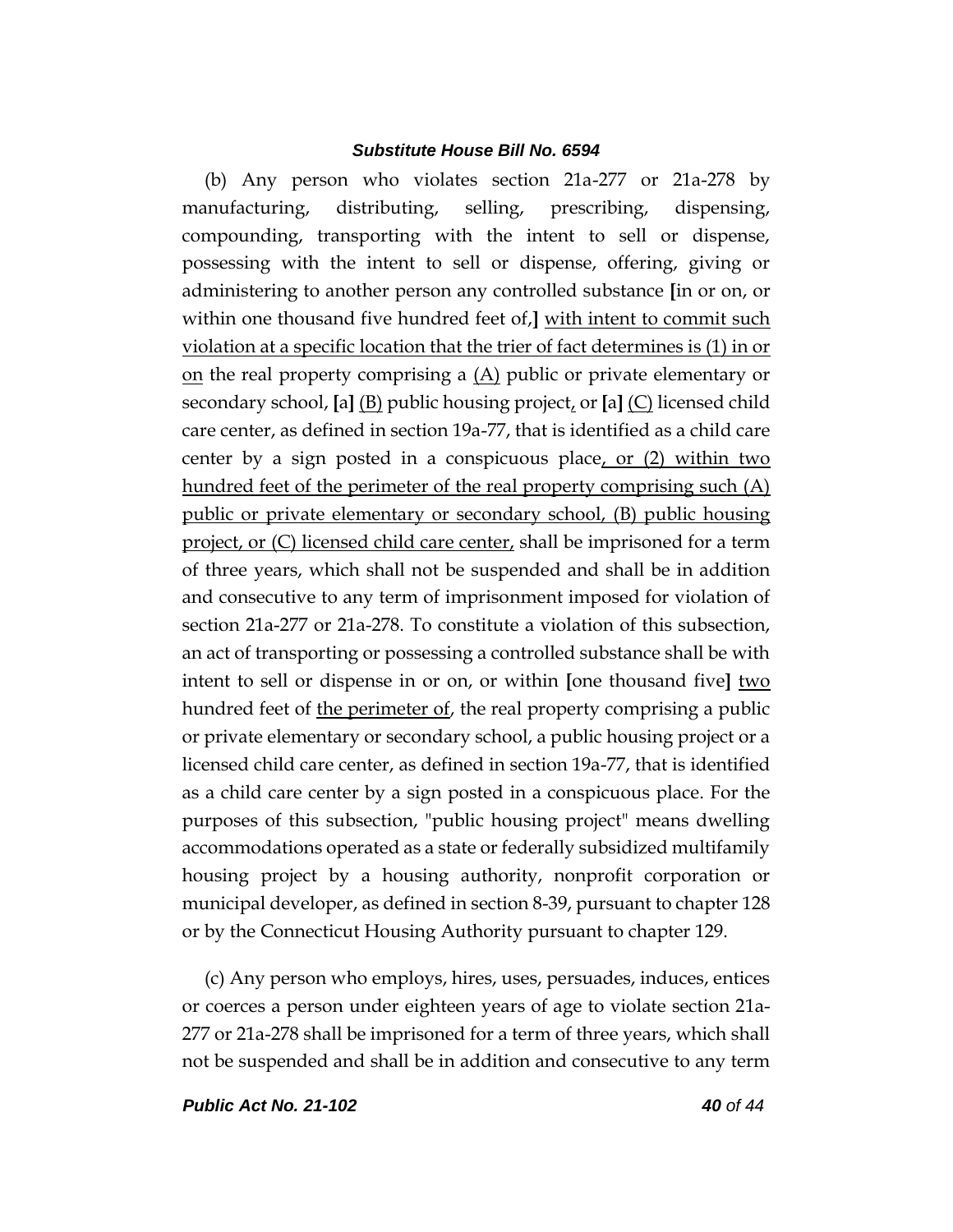of imprisonment imposed for violation of section 21a-277 or 21a-278.

Sec. 24. Section 21a-279 of the general statutes is repealed and the following is substituted in lieu thereof (*Effective October 1, 2021*):

(a) (1) Any person who possesses or has under such person's control any quantity of any controlled substance, except less than one-half ounce of a cannabis-type substance and except as authorized in this chapter, shall be guilty of a class A misdemeanor.

(2) For a second offense of subdivision (1) of this subsection, the court shall evaluate such person and, if the court determines such person is a drug-dependent person, the court may suspend prosecution of such person and order such person to undergo a substance abuse treatment program.

(3) For any subsequent offense of subdivision (1) of this subsection, the court may find such person to be a persistent offender for possession of a controlled substance in accordance with section 53a-40, as amended by this act.

(b) Any person who violates subsection (a) of this section with intent to commit such violation at a specific location that the trier of fact determines is in or on, or within **[**one thousand five**]** two hundred feet of **[**,**]** the perimeter of the real property comprising a (1) public or private elementary or secondary school and who is not enrolled as a student in such school, or **[**a**]** (2) licensed child care center, as defined in section 19a-77, that is identified as a child care center by a sign posted in a conspicuous place, shall be guilty of a class A misdemeanor and shall be sentenced to a term of imprisonment and a period of probation during which such person shall perform community service as a condition of such probation, in a manner ordered by the court.

(c) To the extent that it is possible, medical treatment rather than criminal sanctions shall be afforded individuals who breathe, inhale,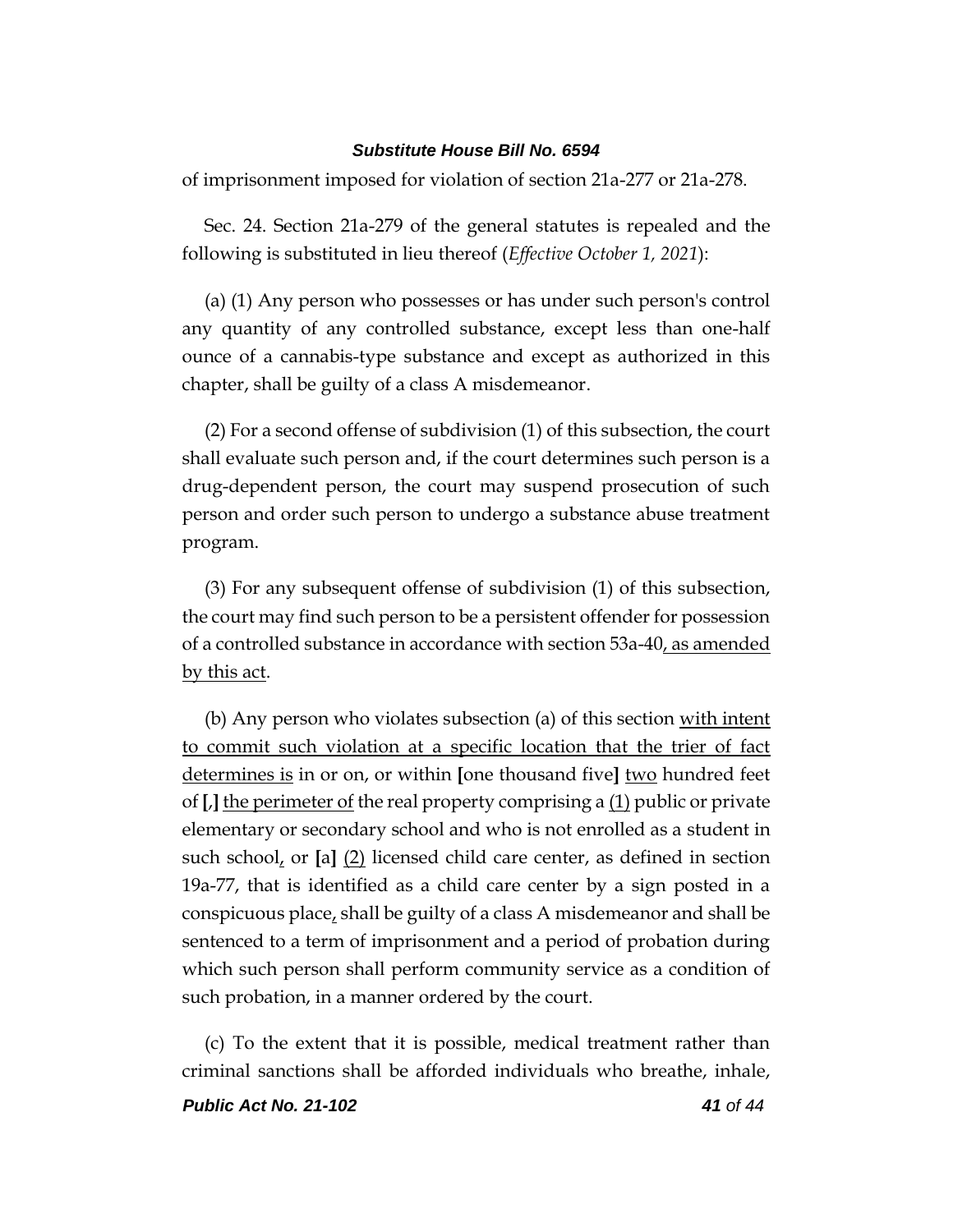sniff or drink the volatile substances described in subdivision (49) of section 21a-240.

(d) The provisions of subsection (a) of this section shall not apply to any person (1) who in good faith, seeks medical assistance for another person who such person reasonably believes is experiencing an overdose from the ingestion, inhalation or injection of intoxicating liquor or any drug or substance, (2) for whom another person, in good faith, seeks medical assistance, reasonably believing such person is experiencing an overdose from the ingestion, inhalation or injection of intoxicating liquor or any drug or substance, or (3) who reasonably believes he or she is experiencing an overdose from the ingestion, inhalation or injection of intoxicating liquor or any drug or substance and, in good faith, seeks medical assistance for himself or herself, if evidence of the possession or control of a controlled substance in violation of subsection (a) of this section was obtained as a result of the seeking of such medical assistance. For the purposes of this subsection, "good faith" does not include seeking medical assistance during the course of the execution of an arrest warrant or search warrant or a lawful search.

(e) No provision of this section shall be construed to alter or modify the meaning of the provisions of section 21a-278.

Sec. 25. Section 53a-39 of the general statutes is repealed and the following is substituted in lieu thereof (*Effective from passage*):

(a) **[**At**]** Except as provided in subsection (b) of this section, at any time during **[**the period of a definite sentence of three years or less**]** an executed period of incarceration, the sentencing court or judge may, after hearing and for good cause shown, reduce the sentence, order the defendant discharged, or order the defendant discharged on probation or conditional discharge for a period not to exceed that to which the defendant could have been originally sentenced.

*Public Act No. 21-102 42 of 44*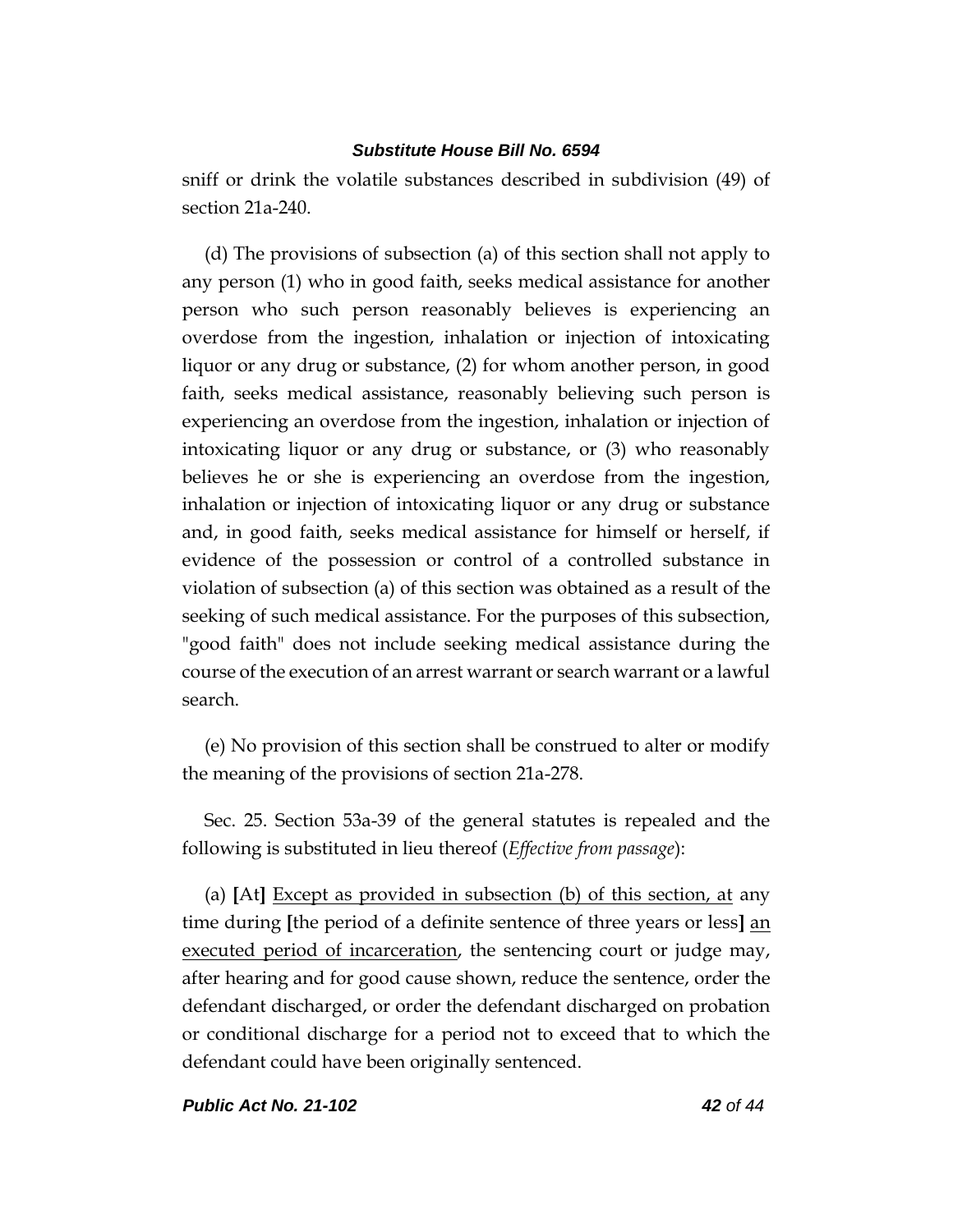(b) At any time during the period of a **[**definite**]** sentence in which a defendant has been sentenced to an executed period of incarceration of more than **[**three**]** seven years as a result of a plea agreement, including an agreement in which there is an agreed upon range of sentence, upon agreement of the defendant and the state's attorney to seek review of the sentence, the sentencing court or judge may, after hearing and for good cause shown, reduce the sentence, order the defendant discharged, or order the defendant discharged on probation or conditional discharge for a period not to exceed that to which the defendant could have been originally sentenced.

(c) If, after a hearing pursuant to this section, the sentencing court or judge denies a motion to reduce a defendant's sentence or discharge the defendant, the defendant may not file a subsequent motion for relief under this section until five years have elapsed from the date of the most recent decision denying such defendant relief pursuant to this section.

**[**(c)**]** (d) The provisions of this section shall not apply to any portion of a sentence imposed that is a mandatory minimum sentence for an offense which may not be suspended or reduced by the court.

**[**(d)**]** (e) At a hearing held by the sentencing court or judge under this section, such court or judge shall permit any victim of the crime to appear before the court or judge for the purpose of making a statement for the record concerning whether or not the sentence of the defendant should be reduced, the defendant should be discharged or the defendant should be discharged on probation or conditional discharge pursuant to subsection (a) or (b) of this section. In lieu of such appearance, the victim may submit a written statement to the court or judge and the court or judge shall make such statement a part of the record at the hearing. For the purposes of this subsection, "victim" means the victim, the legal representative of the victim or a member of the deceased victim's immediate family.